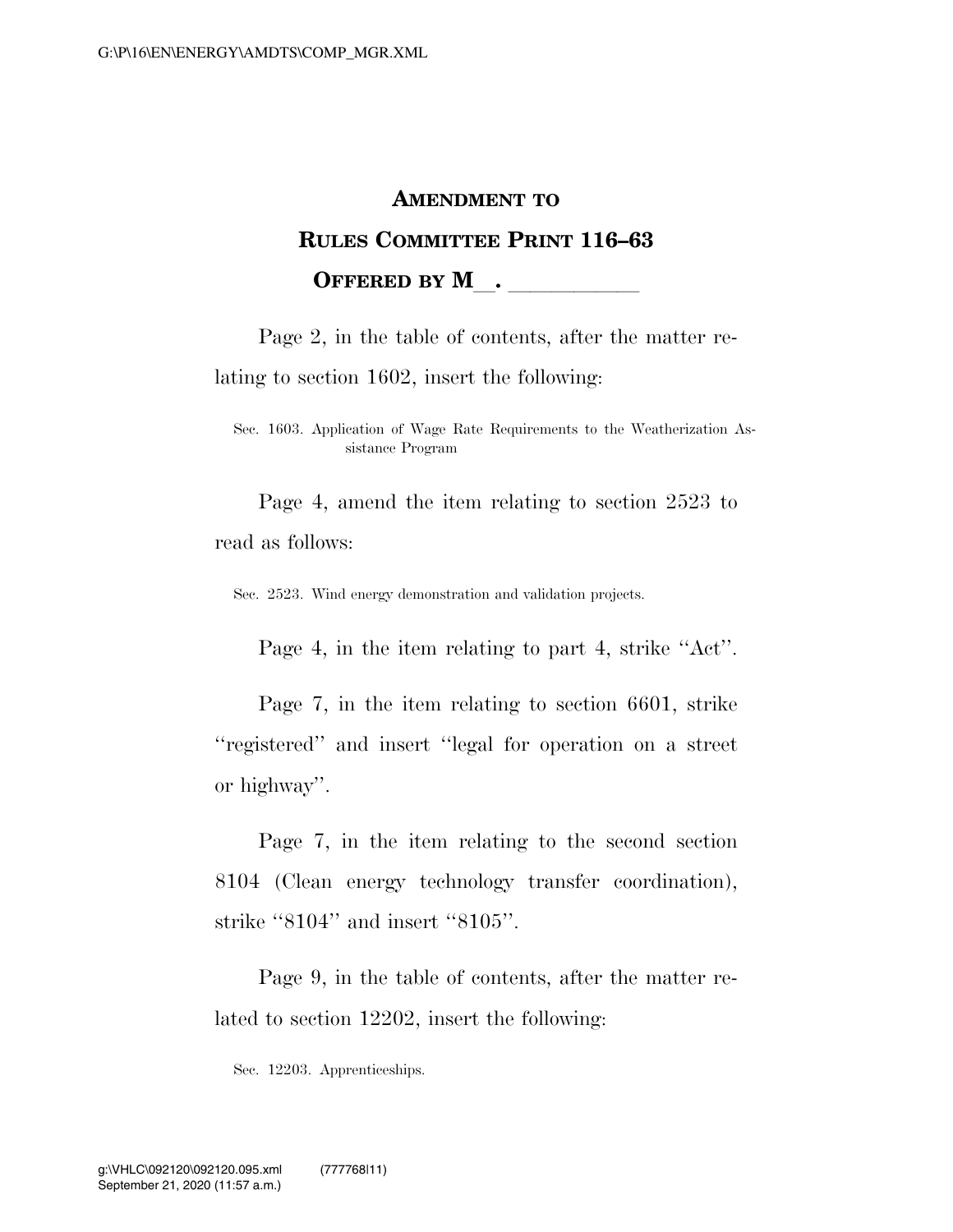Page 41, beginning on line 10, strike ''Tribal Colleges or Universities, and local offices of the National Institute of Food and Agriculture and'' and insert ''and Tribal Colleges or Universities and''.

Page 56, strike lines 15 through 18 and insert the following:

1 (c) CLERICAL AMENDMENTS.—The table of contents 2 of the Energy Independence and Security Act of 2007 (42 3 U.S.C. prec. 17001) is amended—

4 (1) in the item relating to section 452, by strik-5 ing ''Energy-intensive industries program'' and in-6 serting ''Future of industry program''; and

7 (2) by adding at the end of the items relating 8 to subtitle D of title IV the following:

Page 78, after line 12, insert the following:

9 (a) FINDINGS.—Congress finds the following:

10 (1) The Federal Government is the largest en-11 ergy user in the United States.

12 (2) Reducing energy and water use in Federal 13 facilities—

14 (A) saves taxpayer dollars;

15 (B) reduces greenhouse gas emissions from

16 the Federal sector; and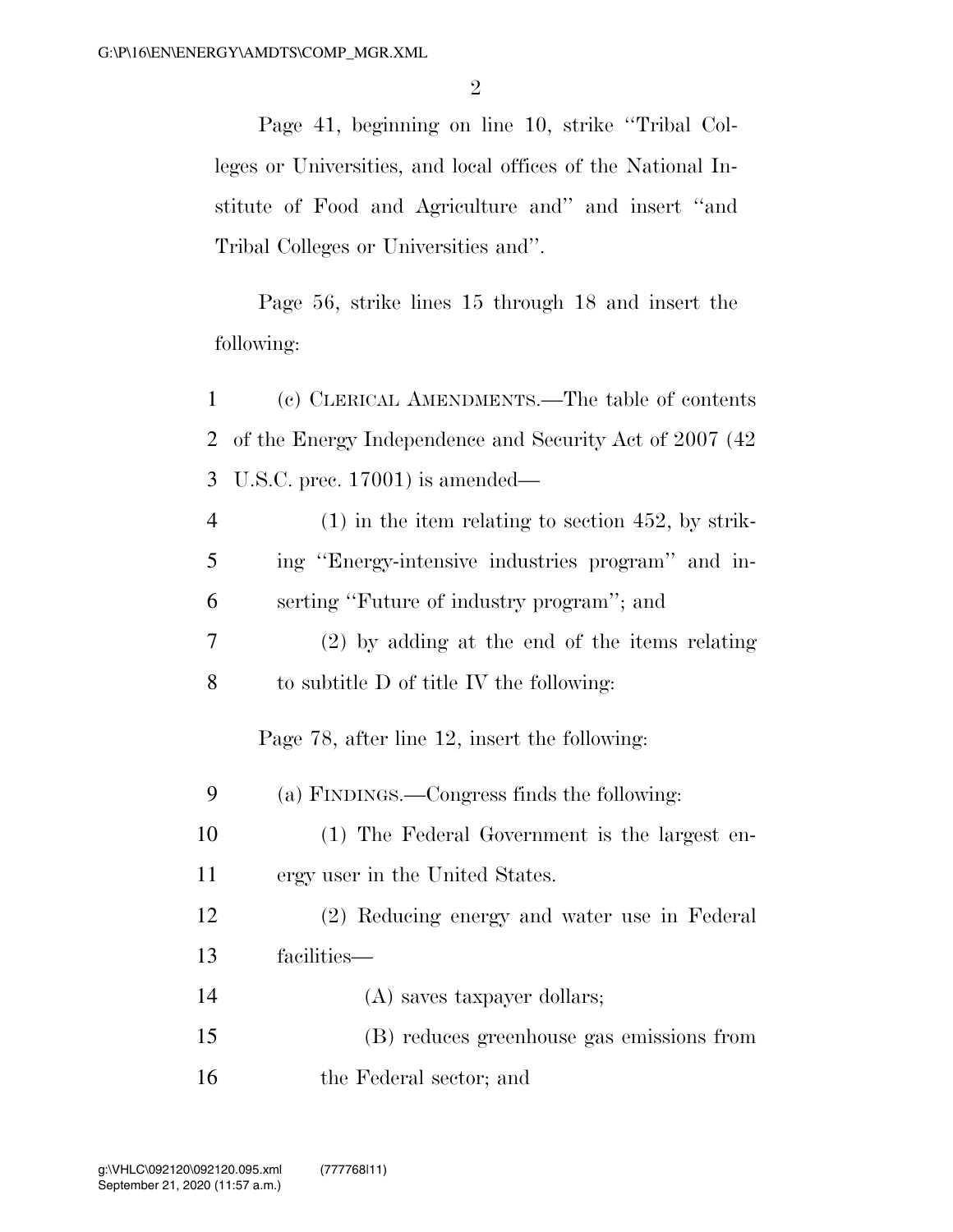| $\mathbf{1}$   | (C) increases employee comfort and pro-                |
|----------------|--------------------------------------------------------|
| $\overline{c}$ | ductivity.                                             |
| 3              | (3) It is important for the Federal Government         |
| 4              | $to-$                                                  |
| 5              | (A) develop goals for energy and water use             |
| 6              | reduction in Federal facilities; and                   |
| 7              | (B) to the maximum extent practicable,                 |
| 8              | take measures that are life cycle cost effective.      |
| 9              | (b) SENSE OF CONGRESS.—It is the sense of Con-         |
| 10             | gress that Federal agencies should—                    |
| 11             | $(1)$ for each of fiscal years 2020 through 2030,      |
| 12             | reduce average building energy intensity (as meas-     |
| 13             | ured in British thermal units per gross square foot)   |
| 14             | at facilities of the agency by 2.5 percent each fiscal |
| 15             | year, relative to the average building energy inten-   |
| 16             | sity of the facilities of the agency in fiscal year    |
| 17             | $2018$ ; and                                           |
| 18             | $(2)$ for each of fiscal years 2020 through 2030,      |
| 19             | improve water use efficiency and management, in-       |
| 20             | cluding stormwater management, at facilities of the    |
| 21             | agency by reducing agency water consumption inten-     |
| 22             | sity—                                                  |
| 23             | $(A)$ by reducing the potable water con-               |
| 24             | sumption by 54 percent by fiscal year 2030, rel-       |
| 25             | ative to the potable water consumption of the          |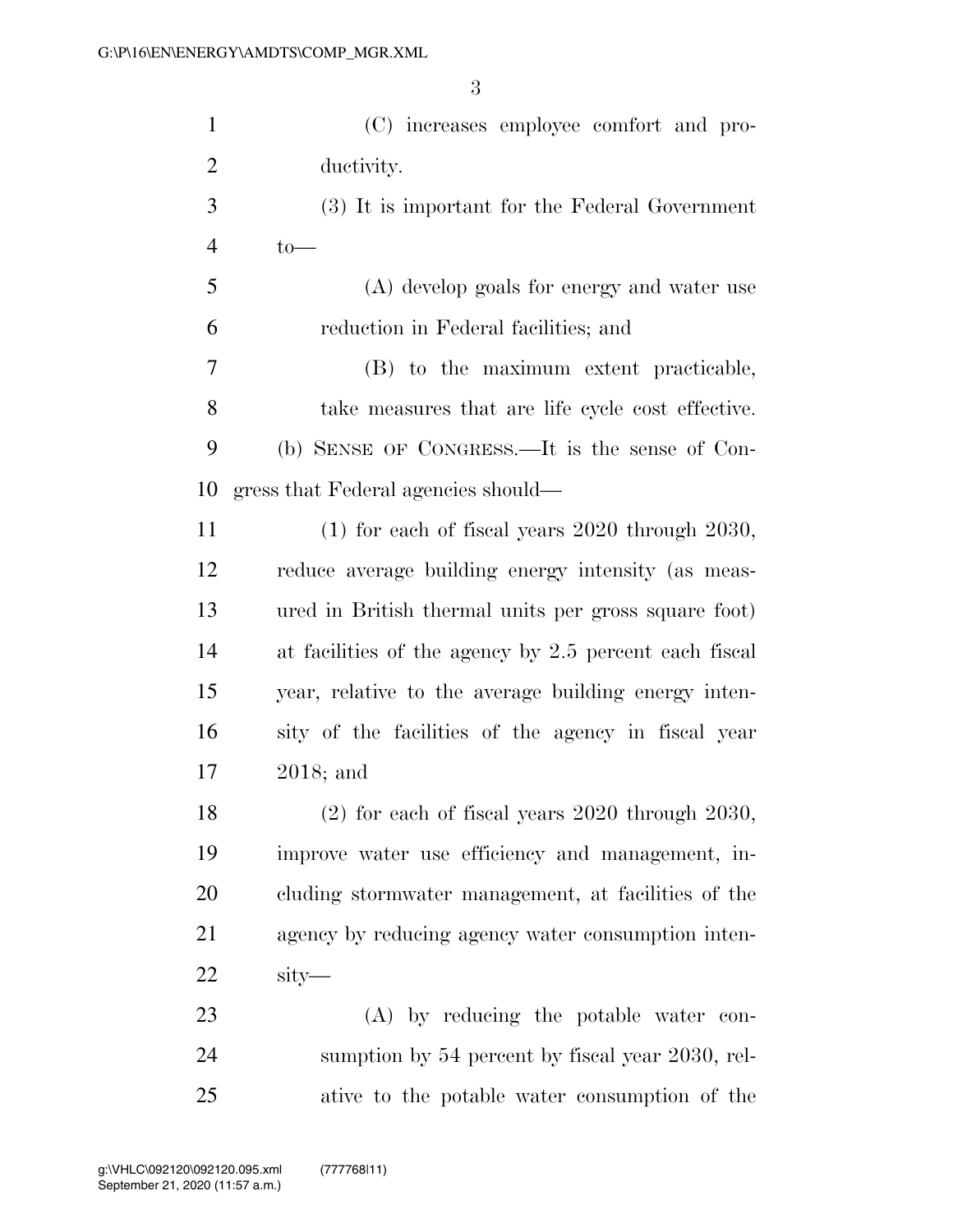agency in fiscal year 2007, through reductions of 2 percent each fiscal year (as measured in gallons per gross square foot);

 (B) by reducing the industrial, land- scaping, and agricultural water consumption of the agency, as compared to a baseline of that consumption by the agency in fiscal year 2010, through reductions of 2 percent each fiscal year (as measured in gallons); and

 (C) by installing appropriate infrastructure features on federally owned property to improve stormwater and wastewater management.

Page 78, line 13, strike ''Section 543'' and insert the following:

 (c) ENERGY MANAGEMENT REQUIREMENTS.—Sec-tion 543

Beginning on page 93, strike line 17 and all that follows through page 94, line 2 and insert the following:

| 15 | "(dd) the responsible             |
|----|-----------------------------------|
| 16 | sourcing of grown, harvested, or  |
| 17 | materials, including<br>mined     |
| 18 | through certifications of respon- |
| 19 | sible sourcing, such as certifi-  |
| 20 | cations provided by the Forest    |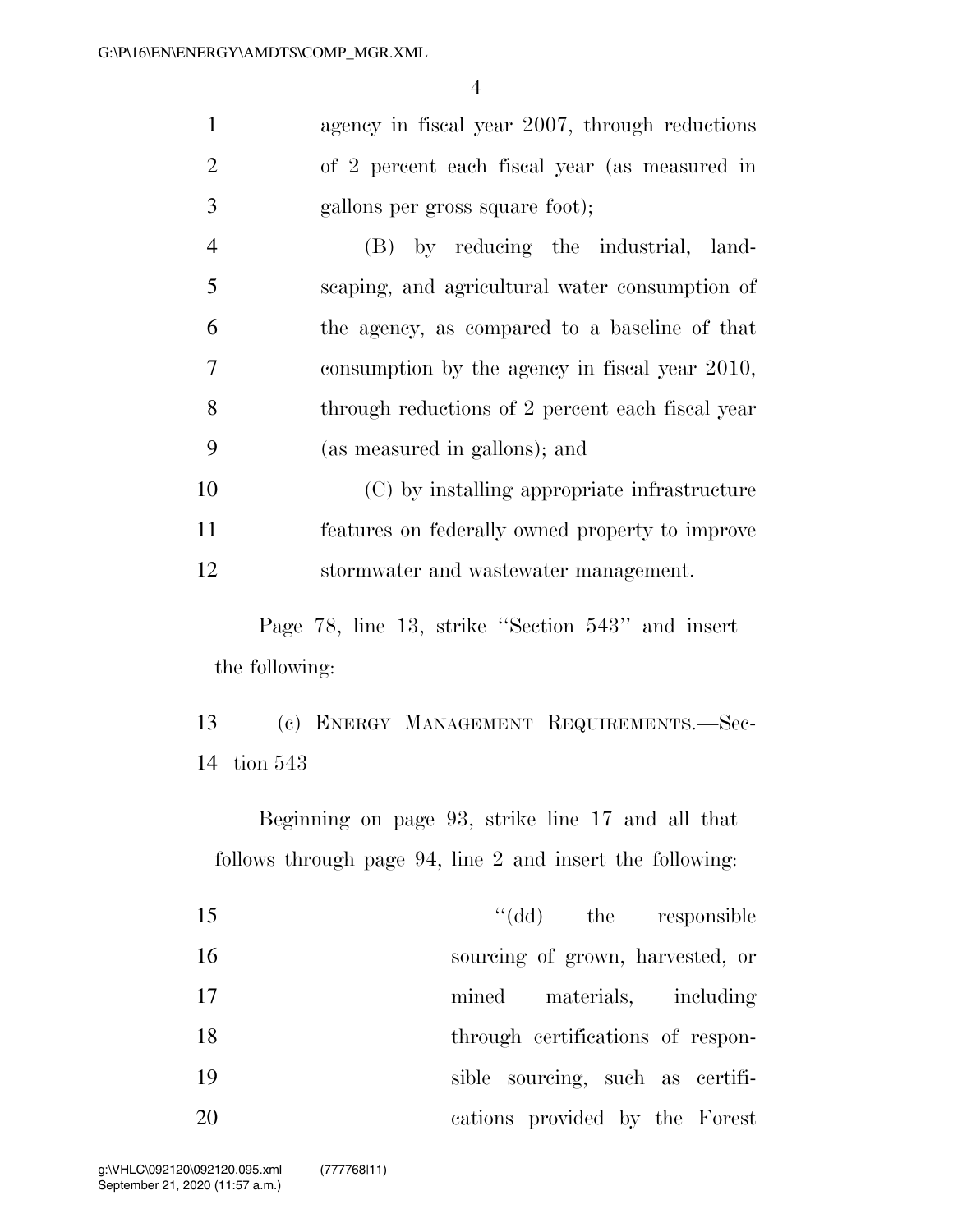|               | Stewardship Council, the Sus-     |
|---------------|-----------------------------------|
| $\mathcal{L}$ | tainable Forestry Initiative, the |
|               | American Tree Farm System, or     |
|               | the Programme for the Endorse-    |
| -5            | ment of Forest Certification;     |
|               | and"                              |

Page 99, after line 13, insert the following:

## **SEC. 1413. USE OF ENERGY AND WATER EFFICIENCY MEAS-URES IN FEDERAL BUILDINGS.** (a) FINDINGS.—Congress finds the following:

 (1) Performance contracting is a private financ- ing tool with guaranteed energy savings and has been used by the Federal Government for nearly 30 years.

 (2) Energy savings performance contracts and utility energy service contacts allow the Government to invest in infrastructure using private sector fi- nancing and expertise, with a guarantee of results. (3) Use of performance contracting has saved the Government and taxpayers more than

\$18,000,000,000.

 (4) By law, performance contracts are guaran-teed to provide savings to Federal agencies.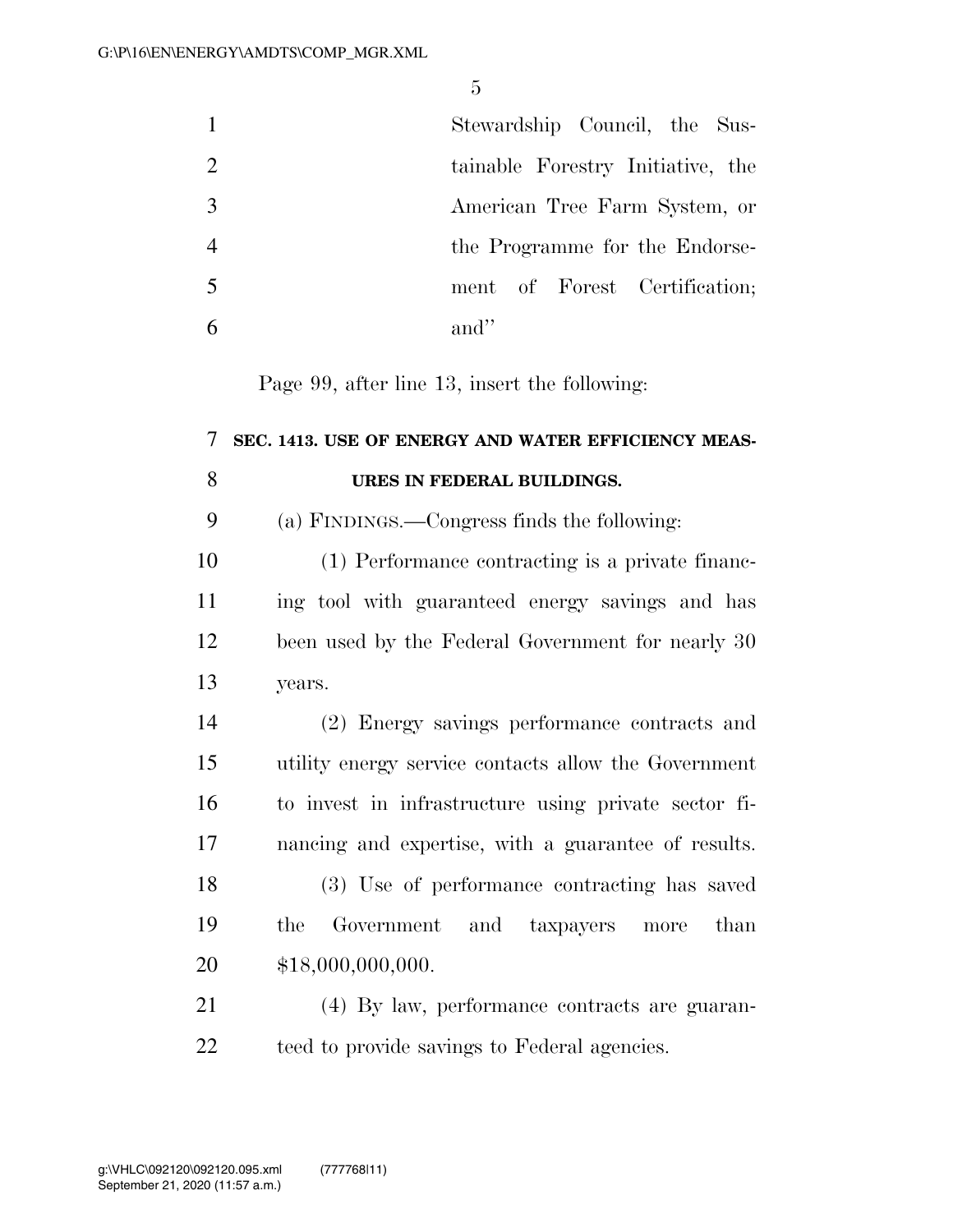(5) On average, performance contracts achieve savings in excess of the contractual and statutory guarantee.

 (6) In a fiscally constrained environment, per- formance contracting helps to address the Federal Government's backlog of maintenance and supple-ment scarce operations and maintenance dollars.

 (7) The House of Representatives, the Senate, and the Office of Management and Budget have all acted to recognize the value of performance con- tracts by providing distinct budgetary consideration of them; in the 115th Congress, the House of Rep- resentatives included section 5109 in H. Con. Res. 71 to enable the greater use of performance con- tracting and to recognize their full cost savings ben-efits.

 (8) Federal agencies are not taking full advan- tage of the cost-effective energy efficiency measures that are available and documented.

 (9) Using performance contracts to carry out such energy efficiency measures would benefit tax-payers, the economy, and the environment.

 (b) REPORTS.—Section 548(b) of the National En- ergy Conservation Policy Act (42 U.S.C. 8258(b)) is amended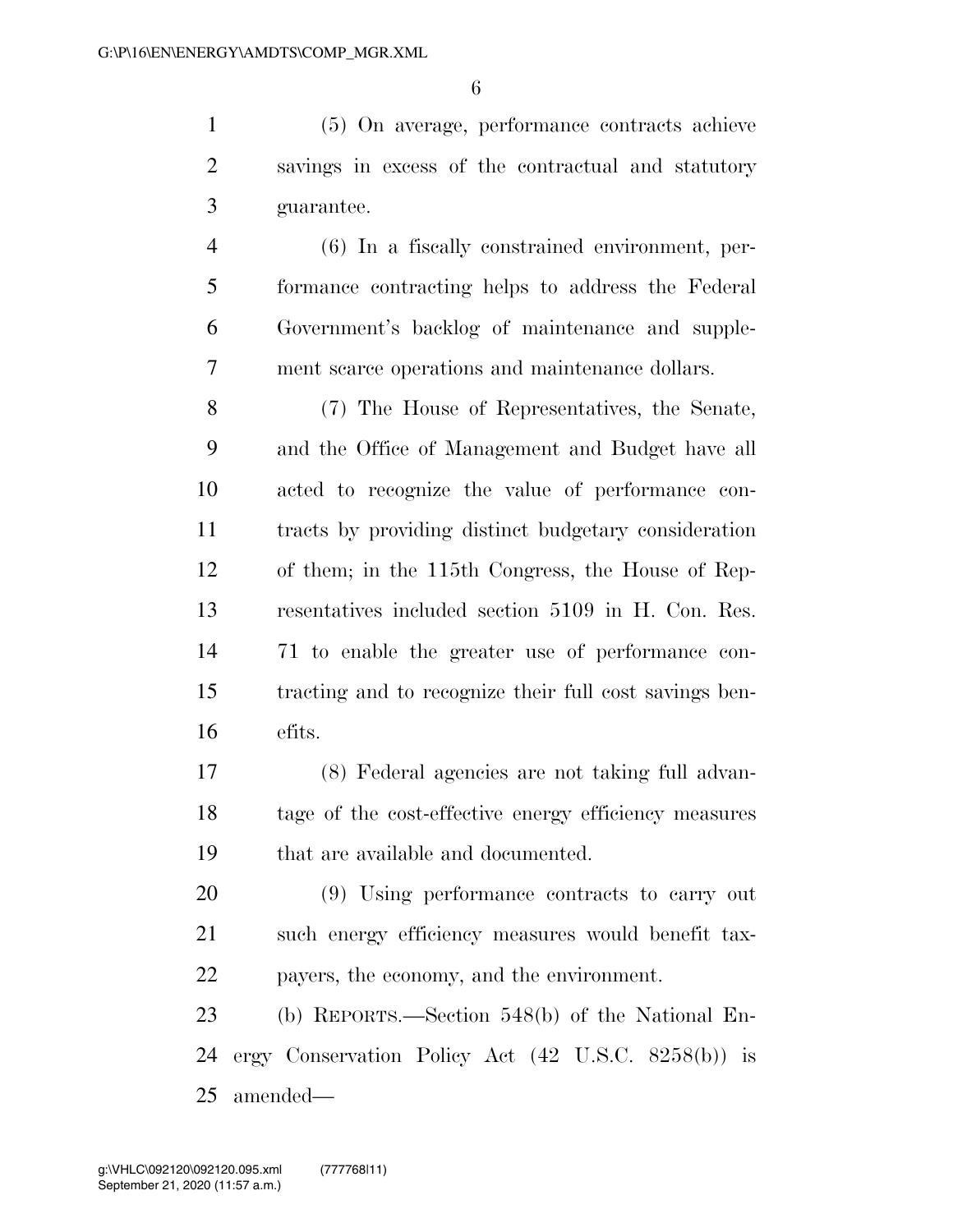1 (1) in paragraph  $(3)$ , by striking "and" at the end;

 (2) in paragraph (4), by striking the period at 4 the end and inserting "; and"; and

 (3) by adding at the end the following:  $\frac{1}{(5)}$  (A) the status of the energy savings per- formance contracts and utility energy service con- tracts of each agency, to the extent that the infor-mation is not duplicative of information provided to

the Secretary under a separate authority;

11 ''(B) the quantity and investment value of the contracts for the previous year;

 $\langle ^{\prime}(C) \rangle$  the guaranteed energy savings, or for con- tracts without a guarantee, the estimated energy savings, for the previous year, as compared to the measured energy savings for the previous year;

 ''(D) a forecast of the estimated quantity and investment value of contracts anticipated in the fol-lowing year for each agency; and

 $((E)(i)$  a comparison of the information de- scribed in subparagraph (B) and the forecast de- scribed in subparagraph (D) in the report of the previous year; and

24  $\frac{1}{2}$  (ii) if applicable, the reasons for any dif-ferences in the data compared under clause (i).''.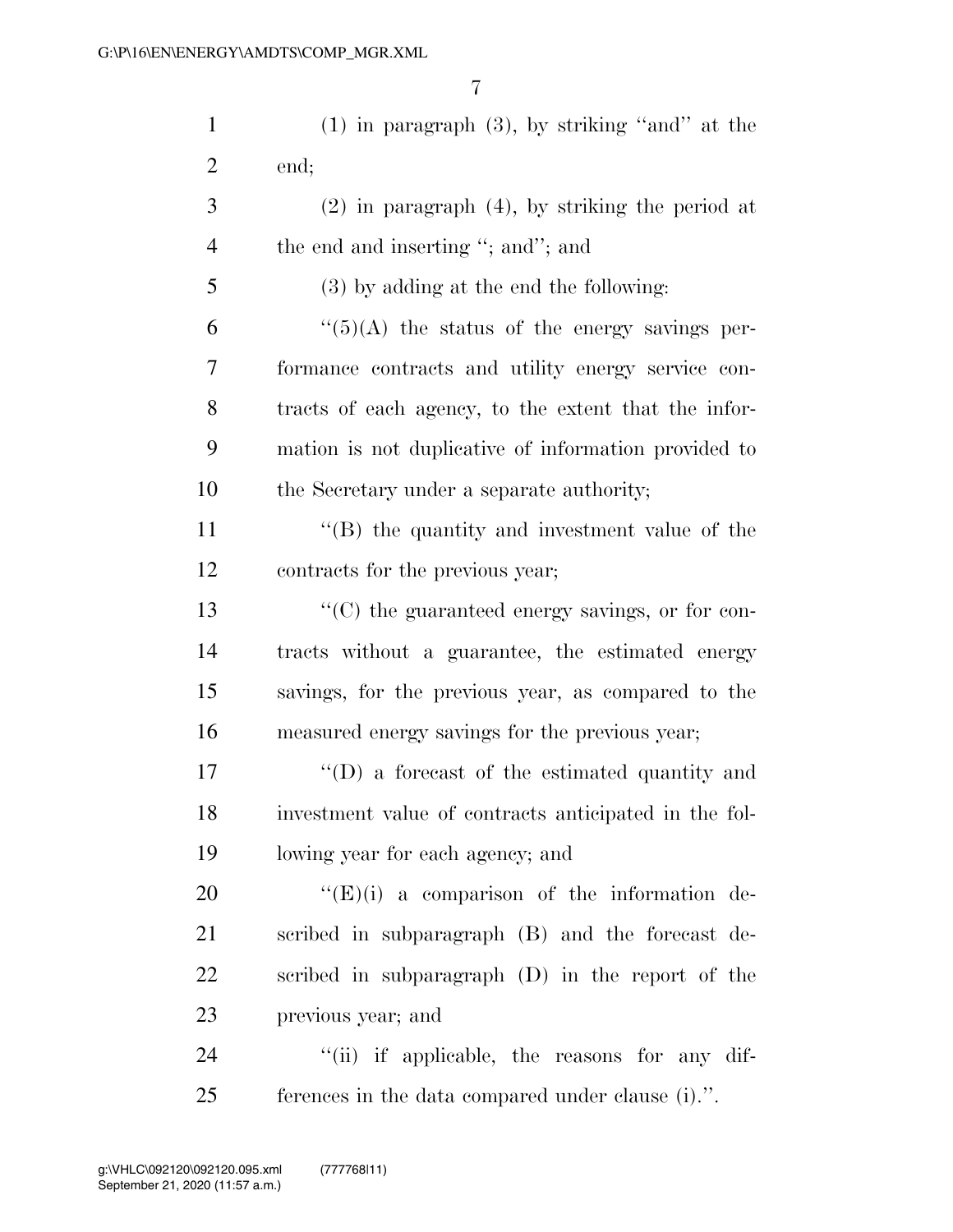Page 130, after line 2, insert the following:

 (c) APPLICATION OF WAGE RATE REQUIREMENTS TO PARTIAL SYSTEM AND STATE ADMINISTERED RE- BATES.—Section 12202 of this Act shall not apply to re-bates under sections 1522 and 1523.

Page 145, after line 22, insert the following:

# 5 **SEC. 1603. APPLICATION OF WAGE RATE REQUIREMENTS**  6 **TO WEATHERIZATION ASSISTANCE PRO-**7 **GRAM.**

8 With respect to the Weatherization Assistance Pro-9 gram, the requirements of section 12202 shall apply only 10 to work performed on multifamily buildings.

Page 167, line 2, strike "and" and insert "or".

Page 173, line 12, strike the comma.

Page 186, line 3, strike ''Section 112(d)'' and insert ''Section 112''.

Page 186, beginning on line 4, strike "(16 U.S.C.  $2622(d)$ )" and insert "(16 U.S.C. 2622)".

Page 186, line 23, strike "is amended by" and insert "by".

Page 229, strike line 4.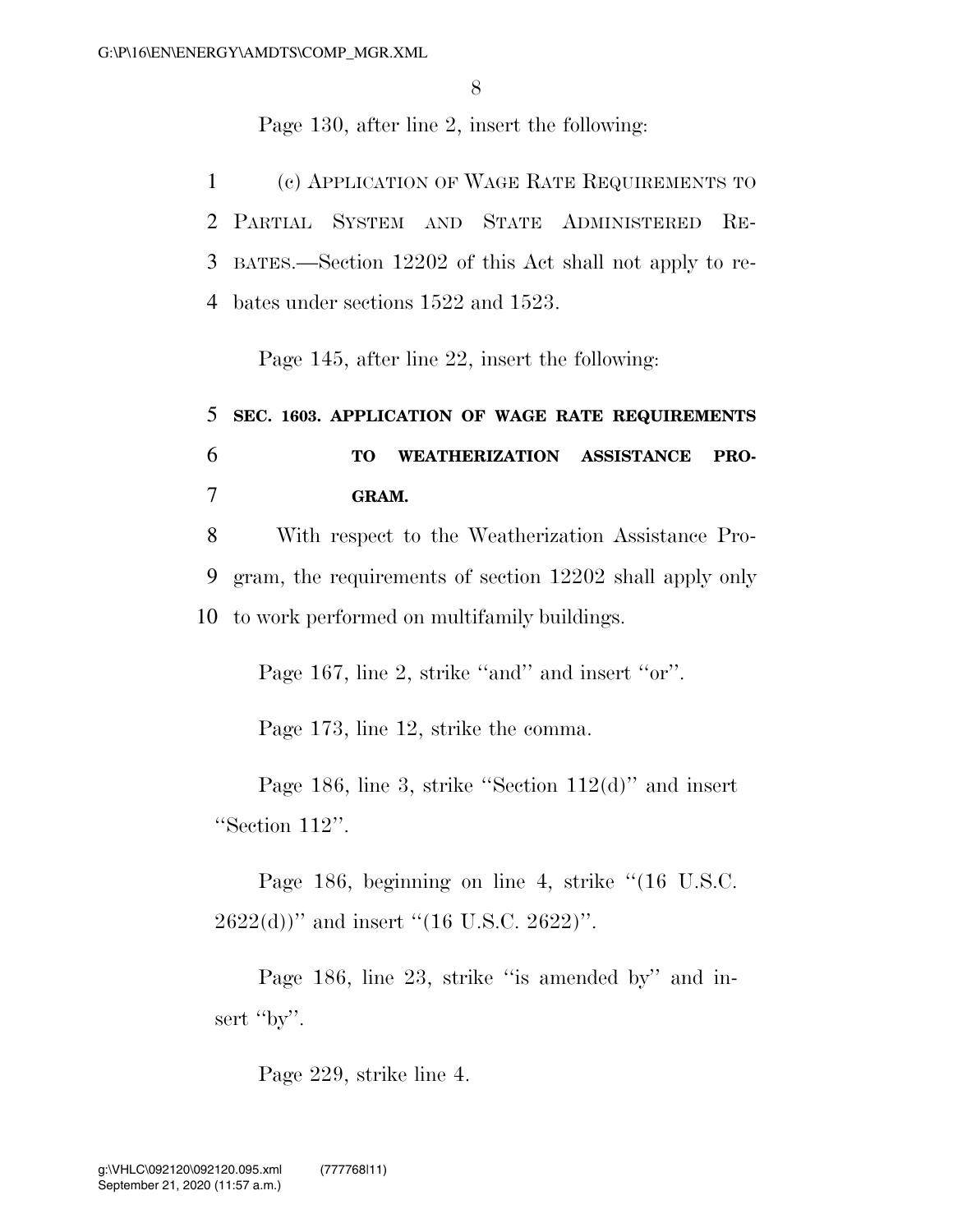Page 229, lines 5 and 8, redesignate paragraphs  $(21)$  and  $(22)$  as paragraphs  $(20)$  and  $(21)$ , respectively.

Page 231, after line 21, insert the following:

 (j) CONFORMING AMENDMENT.—The table of con- tents in section 1 of the Energy Independence and Secu- rity Act of 2007 is amended by striking the items relating to section 606 and 607.

Page 236, line 17, strike "program" and insert "activities''.

Page 237, line 16, after "the program", insert "established under section  $2502(a)$ ".

Page 237, line 19, strike "create" and insert "advance''.

Page 238, line 16, insert "and low-cost" before "manner".

Page 239, line 2, insert "and" after the semicolon.

Page 239, line 4, strike "; and" and insert a period.

Page 239, strike lines 5 through 7.

Page 239, line 24, insert "disposal," after "refurbishing,''.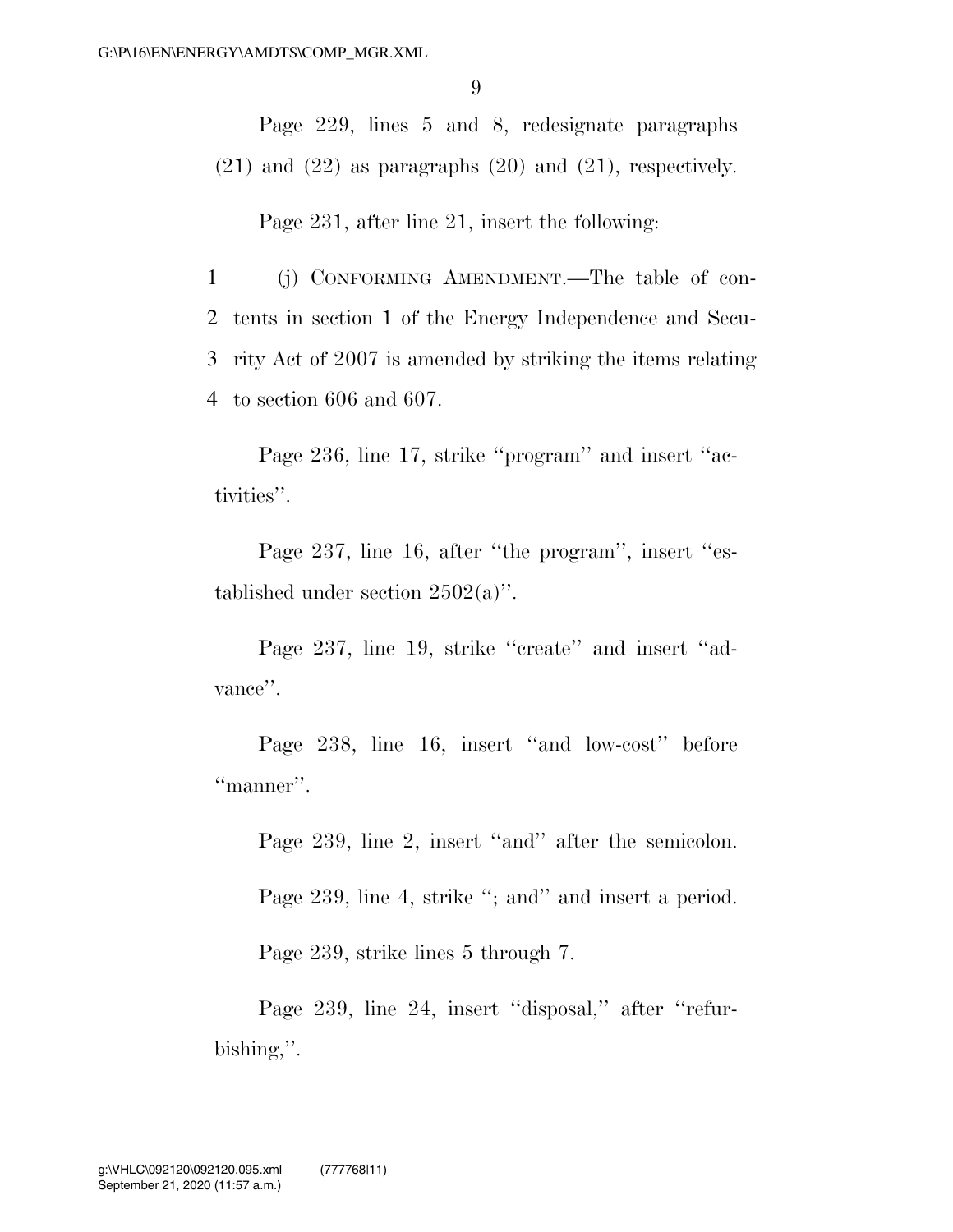Page 249, line 3, before the period, insert ''and redesignating subparagraphs (C) through (E) as subparagraphs  $(A)$  through  $(C)$ ".

Page 249, lines 8 and 9, strike ''technology validation and market transformation program'' and insert ''demonstration and validation projects''.

Page 249, lines 11 through 14, strike ''shall conduct a wind energy technology demonstration, validation, and market transformation program under which the Secretary''.

Page 249, line 23, insert "or validation" after "demonstration''.

Page 250, line 15, strike ''and demonstration'' and insert ''demonstration, and commercial application''.

Page 276, line 14, strike "Act".

Page 276, strike lines 21 through 23.

Page 311, strike line 23 through page 312, line 14.

Page 312, strike line 21 through page 318, line 2.

Page 332, line 23, strike ''this section'' and insert ''subsections (a) through (f)''.

Page 342, strike lines 12 through 17 and insert the following: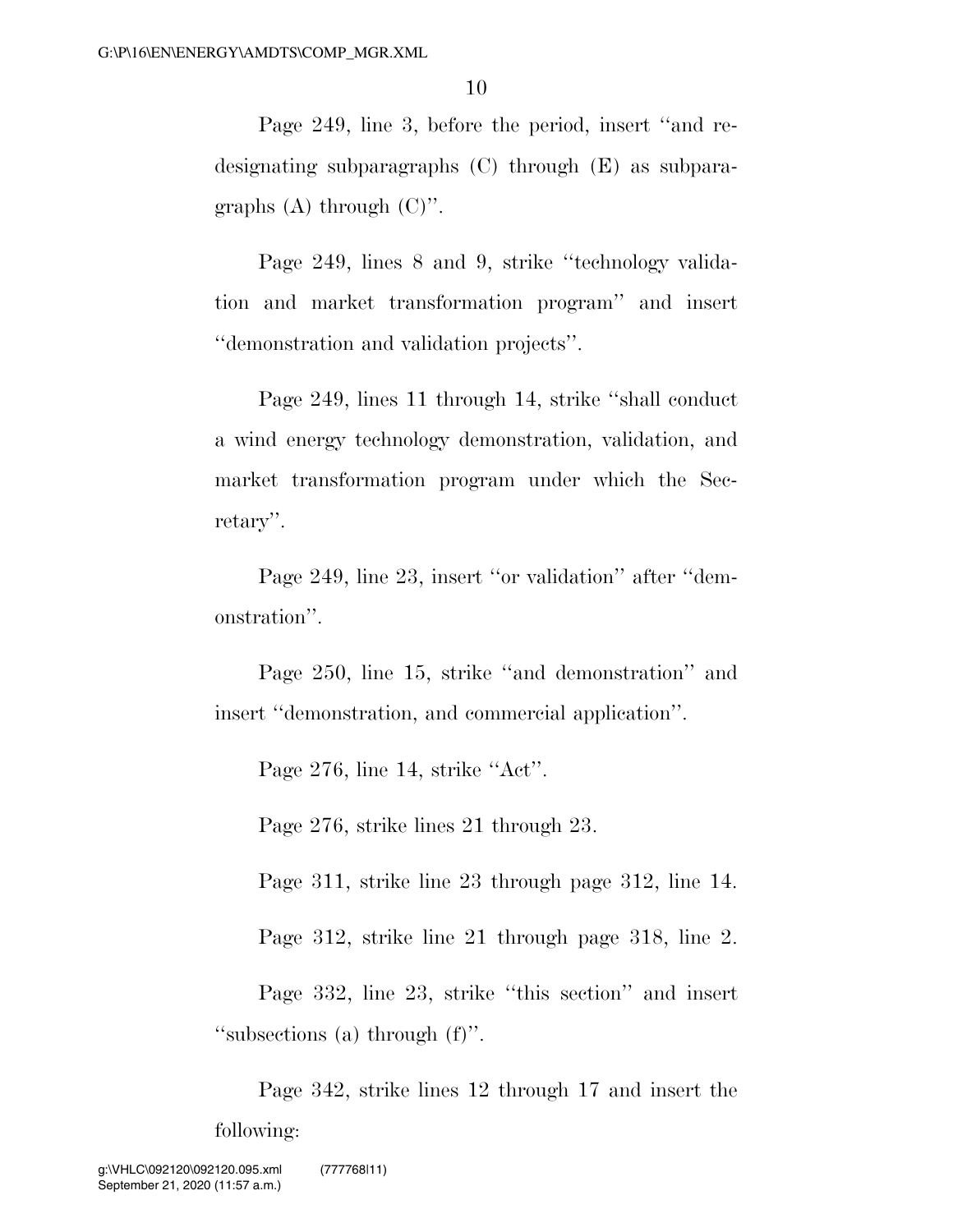''(f) There are authorized to be appropriated to the Secretary to carry out this section \$50,000,000, to remain available until expended, for each of fiscal years 2021 through 2025.''.

Page 358, after line 22, insert the following:

5 (a) REPEAL.—Section 2 of the Methane Hydrate Re-6 search and Development Act of 2000 (30 U.S.C. 2001) 7 is repealed.

 (b) DEVELOPMENT.—Section 4 of the Methane Hy- drate Research and Development Act of 2000 (30 U.S.C. 2003) is amended by striking ''and development'' in each place it occurs.

Page 358, line 23, redesignate subsection (a) as subsection (c).

Page 359, line 4, through page 360, line 8, strike  $``$ (1) ASSISTANCE AND COORDINATION.—" and all that follows through ''from methane hydrate reservoirs'' and insert the following:

12 "(1) ASSISTANCE AND COORDINATION.—In car- rying out the program of methane hydrate research authorized by this section, the Secretary may award grants, or enter into contracts or cooperative agree-ments to—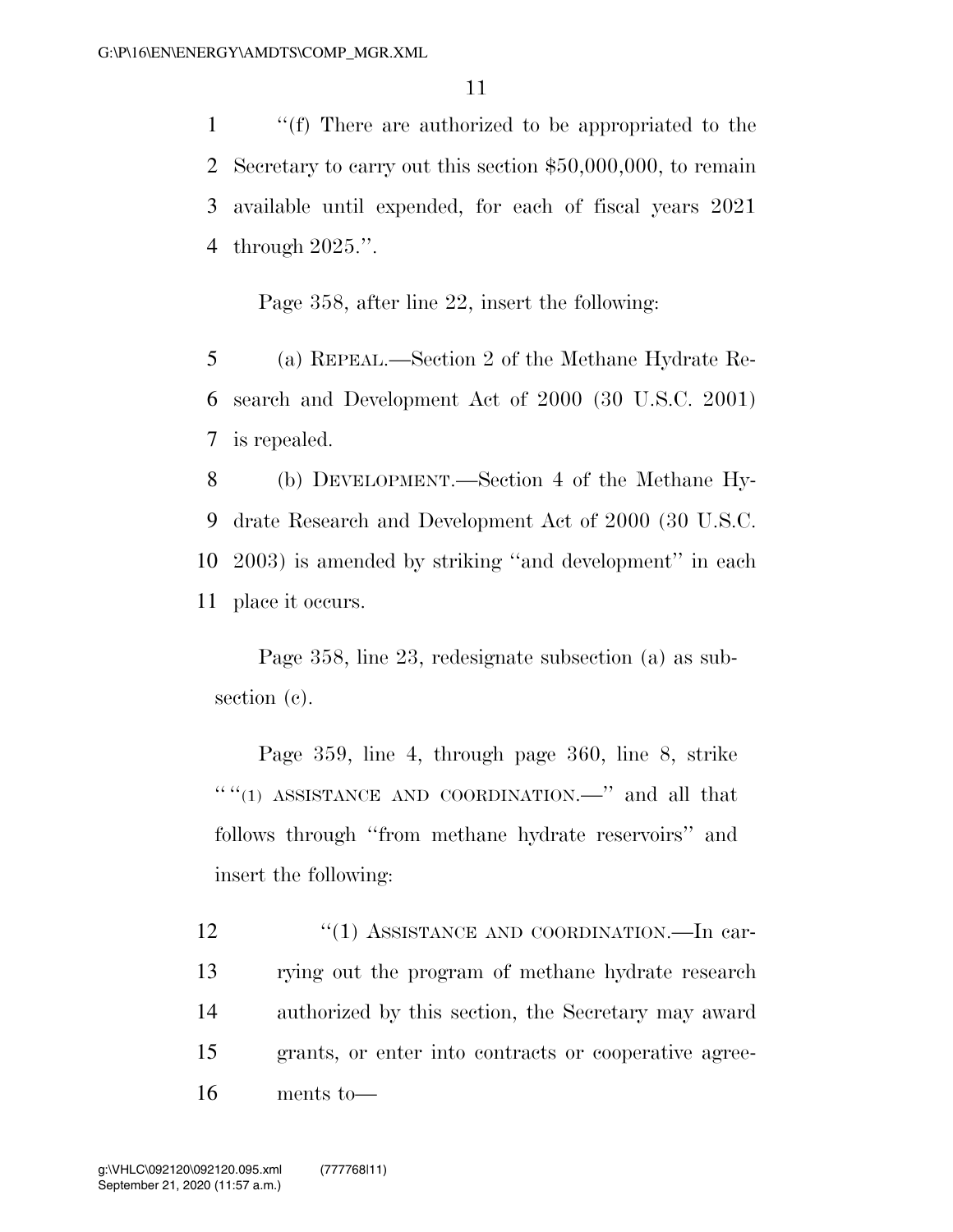| $\mathbf{1}$   | $\lq\lq$ conduct research to assess and miti-       |
|----------------|-----------------------------------------------------|
| $\overline{2}$ | gate the environmental impact of natural meth-      |
| 3              | ane hydrate degassing;                              |
| $\overline{4}$ | $\lq\lq (B)$ conduct research to identify the envi- |
| 5              | ronmental and health impacts of methane hy-         |
| 6              | drate development;                                  |
| $\overline{7}$ | "(C) assess and develop technologies to             |
| 8              | mitigate environmental impacts of natural           |
| 9              | methane hydrate degassing and to mitigate en-       |
| 10             | vironmental impacts of the exploration and          |
| 11             | commercial development of methane hydrates,         |
| 12             | including through the avoidance of the use of       |
| 13             | seismic testing; or                                 |
| 14             | "(D) expand education and training pro-             |
| 15             | grams in methane hydrate research through fel-      |
| 16             | lowships or other means for graduate education      |
| 17             | and training.                                       |
| 18             | "(2) ENVIRONMENTAL MONITORING AND RE-               |
| 19             | SEARCH.                                             |
| 20             | "(A) IN GENERAL.—The Secretary, Sec-                |
| 21             | retary of Commerce, and Secretary of the Inte-      |
| 22             | rior shall conduct a long-term environmental        |
| 23             | monitoring and research program to study            |
| 24             | methane hydrates.                                   |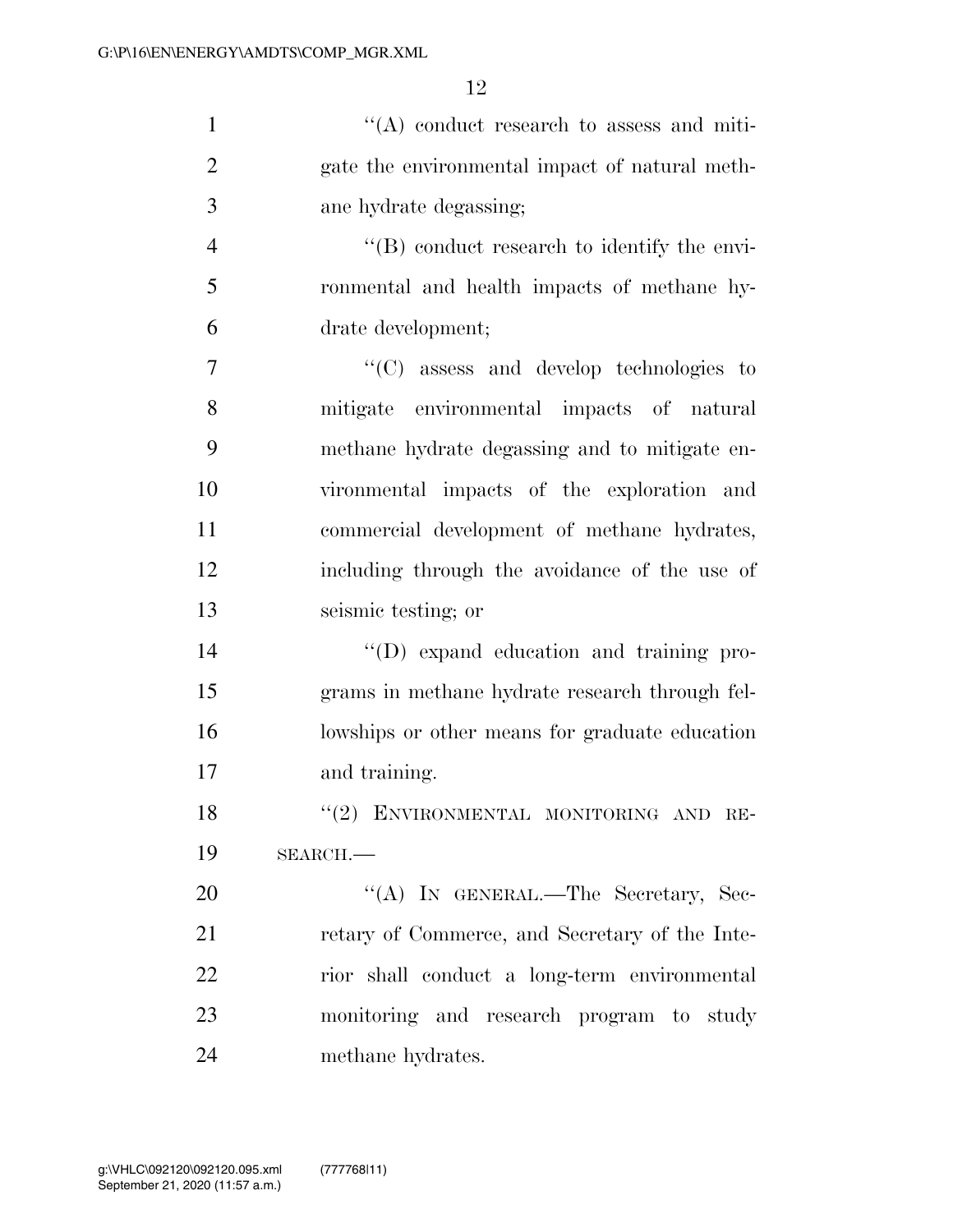1 ''(B) NOTICE AND COMMENT.—In devel- oping a plan for long-term environmental moni- toring and research under subparagraph (A), the Secretaries shall publish in the Federal Register a notice providing for an opportunity for the public to comment on such plan prior to conducting monitoring and research under such subparagraph.''.

Page 360, after line 13, insert the following:

 (d) RESPONSIBILITIES OF THE SECRETARY.—Section 4(e) of the Methane Hydrate Research and Development Act of 2000 (30 U.S.C. 2003(e)) is amended to read as follows:

 ''(e) RESPONSIBILITIES OF THE SECRETARY.—In carrying out subsection (b)(1), the Secretary shall—

 ''(1) facilitate and develop partnerships among government, industrial enterprises, and institutions of higher education to research methane hydrates;

18  $(2)$  ensure that the data and information de- veloped through the program are accessible and widely disseminated as needed and appropriate;

21 ''(3) promote cooperation among agencies that are developing technologies that may hold promise 23 for methane hydrate research;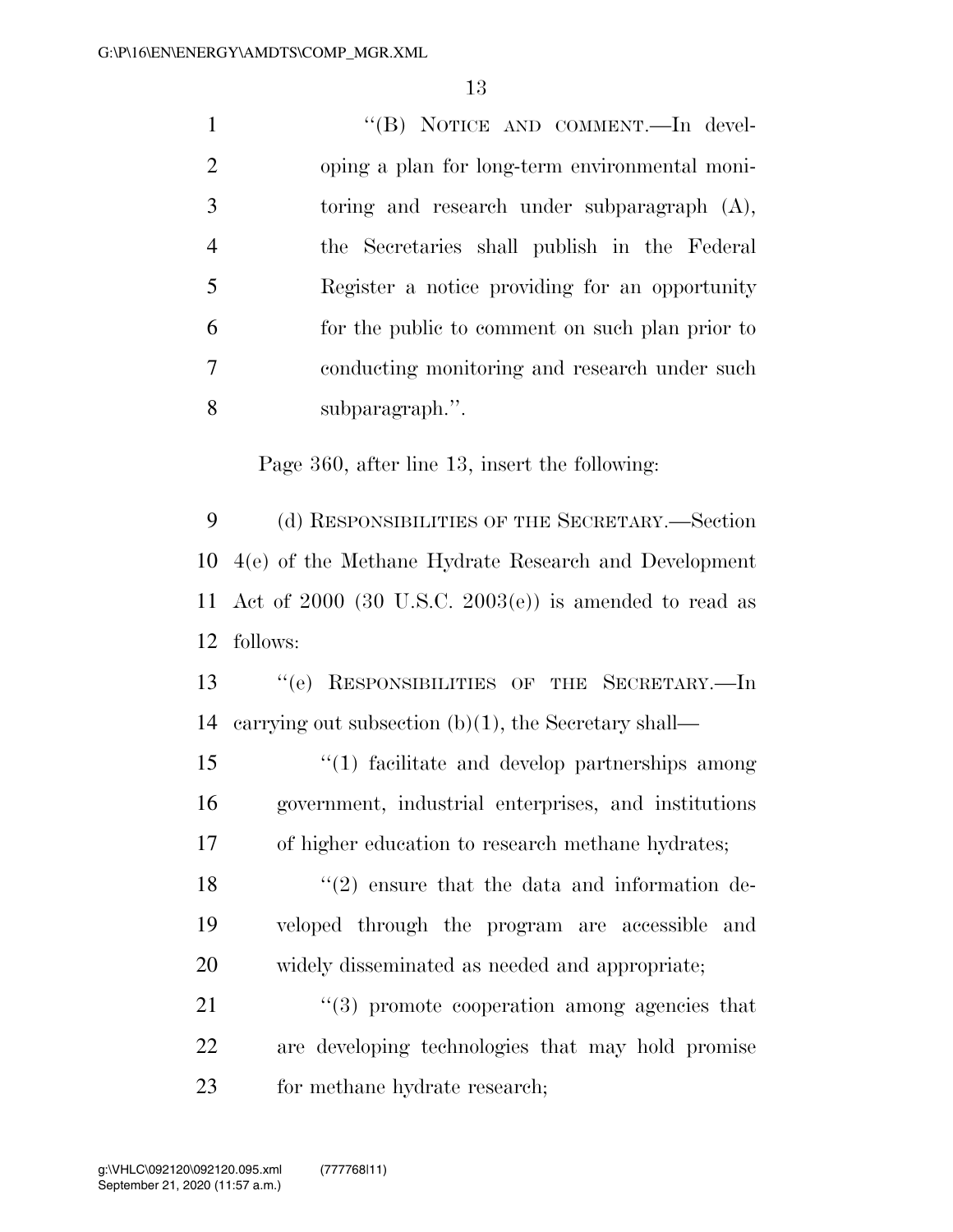| 14                                                                     |
|------------------------------------------------------------------------|
| $"$ (4) report annually to Congress on the results<br>$\mathbf{1}$     |
| $\overline{2}$<br>of actions taken to carry out this chapter; and      |
| 3<br>$\lq(5)$ ensure, to the maximum extent prac-                      |
| $\overline{4}$<br>ticable, greater participation by the Department of  |
| 5<br>Energy in international cooperative efforts.".                    |
| Page 360, lines 14 and 18 redesignate subsections                      |
| (b) and (c) as subsections (e) and (f), respectively.                  |
| Page 383, line 16, strike "State-approved".                            |
| Page 383, line 17, insert "that are approved by the                    |
| rate-setting entity and" after "programs".                             |
| Page 386, line 19, strike "; and" and insert a semi-                   |
| colon.                                                                 |
| Page 386, line 21, strike the period at the end and<br>insert "; and". |
|                                                                        |
| Page 386, after line 21, insert the following:                         |
| $\lq\lq$ (C) is in compliance with subsection<br>6                     |
| $(i)(2)$ ."<br>$\overline{7}$                                          |
| Page 388, strike lines 4 through 11 and insert the                     |
| following:                                                             |

8 (b) ACCESS FOR SURVEYS.—Section 7 of the Natural 9 Gas Act (15 U.S.C. 717f) is further amended by adding 10 at the end the following: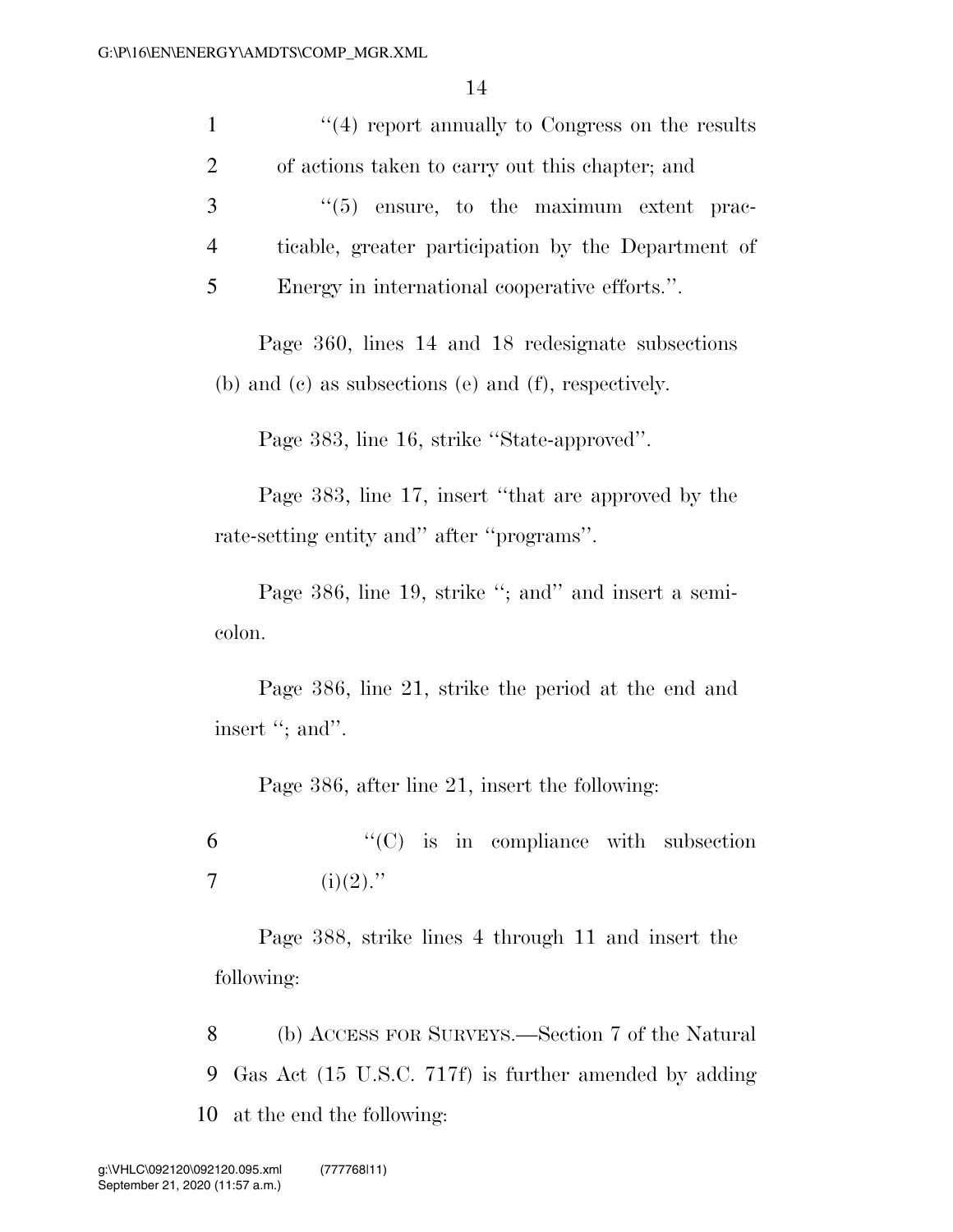''(i)(1) For purposes of subsection (h), the exercise of the right of eminent domain does not include accessing property for purposes of surveying prior to acquiring the property, except in accordance with paragraph (2).

 ''(2) If a holder of a certificate of public convenience and necessity is unable to agree with the owner of property on access to the property for purposes of surveying, the holder shall enter into the dispute resolution process of the Commission. If dispute resolution fails, or if the prop- erty owner refuses to participate in such process, the Com- mission may, upon a showing by the holder of documented repeated, good faith efforts to work with the property owner to agree on such access, issue an order declaring that, upon a court order, for purposes of the relevant cer- tificate and with respect to the relevant property, the exer- cise of the right of eminent domain under subsection (h) includes accessing the property, in a limited, non-land-dis- turbing manner, for purposes of surveying prior to acquir-ing the property.''.

At the end of title IV, add the following subtitle: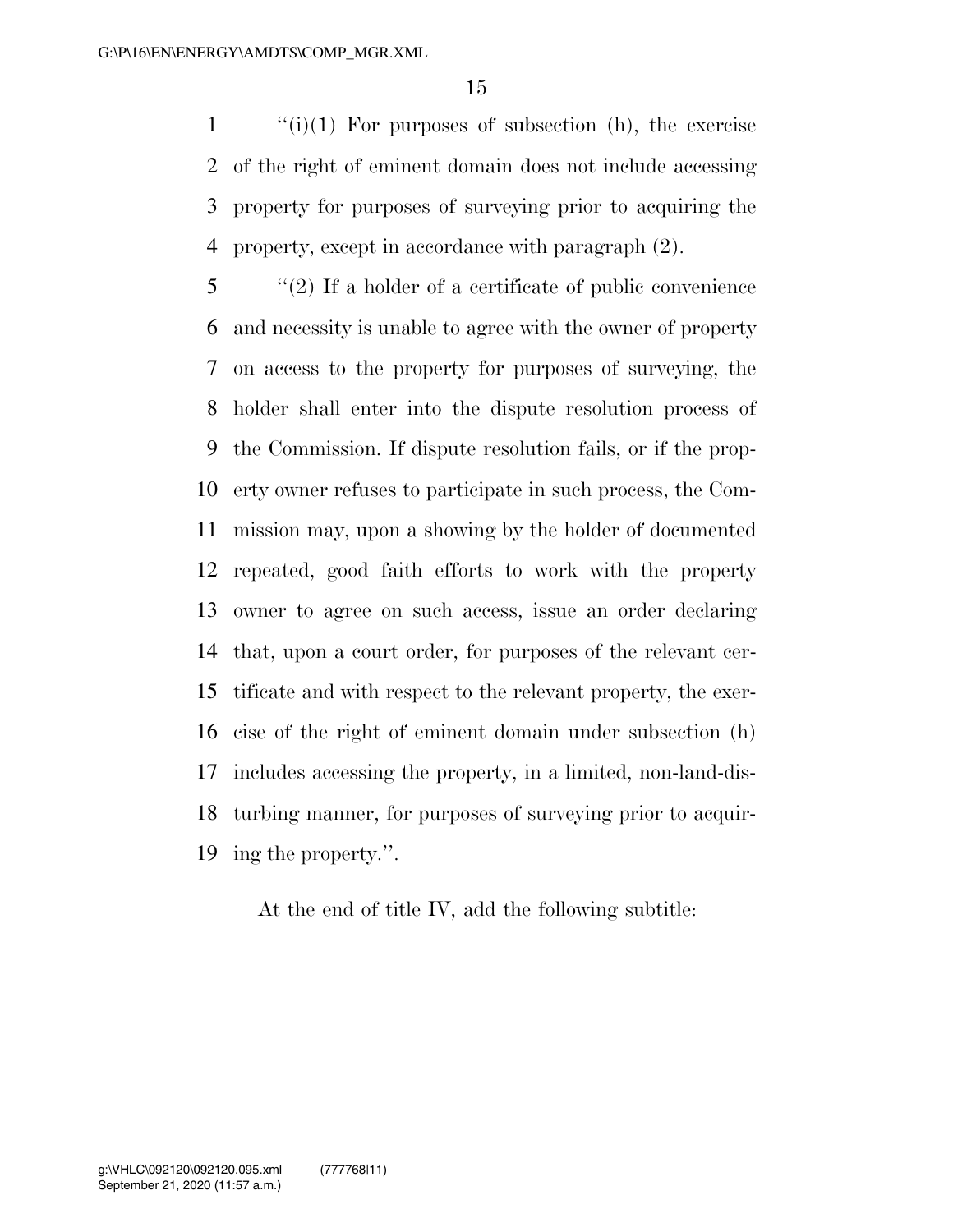| 1              | <b>Subtitle C-Defending Against</b>                         |
|----------------|-------------------------------------------------------------|
| $\overline{2}$ | <b>Rosatom Exports</b>                                      |
| 3              | SEC. 4301. EXTENSION AND EXPANSION OF LIMITATIONS           |
| 4              | ON IMPORTATION OF URANIUM FROM RUS-                         |
| 5              | <b>SIAN FEDERATION.</b>                                     |
| 6              | (a) IN GENERAL.—Section 3112A of the USEC Pri-              |
| 7              | vatization Act $(42 \text{ U.S.C. } 2297h-10a)$ is amended— |
| 8              | $(1)$ in subsection $(a)$ —                                 |
| 9              | $(A)$ by redesignating paragraph $(7)$ as                   |
| 10             | paragraph $(8)$ ; and                                       |
| 11             | $(B)$ by inserting after paragraph $(6)$ the                |
| 12             | following:                                                  |
| 13             | "(7) SUSPENSION AGREEMENT.—The<br>term                      |
| 14             | 'Suspension Agreement' has the meaning given that           |
| 15             | term in section $3102(13)$ .";                              |
| 16             | $(2)$ in subsection (b)—                                    |
| 17             | (A) by striking "United States to support"                  |
| 18             | and inserting the following: "United States—                |
| 19             | "(1) to support";                                           |
| 20             | (B) by striking the period at the end and                   |
| 21             | inserting a semicolon; and                                  |
| 22             | (C) by adding at the end the following:                     |
| 23             | $\lq(2)$ to reduce reliance on uranium imports in           |
| 24             | order to protect essential national security interests      |
| 25             | of the United States;                                       |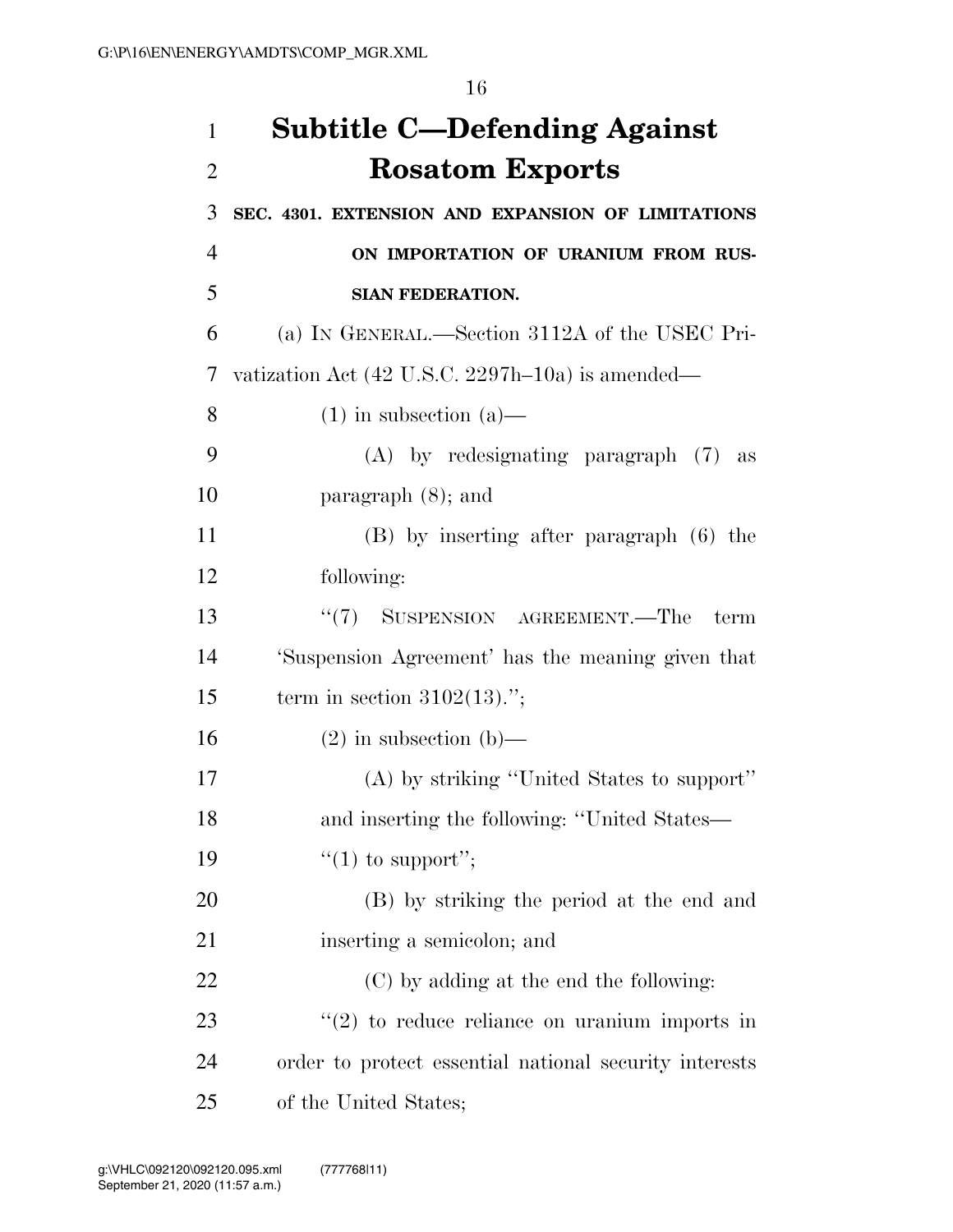| $\mathbf{1}$   | $(3)$ to revive and strengthen the supply chain   |
|----------------|---------------------------------------------------|
| $\overline{2}$ | for nuclear fuel produced and used in the United  |
| 3              | States; and                                       |
| $\overline{4}$ | $(4)$ to expand production of nuclear fuel in the |
| 5              | United States."; and                              |
| 6              | $(3)$ in subsection $(e)$ —                       |
| 7              | $(A)$ in paragraph $(2)$ —                        |
| 8              | (i) in subparagraph $(A)$ —                       |
| 9              | (I) by striking "After" and in-                   |
| 10             | serting "Except as provided in sub-               |
| 11             | paragraph $(B)$ , after";                         |
| 12             | (II) in clause (vi), by striking ";               |
| 13             | and" and inserting a semicolon;                   |
| 14             | (III) in clause (vii), by striking                |
| 15             | the period at the end and inserting a             |
| 16             | semicolon; and                                    |
| 17             | (IV) by adding at the end the fol-                |
| 18             | lowing:                                           |
| 19             | "(viii) in calendar year 2021, 596,682            |
| 20             | kilograms;                                        |
| 21             | "(ix) in calendar year 2022, 489,617              |
| 22             | kilograms;                                        |
| 23             | "(x) in calendar year 2023, 578,877               |
| 24             | kilograms;                                        |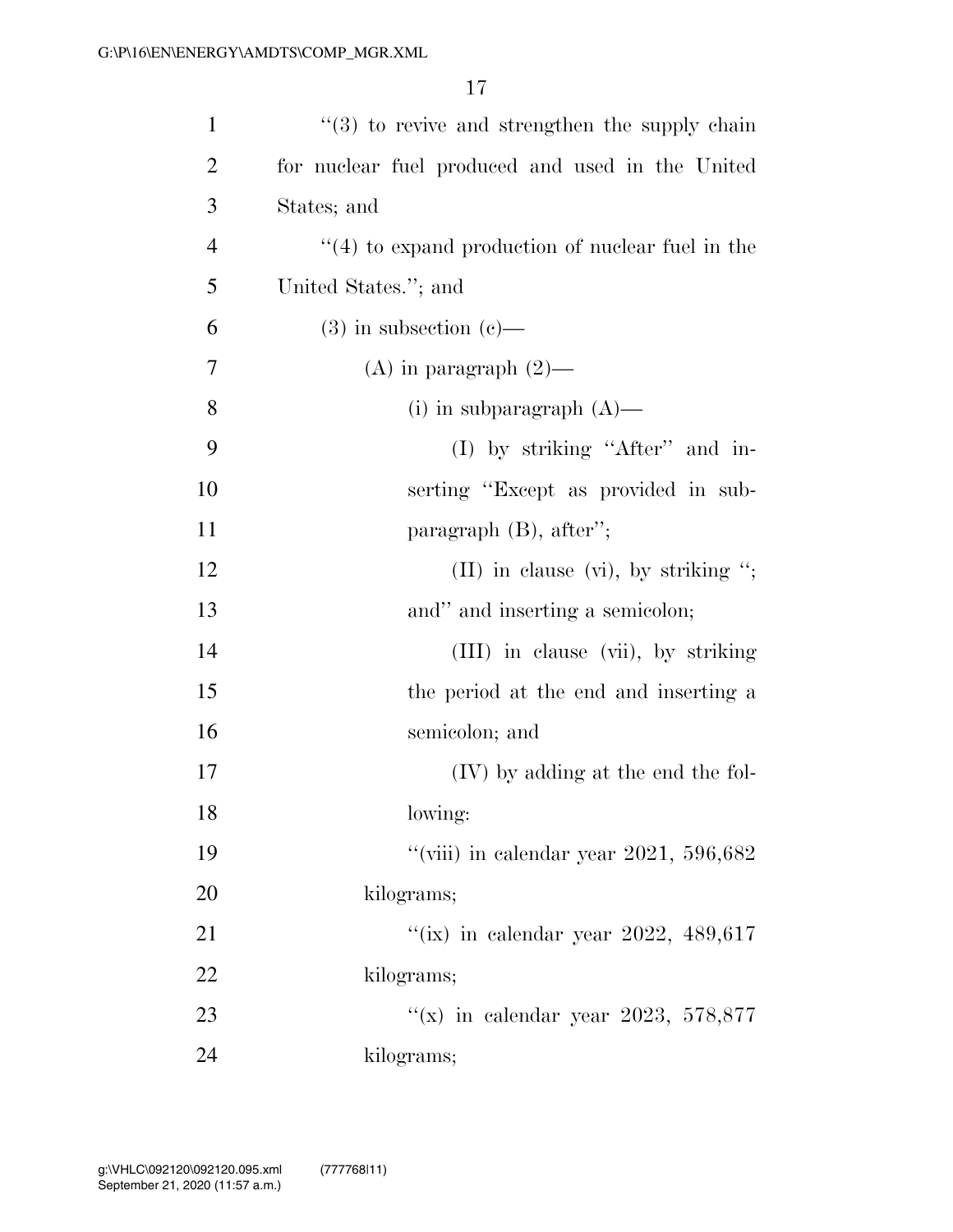| $\mathbf{1}$   | "(xi) in calendar year 2024, $476,536$  |
|----------------|-----------------------------------------|
| $\overline{2}$ | kilograms;                              |
| 3              | "(xii) in calendar year 2025, 470,376   |
| $\overline{4}$ | kilograms;                              |
| 5              | "(xiii) in calendar year 2026, 464, 183 |
| 6              | kilograms;                              |
| 7              | "(xiv) in calendar year 2027, 459,083   |
| 8              | kilograms;                              |
| 9              | "(xv) in calendar year 2028, 344,312    |
| 10             | kilograms;                              |
| 11             | "(xvi) in calendar year 2029, 340,114   |
| 12             | kilograms;                              |
| 13             | ``(xvi)<br>in calendar year 2030,       |
| 14             | $332,141$ kilograms;                    |
| 15             | "(xviii) in calendar year $2031$ ,      |
| 16             | $328,862$ kilograms;                    |
| 17             | "(xix) in calendar year 2032, 322,255   |
| 18             | kilograms;                              |
| 19             | "(xx) in calendar year 2033, 317,536    |
| 20             | kilograms;                              |
| 21             | "(xxi) in calendar year 2034, 298,088   |
| 22             | kilograms;                              |
| 23             | ``(xxii)<br>in calendar year 2035,      |
| 24             | $294,511$ kilograms;                    |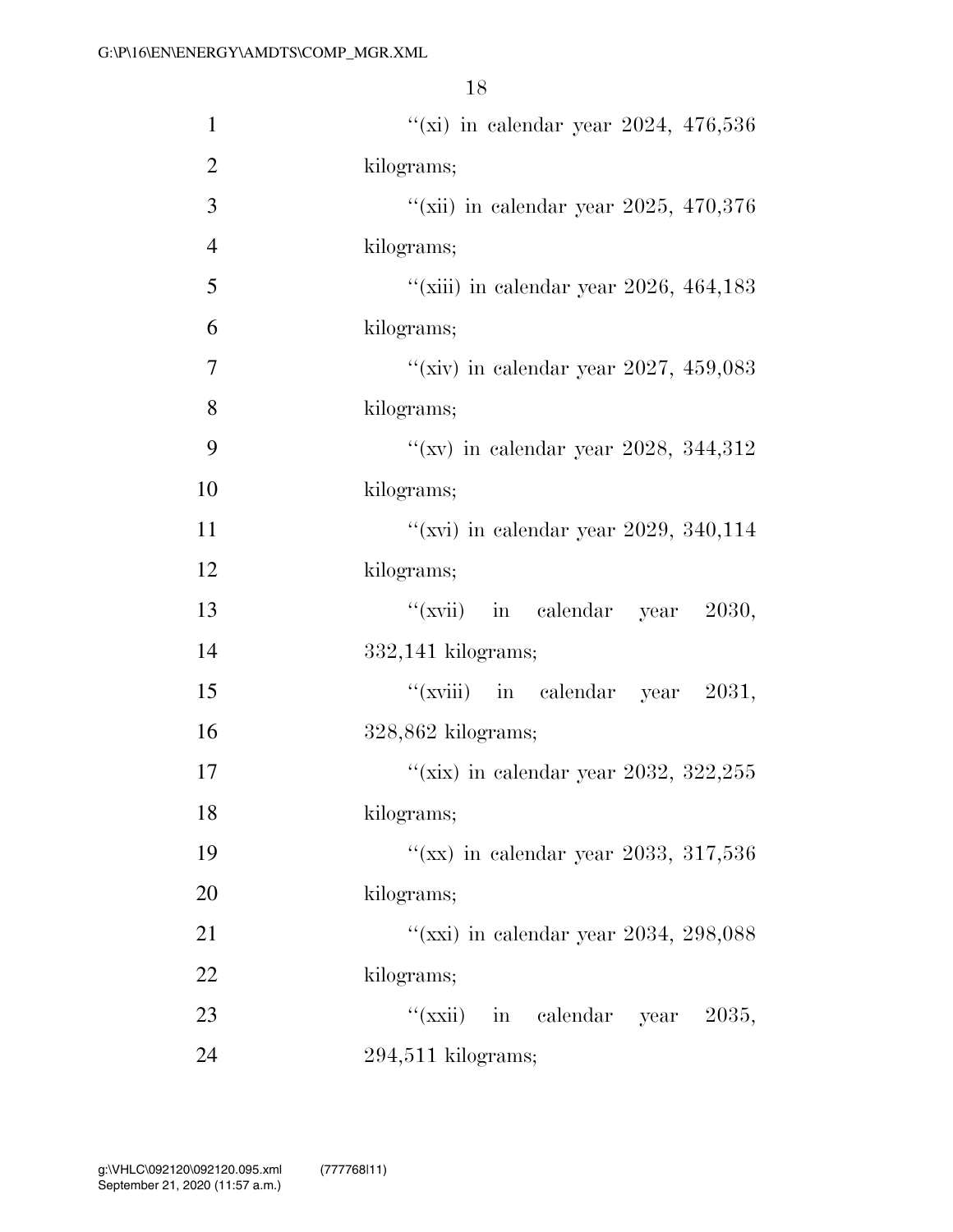| $\mathbf{1}$   | "( $\chi$ xiii) in calendar year 2036,     |
|----------------|--------------------------------------------|
| $\overline{2}$ | $286,066$ kilograms;                       |
| 3              | "(xxiv) in calendar year $2037$ ,          |
| $\overline{4}$ | $281,272$ kilograms;                       |
| 5              | "(xxv) in calendar year 2038, 277,124      |
| 6              | kilograms;                                 |
| 7              | " $(xxyi)$ in calendar year 2039,          |
| 8              | $277,124$ kilograms; and                   |
| 9              | "(xxvii) in calendar year 2040,            |
| 10             | 267,685 kilograms.";                       |
| 11             | (ii) by redesignating subparagraph         |
| 12             | $(B)$ as subparagraph $(C)$ ; and          |
| 13             | (iii) by inserting after subparagraph      |
| 14             | $(A)$ the following:                       |
| 15             | $``$ (B) ADMINISTRATION.—                  |
| 16             | "(i) IN GENERAL.—The Secretary of          |
| 17             | Commerce shall administer the import lim-  |
| 18             | itations described in subparagraph (A) in  |
| 19             | accordance with the provisions of the Sus- |
| 20             | pension Agreement, including—              |
| 21             | $\lq\lq$ (I) the limitations on sales of   |
| 22             | enriched uranium product and separa-       |
| 23             | tive work units plus conversion;           |
| 24             | $\lq\lq$ (II) the requirements for nat-    |
| 25             | ural uranium returned feed associated      |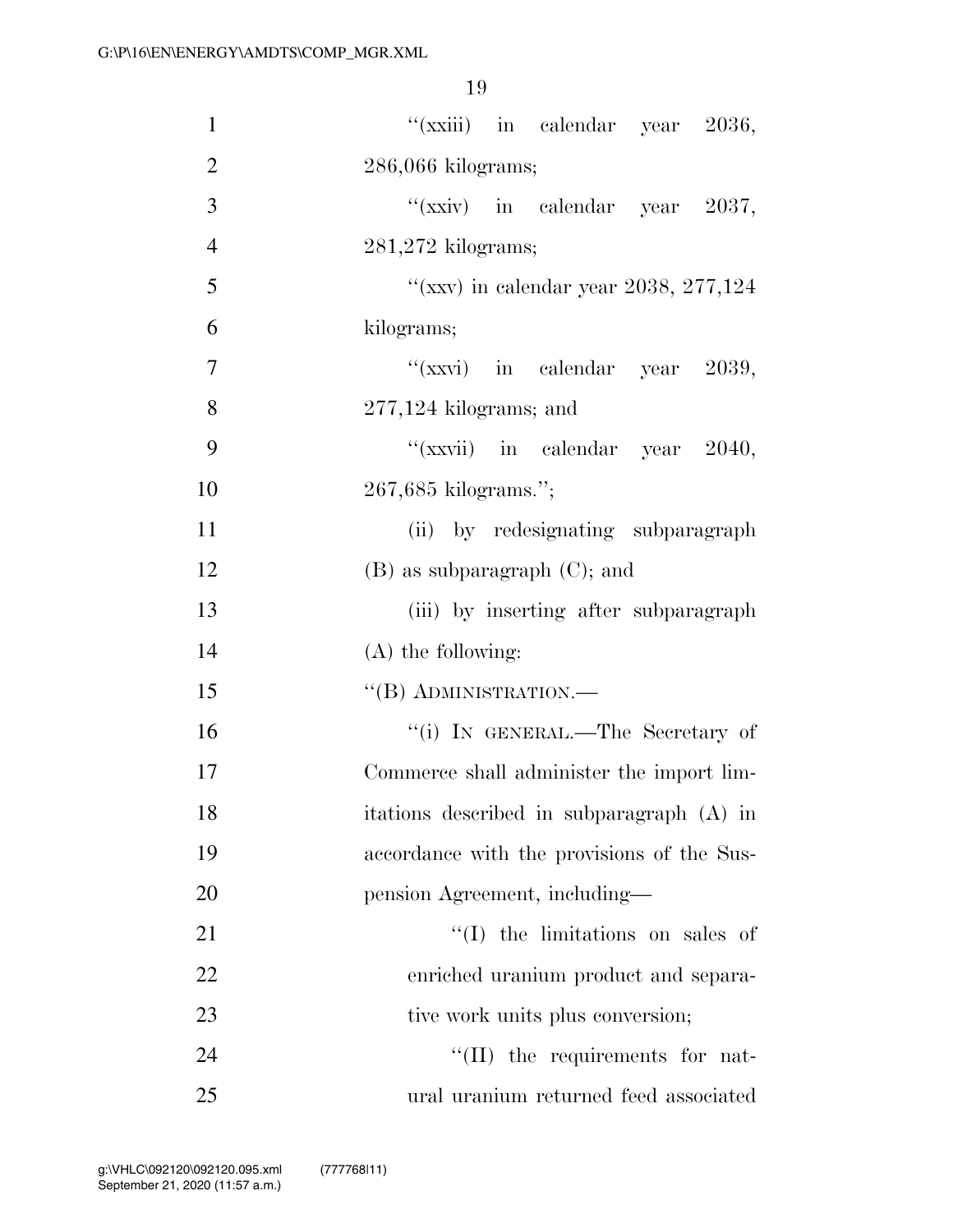| $\mathbf{1}$   | with sales of enrichment, or enrich-       |
|----------------|--------------------------------------------|
| $\overline{2}$ | ment plus conversion from the Rus-         |
| 3              | sian Federation; and                       |
| $\overline{4}$ | "(III) any other provisions of the         |
| 5              | Suspension Agreement.                      |
| 6              | "(ii) EFFECT OF TERMINATION<br>OF          |
| 7              | SUSPENSION AGREEMENT.—Clause<br>(i)        |
| 8              | shall remain in effect if the Suspension   |
| 9              | Agreement is terminated.";                 |
| 10             | $(B)$ in paragraph $(3)$ —                 |
| 11             | (i) in subparagraph $(A)$ , by striking    |
| 12             | the semicolon and inserting "; or";        |
| 13             | $(ii)$ in subparagraph $(B)$ , by striking |
| 14             | "; or" and inserting a period; and         |
| 15             | (iii) by striking subparagraph $(C)$ ;     |
| 16             | $(C)$ in paragraph $(5)$ —                 |
| 17             | (i) in subparagraph $(A)$ —                |
| 18             | (I) by striking "reference data"           |
| 19             | and all that follows through "2019"        |
| 20             | and inserting the following: "Lower        |
| 21             | Scenario data in the 2019 report of        |
| 22             | the World Nuclear Association enti-        |
| 23             | tled 'The Nuclear Fuel Report: Global      |
| 24             | Scenarios for Demand and Supply            |
| 25             | Availability 2019–2040'. In each of        |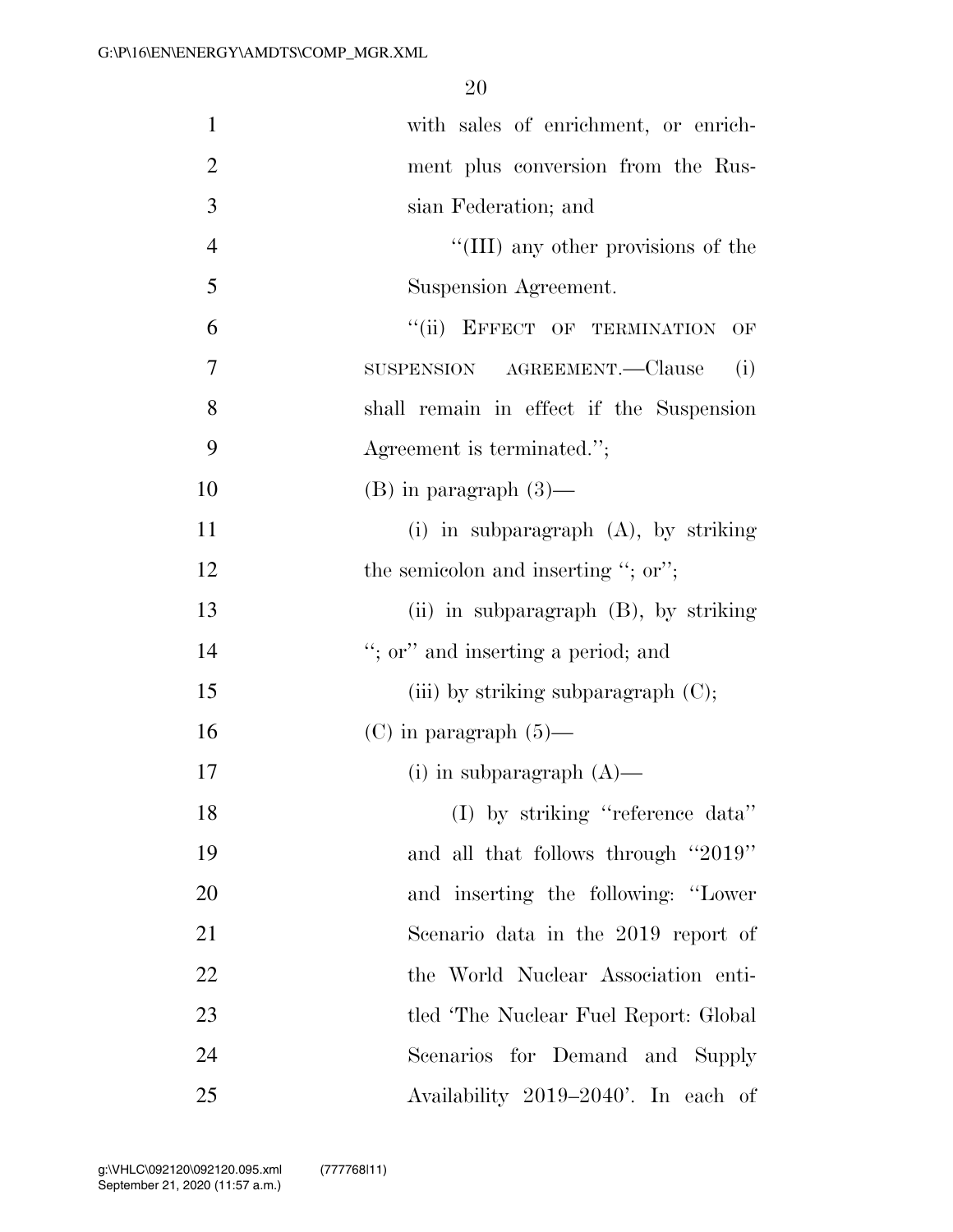| $\mathbf{1}$   | calendar years 2023, 2029, and                  |
|----------------|-------------------------------------------------|
| $\overline{2}$ | $2035$ "; and                                   |
| 3              | (II) by striking "report or a sub-              |
| $\overline{4}$ | sequent report" and inserting "re-              |
| 5              | port";                                          |
| 6              | (ii) by redesignating subparagraphs             |
| $\overline{7}$ | $(B)$ and $(C)$ as subparagraphs $(C)$ and      |
| 8              | (D), respectively;                              |
| 9              | (iii) by inserting after subparagraph           |
| 10             | $(A)$ the following:                            |
| 11             | "(B) REPORT REQUIRED.—Not later than            |
| 12             | one year after the date of the enactment of the |
| 13             | Clean Economy Jobs and Innovation Act, and      |
| 14             | every 3 years thereafter, the Secretary shall   |
| 15             | submit to Congress a report that includes—      |
| 16             | "(i) a recommendation on the use of             |
| 17             | all publicly available data to ensure accu-     |
| 18             | rate forecasting by scenario data to com-       |
| 19             | port to actual demand for low-enriched          |
| 20             | uranium for nuclear reactors in the United      |
| 21             | States; and                                     |
| 22             | "(ii) an identification of the steps to         |
| 23             | be taken to adjust the import limitations       |
| 24             | described in paragraph $(2)(A)$ based on the    |
| 25             | most accurate scenario data."; and              |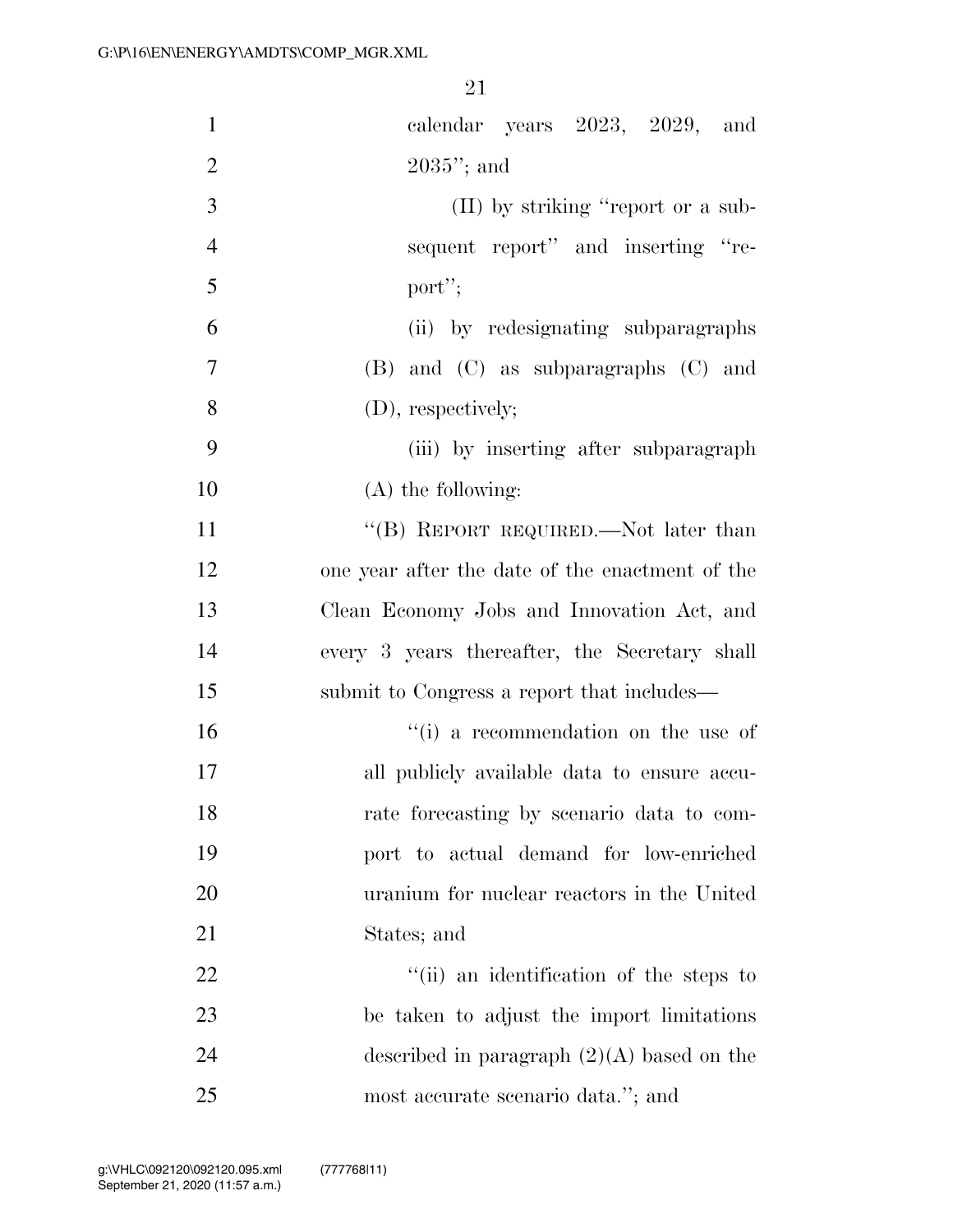| $\mathbf{1}$   | $(iv)$ in subparagraph $(D)$ , as redesig-              |
|----------------|---------------------------------------------------------|
| $\overline{2}$ | nated by clause (ii), by striking "subpara-             |
| 3              | graph (B)" and inserting "subparagraph"                 |
| $\overline{4}$ | $(C)$ ";                                                |
| 5              | (D) in paragraph $(9)$ , by striking "2020"             |
| 6              | and inserting " $2040$ ";                               |
| 7              | $(E)$ in paragraph $(12)(B)$ , by inserting "or         |
| 8              | the Suspension Agreement" after "the Russian            |
| 9              | HEU Agreement"; and                                     |
| 10             | (F) by striking " $(2)(B)$ " each place it ap-          |
| 11             | pears and inserting " $(2)(C)$ ".                       |
| 12             | (b) APPLICABILITY.—The amendments made by sub-          |
| 13             | section (a) apply with respect to uranium imported from |
|                | 14 the Russian Federation on or after January 1, 2021.  |

Beginning on page 493, line 18, in the text of the amendment made by section 5341, redesignate sections 1313 through 1320 as sections 1312 through 1319, respectively.

Page 508, line 17, strike "(a) In general.—".

Page 511, line 2, strike "1314(b)" and insert "1313(b)".

Page 514, strike lines 20 and 21.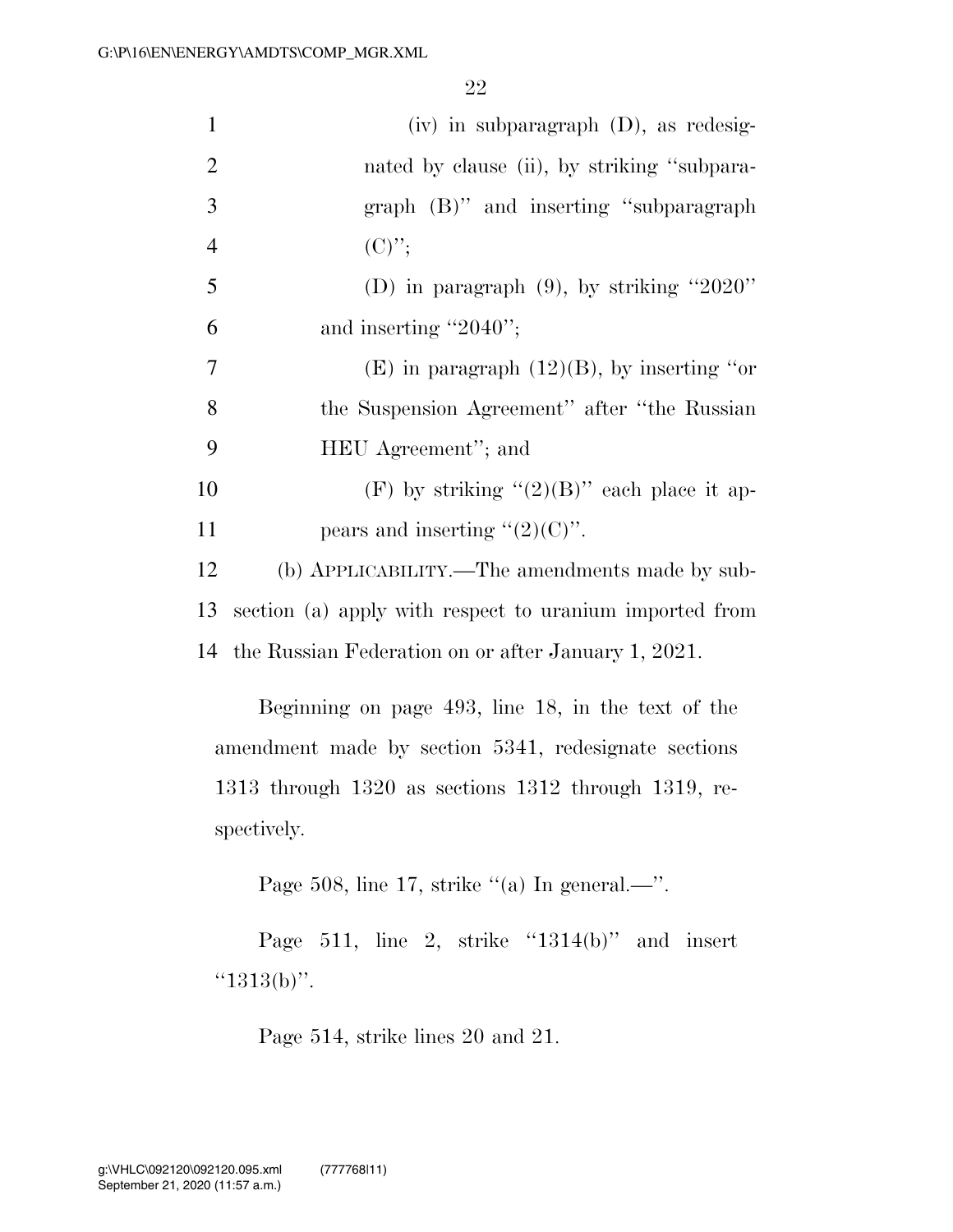Page 514, line 22, through page 517, line 20, redesignate paragraphs (1) through (4) as subsections (a) through (d), respectively.

Page 517, line 22, strike ''1313 through 1320'' and insert ''1312 through 1318''.

Page 521, after line 10, insert the following:

 (h) CRITICAL INFRASTRUCTURE DEFINED.—The term ''critical infrastructure'' means infrastructure that the Secretary determines to be vital to socioeconomic ac- tivities such that, if destroyed or damaged, such destruc- tion or damage could cause substantial disruption to such socioeconomic activities.

Page 521, line 14, strike "1312" and insert "1311".

Page 521, after line 15, redesignate the items relating to sections 1313 through 1320 in the table of contents so as to relate to sections 1312 through 1319, respectively.

Page 562, line 1, strike ''is amended'' and insert ''is further amended''.

Page 571, strike lines 2 through 8 and insert the following: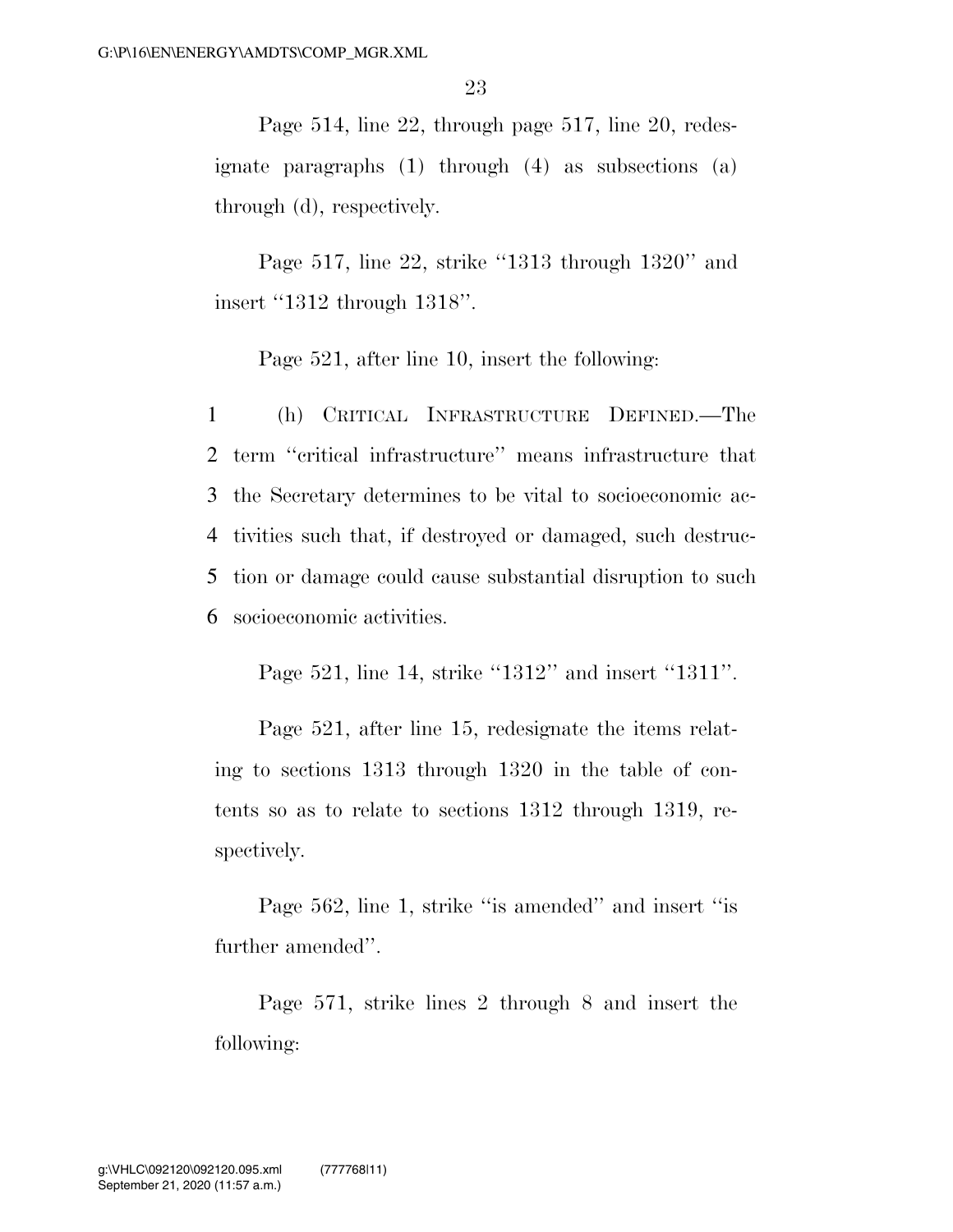|    | (A) in paragraph $(3)(A)(ii)$ , by inserting ", |
|----|-------------------------------------------------|
|    | components for such vehicles, and charging      |
| -3 | equipment for such vehicles" after "vehicles";  |
|    | and                                             |

Page 589, line 1, strike " $(ii)$ " and insert " $(iii)$ ".

Page 593, line 5, strike ''**REGISTERED**'' and insert ''**LEGAL FOR OPERATION ON A STREET OR HIGH-WAY**''.

Page 593, line 12, strike ''registered to be operated'' and insert ''legal for operation''.

Page 593, line 14, strike ''2 years'' and insert ''18 months''.

Page 595, line 23, strike  $(ii)(1)(A)$ " and insert  $``(i)(1)"$ .

Beginning on page 598, line 15, strike ''Technology Transfer Coordinator'' each place it appears in title VIII and insert ''Chief Commercialization Officer''.

Page 613, line 6, strike ''areas and'' and insert "areas;".

Page 613, line 9, strike "; and" and insert a semicolon.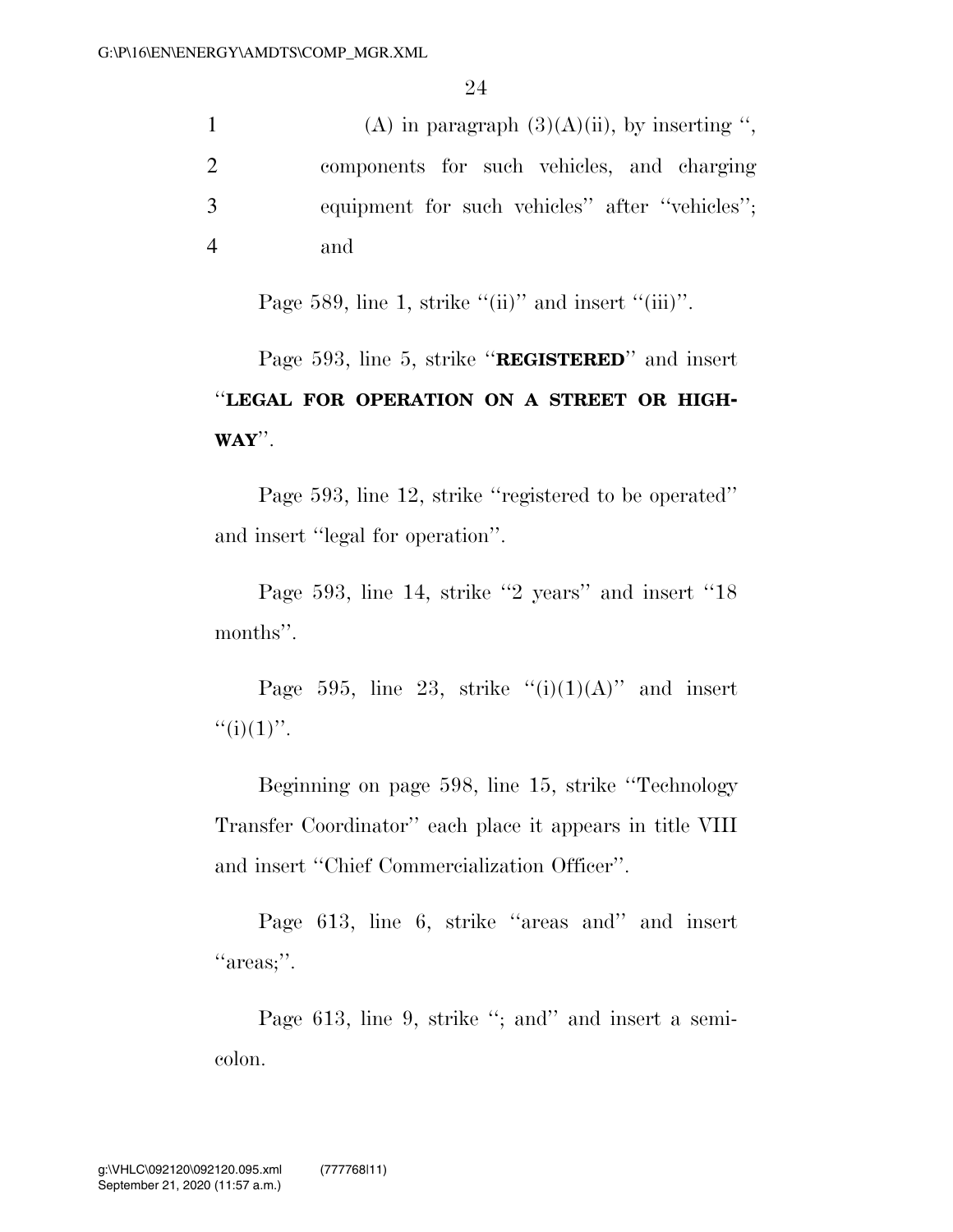Page 615, line 3, after ''Secretary'', insert '', acting through the Chief Commercialization Officer established in section 1001(a) of the Energy Policy Act of 2005 (42 U.S.C.  $16391(a)$ ,".

Page 618, line 15, strike ''The Secretary'' and insert ''In accordance with section 8307(b) of this Act, the Secretary''.

Page 619, line 9, strike ''8104'' and insert ''8105''.

Page 619, line 16, insert "8104," after "8103,".

Page 634, line 10, strike " $(a)$ " and insert " $(e)$ ".

Page 643, line 14, strike ''program'' and insert ''activities''.

Page 643, line 19, strike ''program'' and insert ''Office of Technology Transitions''.

Page 644, line 4, strike ''this program'' and insert ''the Office of Technology Transitions''.

Page 648, lines 11 and 12, strike ''redesignating subsections (f) and  $(g)$  as subsections  $(g)$  and  $(h)$ " and insert ''redesignating subsections (e) and (f) as subsections  $(g)$  and  $(h)$ ".

Page 700, line 19, strike "and".

Page 705, line 9, strike "and".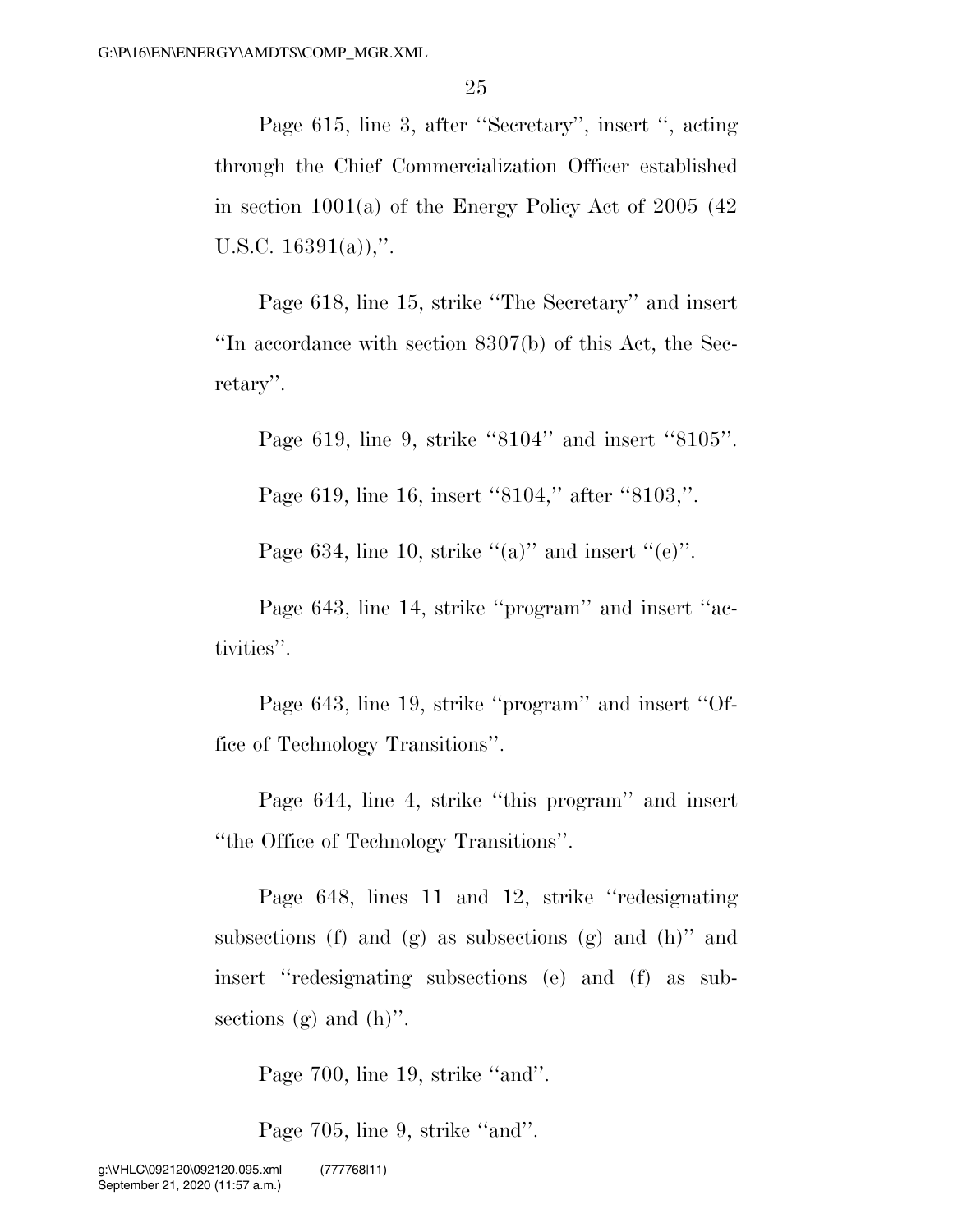At the end of title IX, add the following:

# **Subtitle E—Title XVII Loan Program Reform**

#### **SEC. 9501. LOAN PROGRAM OFFICE TITLE XVII REFORM.**

 (a) TERMS AND CONDITIONS.—Section 1702 of the Energy Policy Act of 2005 (42 U.S.C. 16512) is amend-ed—

 (1) by amending subsection (b) to read as fol-lows:

 ''(b) SPECIFIC APPROPRIATION OR CONTRIBU-TION.—

 $\frac{1}{1}$  In GENERAL.—Except as provided in para- graph (2), the cost of a guarantee shall be paid by the Secretary using an appropriation made for the cost of the guarantee, subject to the availability of such an appropriation.

 $(2)$  INSUFFICIENT APPROPRIATIONS.—If suffi- cient appropriated funds to pay the cost of a guar- antee are not available, then the guarantee shall not be made unless—

20 "'(A) the Secretary has received from the borrower a payment in full for the cost of the guarantee and deposited the payment into the Treasury; or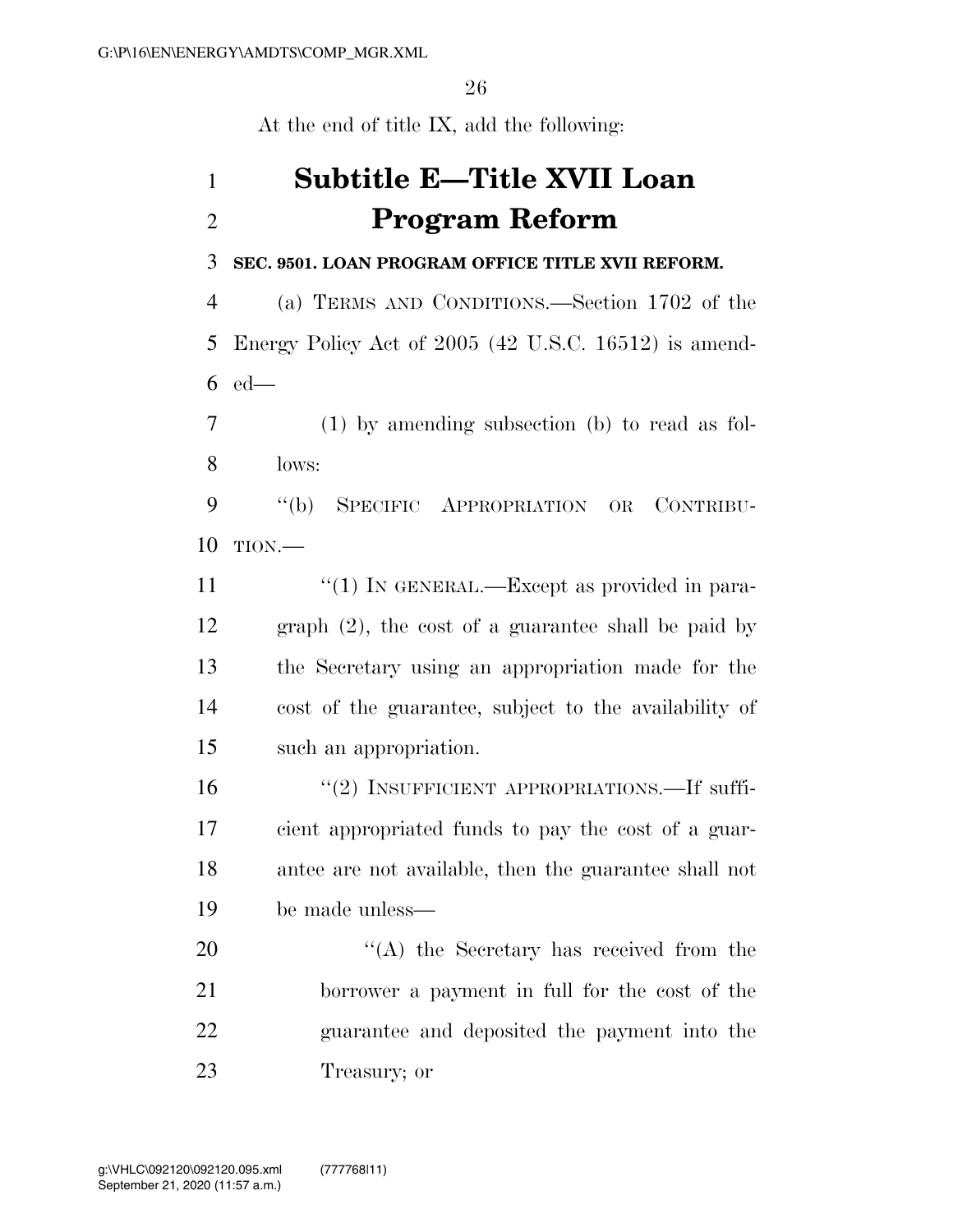| $\mathbf{1}$   | $\lq\lq (B)$ a combination of one or more appro-        |
|----------------|---------------------------------------------------------|
| $\overline{2}$ | priations and one or more payments from the             |
| 3              | borrower under this subsection has been made            |
| $\overline{4}$ | that is sufficient to cover the cost of the guar-       |
| 5              | antee.";                                                |
| 6              | $(2)$ in subsection $(h)$ —                             |
| 7              | $(A)$ by amending paragraph $(1)$ to read as            |
| 8              | follows:                                                |
| 9              | "(1) IN GENERAL.—The Secretary shall charge,            |
| 10             | and collect on or after the date of the financial close |
| 11             | of an obligation, a fee for a guarantee in an amount    |
| 12             | that the Secretary determines is sufficient to cover    |
| 13             | applicable administrative expenses (including<br>any    |
| 14             | costs associated with third-party consultants<br>en-    |
| 15             | gaged by the Secretary)."; and                          |
| 16             | (B) by adding at the following:                         |
| 17             | "(3) REDUCTION IN FEE AMOUNT.—Notwith-                  |
| 18             | standing paragraph (1) and subject to the avail-        |
| 19             | ability of appropriations, the Secretary may reduce     |
| 20             | the amount of a fee for a guarantee under this sub-     |
| 21             | section."; and                                          |
| 22             | (3) by adding at the end the following:                 |
| 23             | "(1) APPLICATION STATUS.—                               |
| 24             | "(1) REQUEST.—If the Secretary does<br>not              |
| 25             | make a final decision on an application for a guar-     |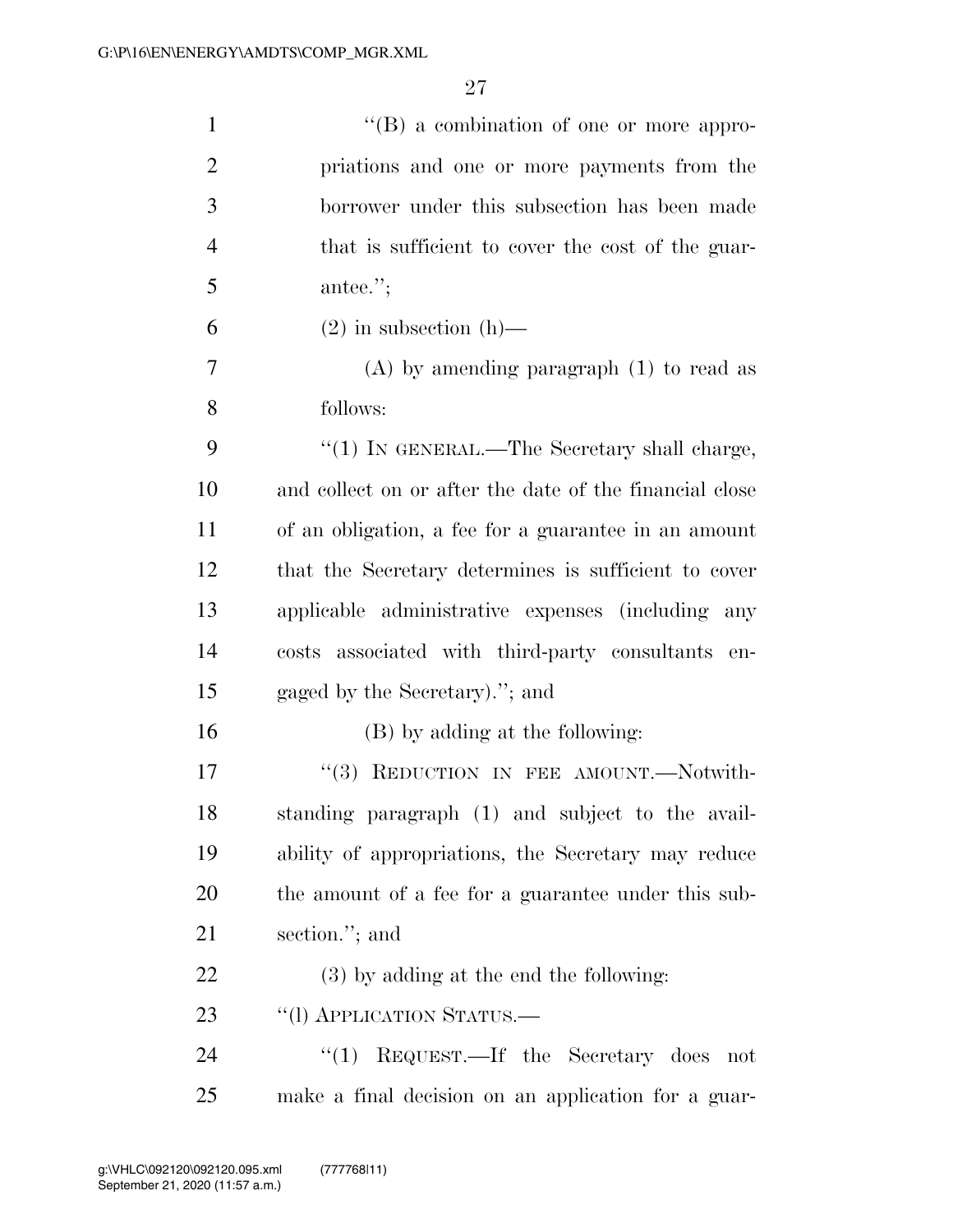| $\mathbf{1}$   | antee under this title by the date that is 180 days    |
|----------------|--------------------------------------------------------|
| $\overline{2}$ | after receipt of the application by the Secretary, the |
| 3              | applicant may request, on or after that date and not   |
| $\overline{4}$ | more than once every 60 days thereafter until a final  |
| 5              | decision is made, that the Secretary provide to the    |
| 6              | applicant a response described in paragraph (2).       |
| 7              | "(2) RESPONSE.—Not later than 10 days after            |
| 8              | receiving a request from an applicant under para-      |
| 9              | graph (1), the Secretary shall provide to the appli-   |
| 10             | cant a response that includes—                         |
| 11             | $\lq\lq$ a description of the current status of        |
| 12             | review of the application;                             |
| 13             | $\lq\lq (B)$ a summary of any factors that are         |
| 14             | delaying a final decision on the application, a        |
| 15             | list of what items are required in order to reach      |
| 16             | a final decision, citations to authorities stating     |
| 17             | the reasons why such items are required, and a         |
| 18             | list of actions the applicant can take to expedite     |
| 19             | the process; and                                       |
| 20             | $\lq\lq$ (C) an estimate of when a final decision      |
| 21             | on the application will be made.                       |
| 22             | "(m) OUTREACH.—In carrying out this title, the Sec-    |
| 23             | retary shall—                                          |
| 24             | $\lq(1)$ provide assistance with the completion of     |
| 25             | applications for a guarantee under this title;         |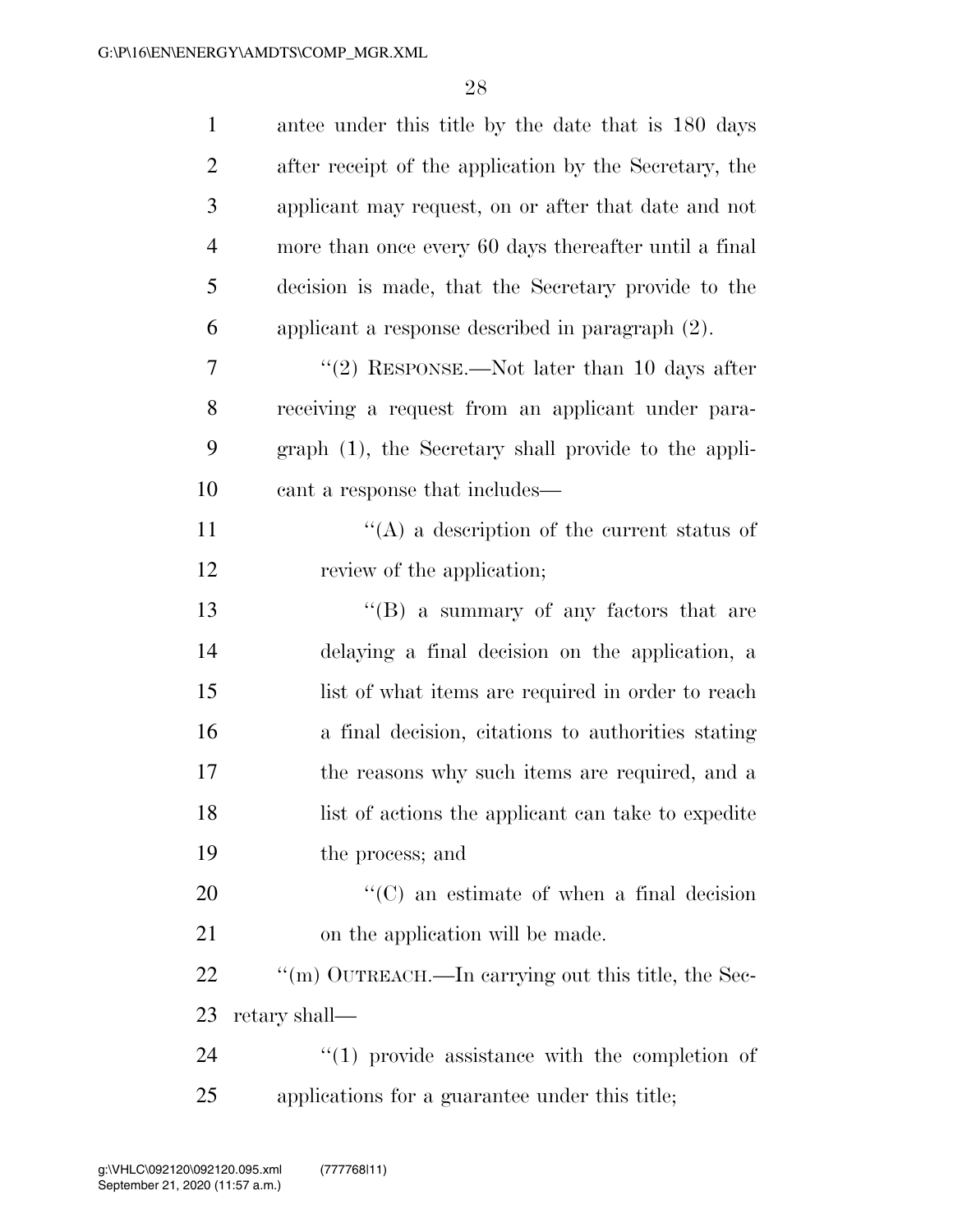1 ''(2) conduct outreach, including through con- ferences and online programs, to disseminate infor-mation to potential applicants; and

4  $(3)$  conduct outreach to encourage participa- tion of supporting finance institutions and private lenders in eligible projects.

 ''(n) COORDINATION.—In carrying out this title, to the extent consistent with applicable law, the Secretary shall collaborate, coordinate, and share information with relevant offices within the Department.

 ''(o) REPORT.—Not later than 2 years after the date of the enactment of this subsection and every 3 years thereafter, the Secretary shall submit to Congress a report on the status of projects receiving guarantees under this title, including—

 $\frac{16}{10}$  <sup>''</sup>(1) a list of such projects, including the guar- antee amount, construction status, and financing partners of each such project;

19  $(2)$  the status of each such project's loan re- payment, including interest paid and future repay-ment projections;

  $(3)$  estimate of the greenhouse gas emissions avoided from each such project;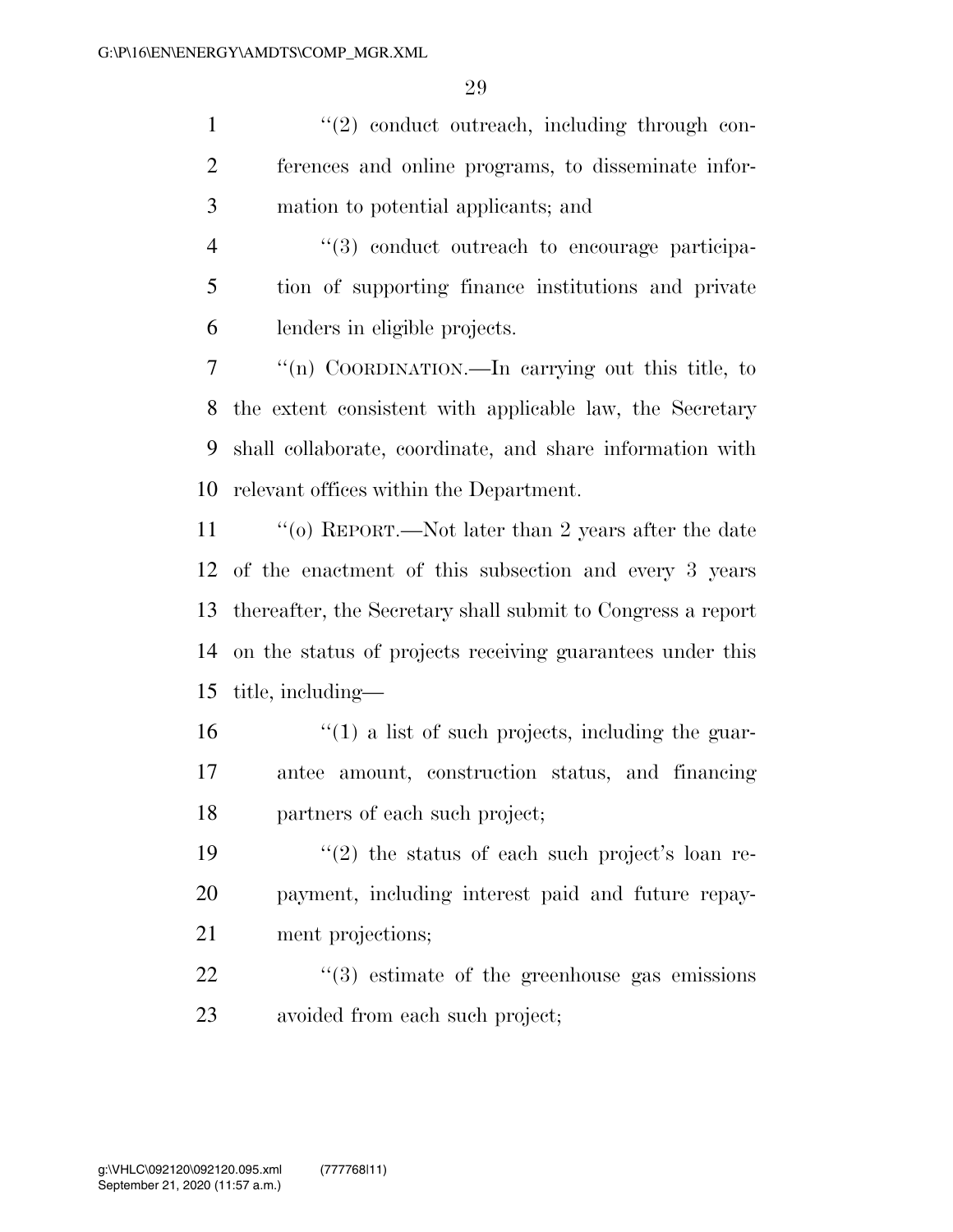1 ''(4) data regarding the number of direct and 2 indirect jobs retained, restored, or created by such projects; ''(5) the number of new projects projected to receive a guarantee under this title during the next 2 years and the aggregate guarantee amount; and ''(6) any other metrics the Secretary finds ap- propriate.''. (b) STATE LOAN ELIGIBILITY.— (1) DEFINITIONS.—Section 1701 of the Energy Policy Act of 2005 (42 U.S.C. 16511) is amended by adding at the end the following: 13 "(6) INDIAN TRIBE, NATIVE CORPORATION, TRIBAL ENERGY DEVELOPMENT ORGANIZATION.— The terms 'Indian tribe', 'Native Corporation', and 'tribal energy development organization' have the meaning given such terms in section 2601 of the Energy Policy Act of 1992 (25 U.S.C. 3501). 19 ''(7) STATE.—The term 'State' has the mean- ing given the term in section 202 of the Energy Conservation and Production Act (42 U.S.C. 6802).

22 "(8) STATE ENERGY FINANCING INSTITU-TION.—

24 "(A) In GENERAL.—The term 'State en-ergy financing institution' means a quasi-inde-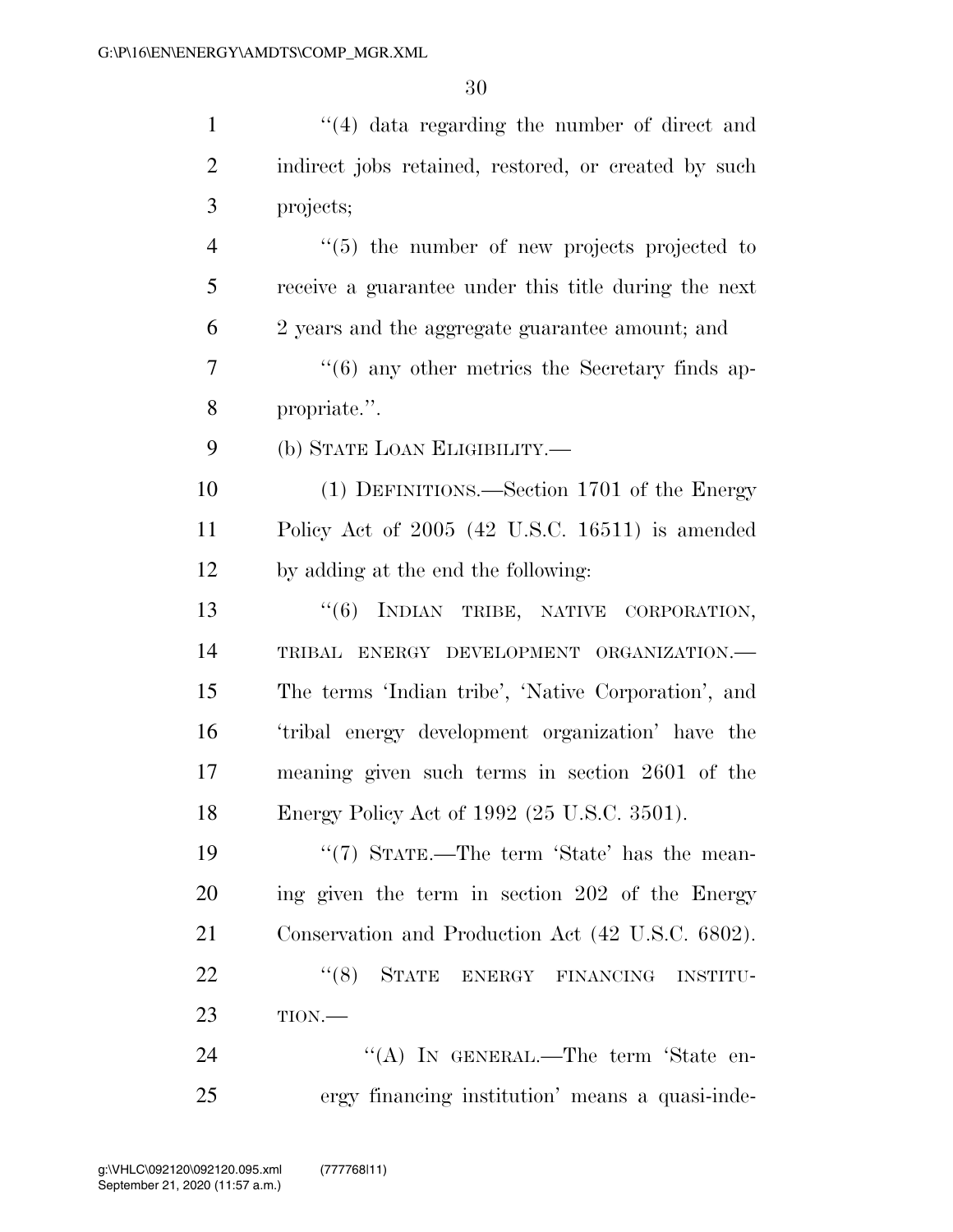| $\mathbf{1}$   | pendent entity or an entity within a State agen-             |
|----------------|--------------------------------------------------------------|
| $\overline{2}$ | cy or financing authority established by a State             |
| 3              | that may—                                                    |
| $\overline{4}$ | "(i) provide financing support or cred-                      |
| 5              | it enhancements, including loan guarantees                   |
| 6              | and loan loss reserves, for eligible projects;               |
| 7              | and                                                          |
| 8              | "(ii) create liquid markets for eligible                     |
| 9              | projects, including warehousing<br>and                       |
| 10             | securitization, or take other steps to reduce                |
| 11             | financial barriers to the deployment of ex-                  |
| 12             | isting and new eligible projects.                            |
| 13             | "(B) INCLUSION.—The term 'State energy                       |
| 14             | financing institution' includes an entity or orga-           |
| 15             | nization established to achieve the purposes de-             |
| 16             | scribed in clauses (i) and (ii) of subparagraph              |
| 17             | (A) by an Indian tribe, Native Corporation, or               |
| 18             | tribal energy development organization.".                    |
| 19             | (2) TERMS AND CONDITIONS.—Section 1702 of                    |
| 20             | the Energy Policy Act of $2005$ $(42 \text{ U.S.C. } 16512)$ |
| 21             | is further amended—                                          |
| 22             | $(A)$ in subsection $(a)$ , by inserting ", in-              |
| 23             | cluding projects receiving financial support or              |
| 24             | credit enhancements from a State energy fi-                  |
| 25             | nancing institution," after "for projects";                  |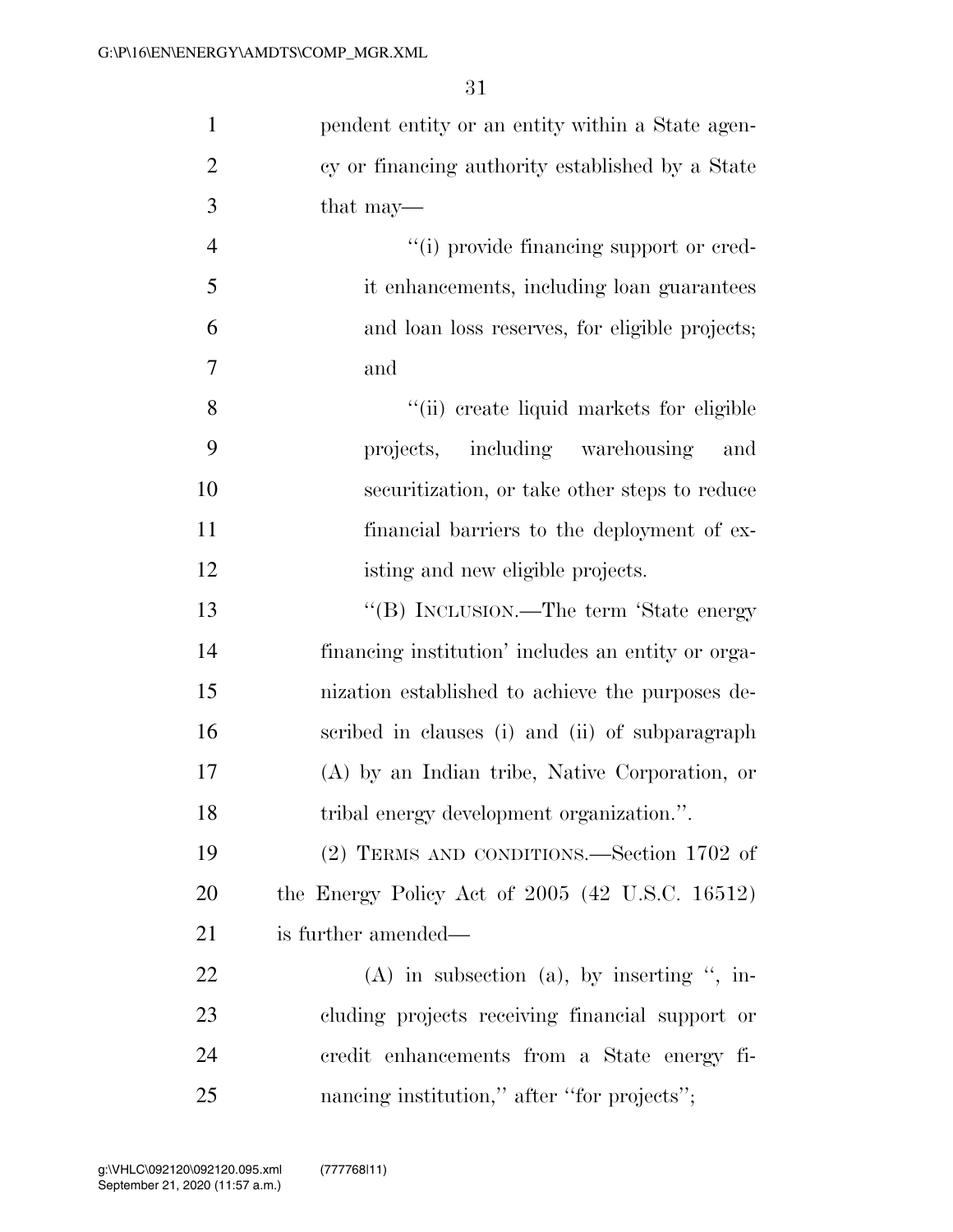| $\mathbf{1}$   | $(B)$ in subsection $(d)(1)$ , by inserting ", in-     |
|----------------|--------------------------------------------------------|
| $\overline{2}$ | cluding a guarantee for a project receiving fi-        |
| 3              | nancial support or credit enhancements from a          |
| $\overline{4}$ | State energy financing institution," after "No         |
| 5              | guarantee"; and                                        |
| 6              | (C) by adding at the end the following:                |
| 7              | "(p) STATE ENERGY FINANCING INSTITUTIONS.-             |
| 8              | "(1) PARTNERSHIPS AUTHORIZED.—State en-                |
| 9              | ergy financing institutions providing financial sup-   |
| 10             | port or credit enhancements for eligible projects may  |
| 11             | enter into partnerships with private entities, Indian  |
| 12             | tribes, Native Corporations, and tribal energy devel-  |
| 13             | opment organizations.                                  |
| 14             | "(2) PROHIBITION ON USE OF APPROPRIATED                |
| 15             | FUNDS.—Amounts appropriated to the Department          |
| 16             | before the date of enactment of this subsection shall  |
| 17             | not be available to be used for the cost of guarantees |
| 18             | made to State energy financing institutions.".         |
| 19             | (c) PROJECT ELIGIBILITY EXPANSION.—                    |
| 20             | (1) IN GENERAL.—The Energy Policy Act of               |
| 21             | $2005$ is amended by adding after section 1703 the     |
| 22             | following new section:                                 |
| 23             | "SEC. 1703A. OTHER ELIGIBLE PROJECTS.                  |
| 24             | "(a) IN GENERAL.—The Secretary may make guar-          |
| 25             | antees under this section only for projects that—      |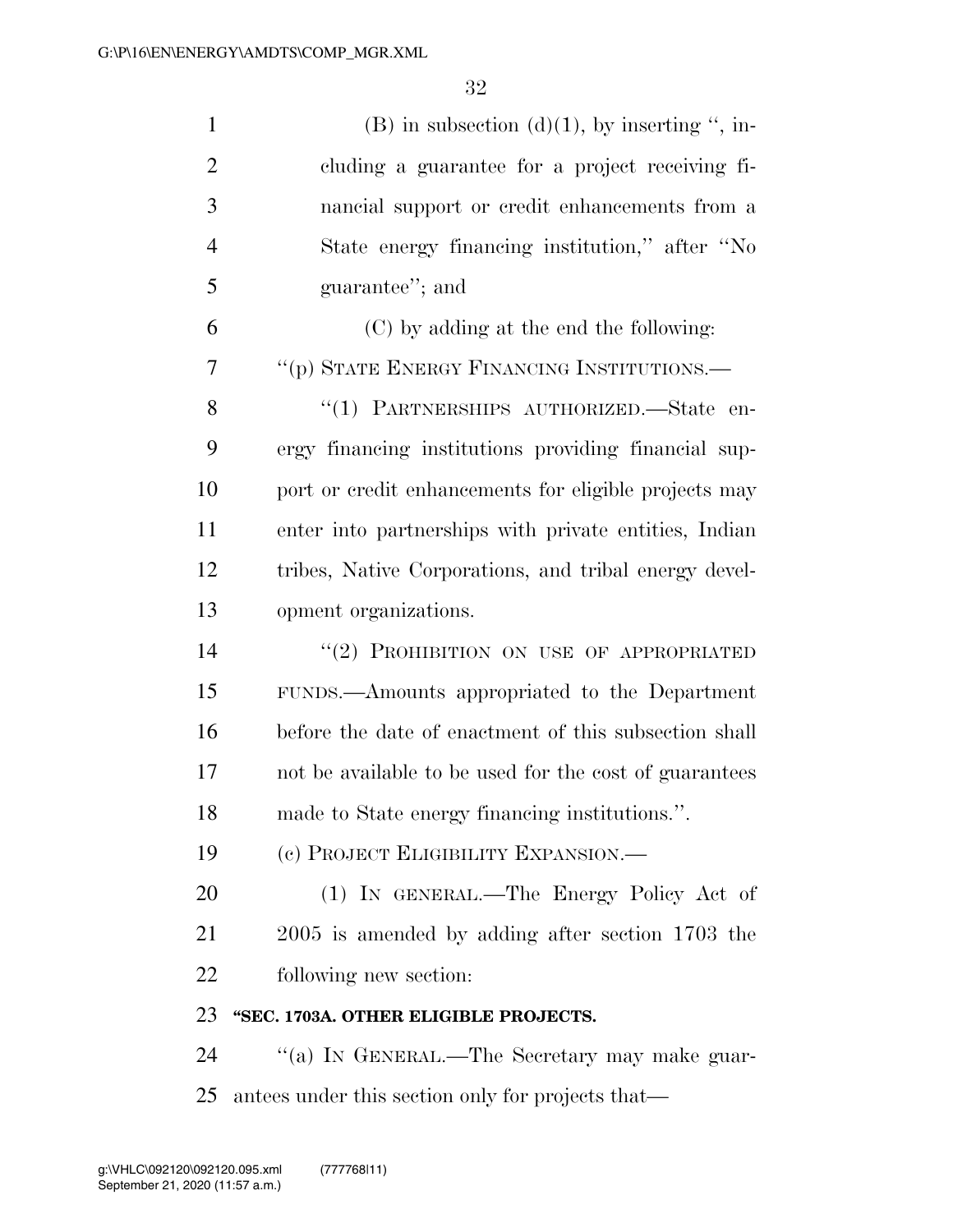| $\mathbf{1}$   | $\lq(1)$ avoid, reduce, utilize, or sequester air pol-        |
|----------------|---------------------------------------------------------------|
| $\overline{2}$ | lutants or anthropogenic emissions of greenhouse              |
| 3              | gases; and                                                    |
| $\overline{4}$ | $"(2)$ employ new or significantly improved tech-             |
| 5              | nologies as compared to commercial technologies in            |
| 6              | service in the United States at the time the guar-            |
| 7              | antee is issued, including projects that employ—              |
| 8              | $\lq\lq$ a system of technologies that combine                |
| 9              | existing technologies in an innovative manner;                |
| 10             | "(B) elements of commercial technologies                      |
| 11             | in combination with new or significantly im-                  |
| 12             | proved technologies; or                                       |
| 13             | "(C) new and innovative technologies de-                      |
| 14             | veloped outside the energy sector that enable                 |
| 15             | modernization of existing energy infrastructure               |
| 16             | and systems.                                                  |
| 17             | "(b) CATEGORIES.—Projects from the following cat-             |
| 18             | egories shall be eligible for a guarantee under this section: |
| 19             | "(1) Advanced nuclear energy facilities, includ-              |
| <b>20</b>      | ing manufacturing and deployment of nuclear supply            |
| 21             | components for advanced nuclear reactors.                     |
| 22             | $\lq(2)$ Carbon capture, utilization, and sequestra-          |
| 23             | tion practices and technologies, including—                   |
| 24             | "(A) agricultural and forestry practices                      |
| 25             | that store and sequester carbon; and                          |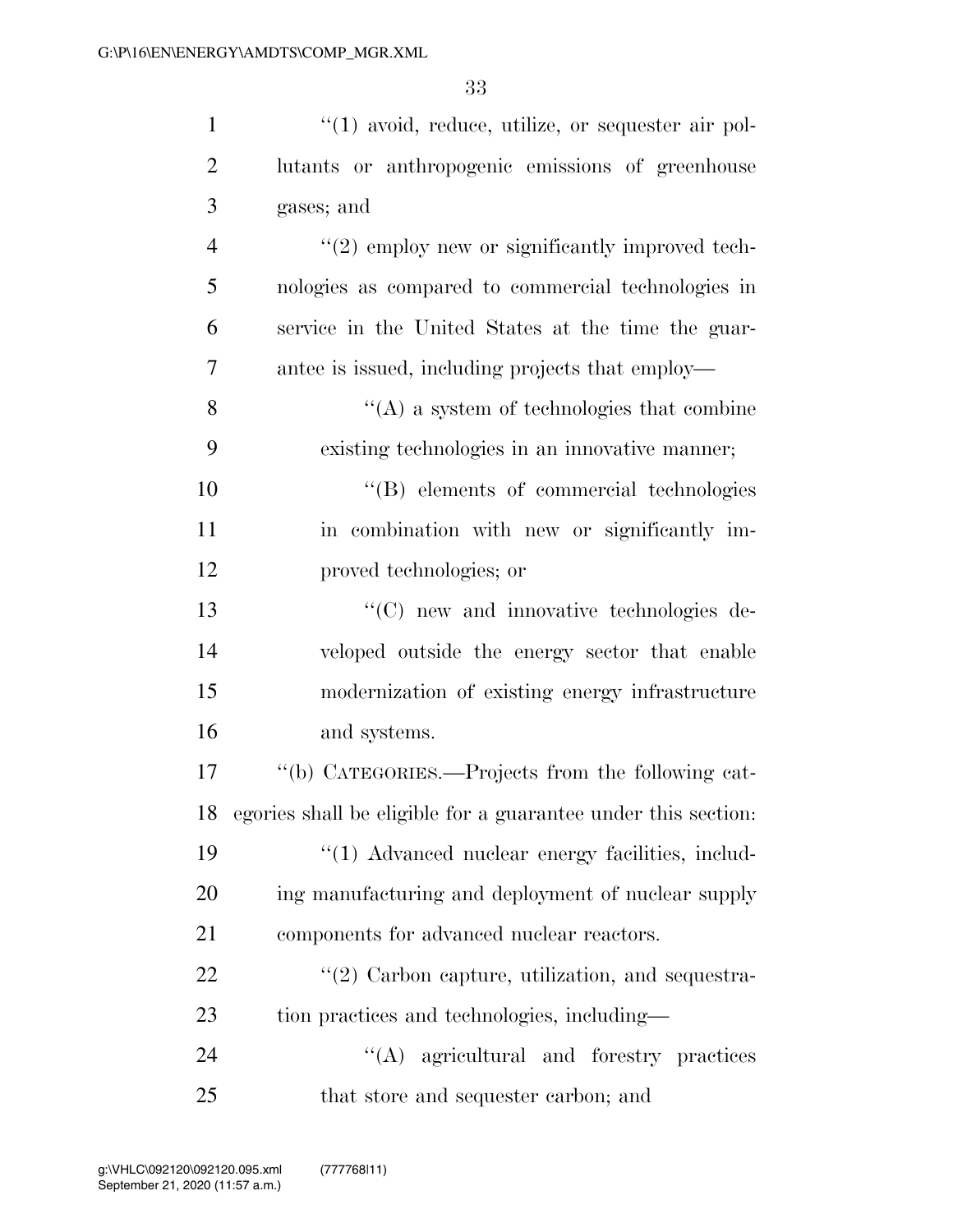''(B) synthetic technologies to remove car-bon from the air and oceans.

3 "(3) Energy storage technologies for residen- tial, industrial, transportation, and power generation applications.

 ''(4) Technologies and systems for reducing emissions of greenhouse gases with high global warming potential, including for reducing methane leakage from natural gas transmission and distribu-tion infrastructure.

11 ''(5) Application of technologies, including data analytics, artificial intelligence, and other software to improve the energy efficiency, operations, and management of energy infrastructure, including elec-tric grid operations.

 ''(6) Energy-water use efficiency in water re- sources infrastructure and water-using technologies. 18 ''(7) Technologies for improving the resilience or reliability of existing energy infrastructure, in- cluding technologies that incorporate energy storage and grid modernization initiatives or improve the cy-bersecurity of energy technologies.

23 "(8) Technologies or processes for reducing greenhouse gas emissions from industrial applica-tions, including iron, steel, cement, and ammonia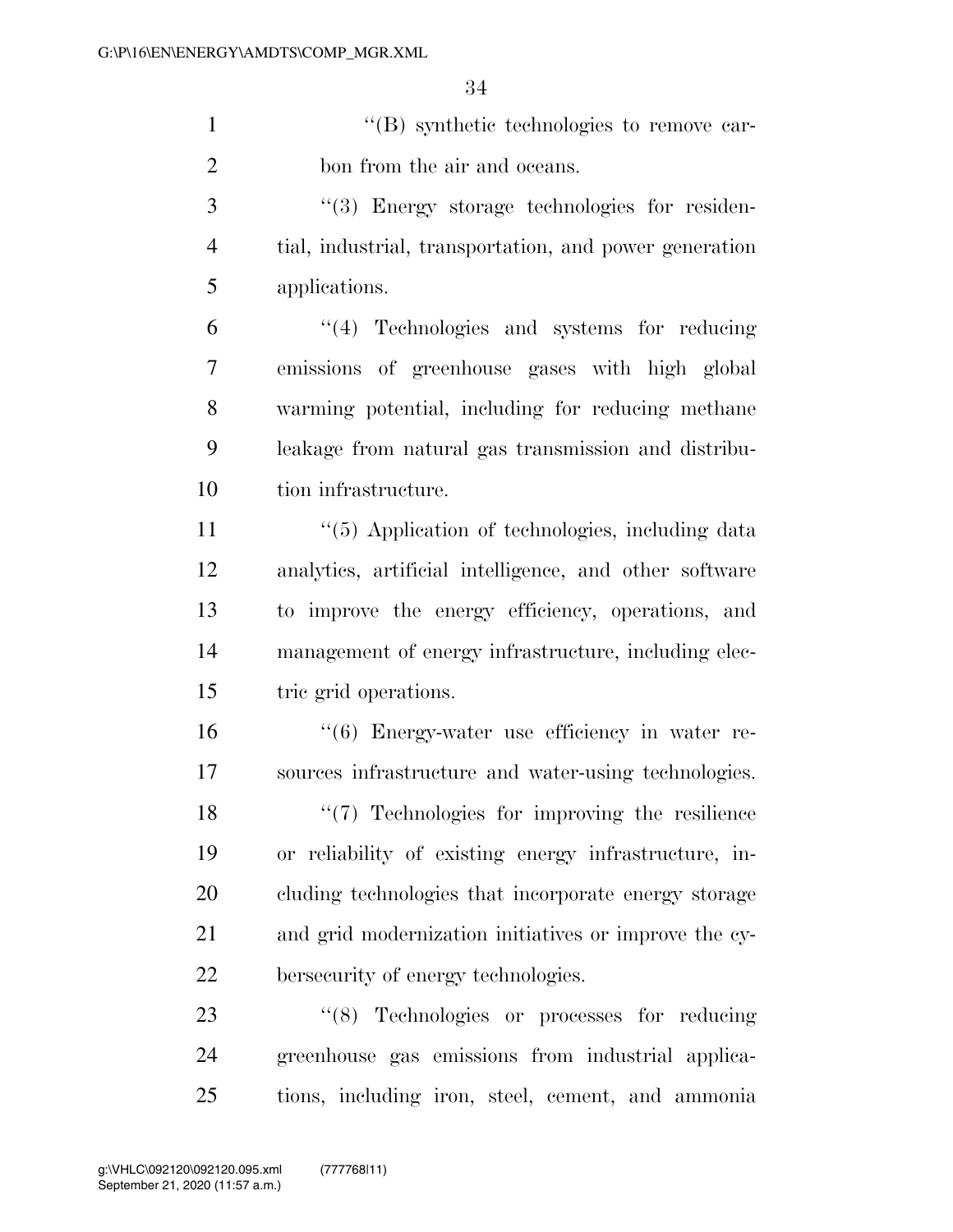production, hydrogen production, and generation of high-temperature heat.

 ''(9) Categories of projects and projects de-scribed in section 1703.

 ''(c) REGIONAL VARIATION.—Notwithstanding sub- section (a)(2), the Secretary may, to account for regional variation in deployment of technology, make guarantees under this section for up to 6 projects that employ the same or similar technology as another project, provided no more than 2 projects that use the same or a similar technology are located in the same region of the United States.

13 "(d) STATE ENERGY FINANCING INSTITUTIONS. Notwithstanding subsection (a), the Secretary may use up to 25 percent of authority provided for commitments to guarantee loans under this title for projects—

17  $\frac{1}{2}$   $\frac{1}{2}$  that are receiving financial support or credit enhancements from a State energy financing institution; and

20  $\frac{1}{2}$  that meet the requirements of paragraph (1) of subsection (a), but do not meet the require-ments of paragraph (2) of subsection (a).

 ''(e) EMISSION LEVELS AND TAX CREDITS.—Sub- sections (d) and (e) of section 1703 shall apply with re-spect to projects receiving guarantees under this section.''.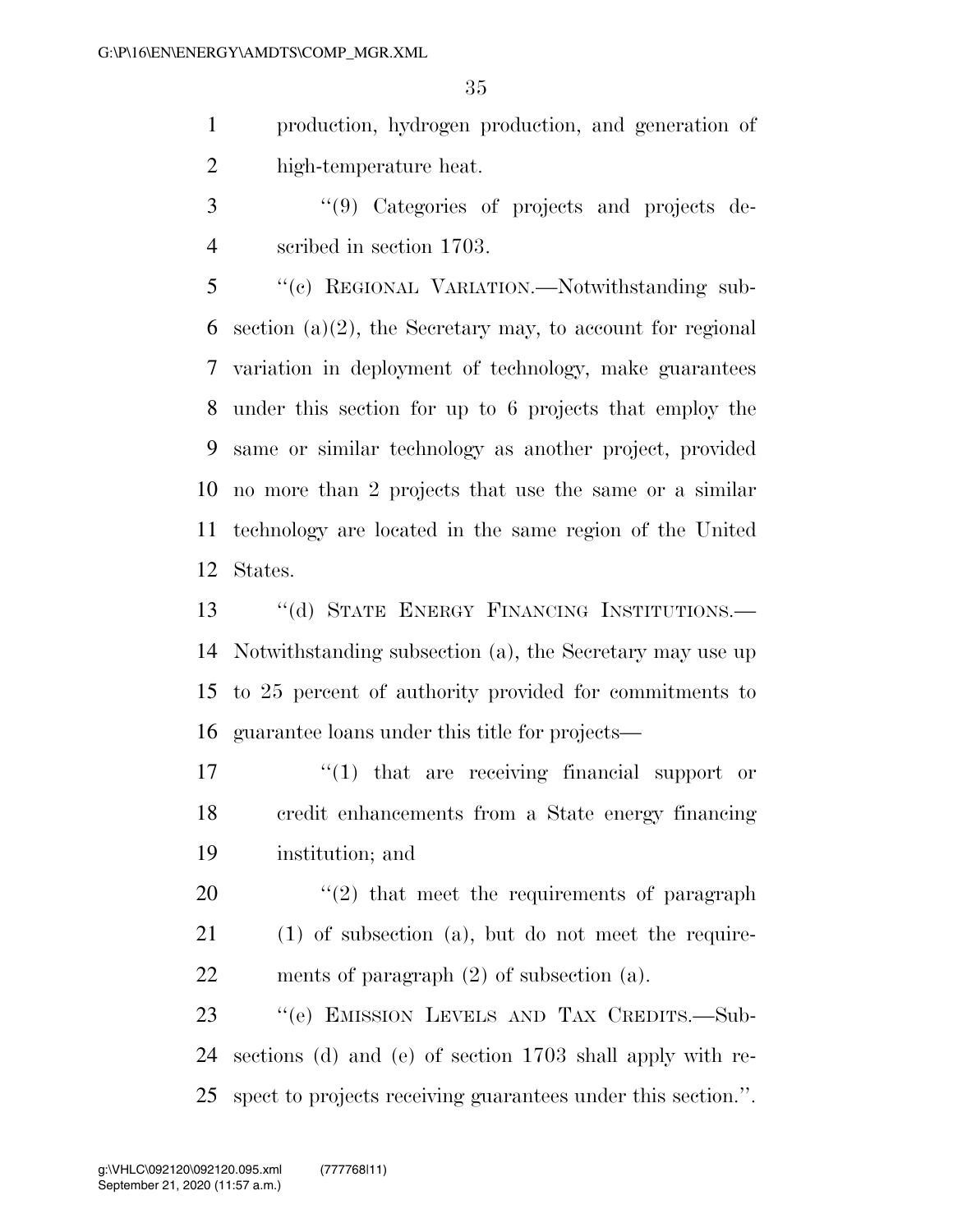| $\mathbf{1}$   | (2) APPLICABILITY.—Section 1702 of the En-                         |
|----------------|--------------------------------------------------------------------|
| $\overline{2}$ | ergy Policy Act of $2005$ (42 U.S.C. 16512) is fur-                |
| 3              | ther amended by adding at the end the following:                   |
| $\overline{4}$ | "(q) APPLICABILITY.—The Secretary shall not, for a                 |
| 5              | period of 10 years after the date of enactment of this sub-        |
| 6              | section, enter into a loan guarantee agreement for an eligi-       |
| 7              | ble project—                                                       |
| 8              | $\cdot$ (1) under section 1703A; or                                |
| 9              | $\cdot\cdot\cdot(2)$ that is receiving financial support or credit |
| 10             | enhancements from a State energy financing institu-                |
| 11             | tion.".                                                            |
| 12             | (3) CONFORMING AMENDMENTS.-                                        |
| 13             | (A)<br>DEFINITION<br>OF<br><b>ELIGIBLE</b>                         |
| 14             | PROJECTS.—Section $1701(3)$ of the Energy                          |
| 15             | Policy Act of 2005 (42 U.S.C. 16511(3)) is                         |
| 16             | amended by inserting "or section 1703A" after                      |
| 17             | "section 1703".                                                    |
| 18             | (B) TABLE OF CONTENTS.—The table of                                |
| 19             | contents for the Energy Policy Act of 2005 is                      |
| 20             | amended by inserting after the item relating to                    |
| 21             | section 1703 the following:                                        |
|                | "Sec. 1703A. Other eligible projects.".                            |
| 22             | SEC. 9502. AUTHORIZATION OF APPROPRIATIONS.                        |
| 23             | Section 1704 of the Energy Policy Act of 2005 (42)                 |
| 24             | U.S.C. 16514) is amended by adding at the end the fol-             |

lowing: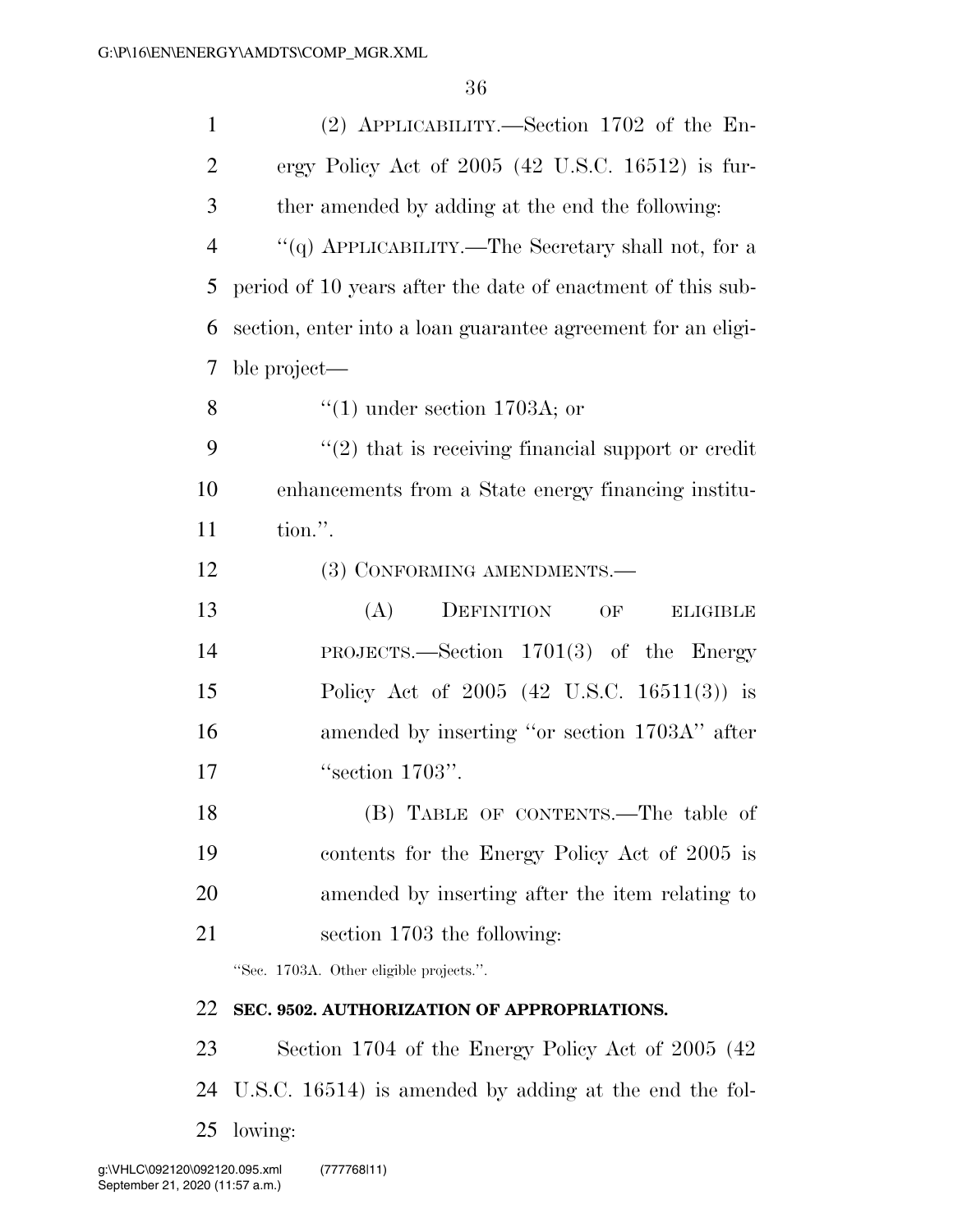1 "(c) ADMINISTRATIVE AND OTHER EXPENSES.— 2 There are authorized to be appropriated—

3 ''(1) \$32,000,000 for each of fiscal years 2021 4 through 2025 to carry out this title; and

 "(2) for fiscal year 2021, in addition to amounts authorized under paragraph (1), \$25,000,000, to remain available until expended, for administrative expenses described in section 1702(h)(1) that are not covered by fees collected 10 pursuant to section  $1702(h)$ .".

Page 737, strike lines 23 through 25.

Page 750, line 3, strike "Education;" and insert ''Education.''.

Page 750, line 5, strike "Policy;" and insert "Policy.''.

Page 750, line 7, strike "Health;" and insert ''Health.''.

Page 750, line 9, strike ''Service;'' and insert ''Service.''.

Page 750, line 11, strike "Affairs;" and insert "Affairs.".

Page 750, line 13, strike ''Council; and'' and insert ''Council.''.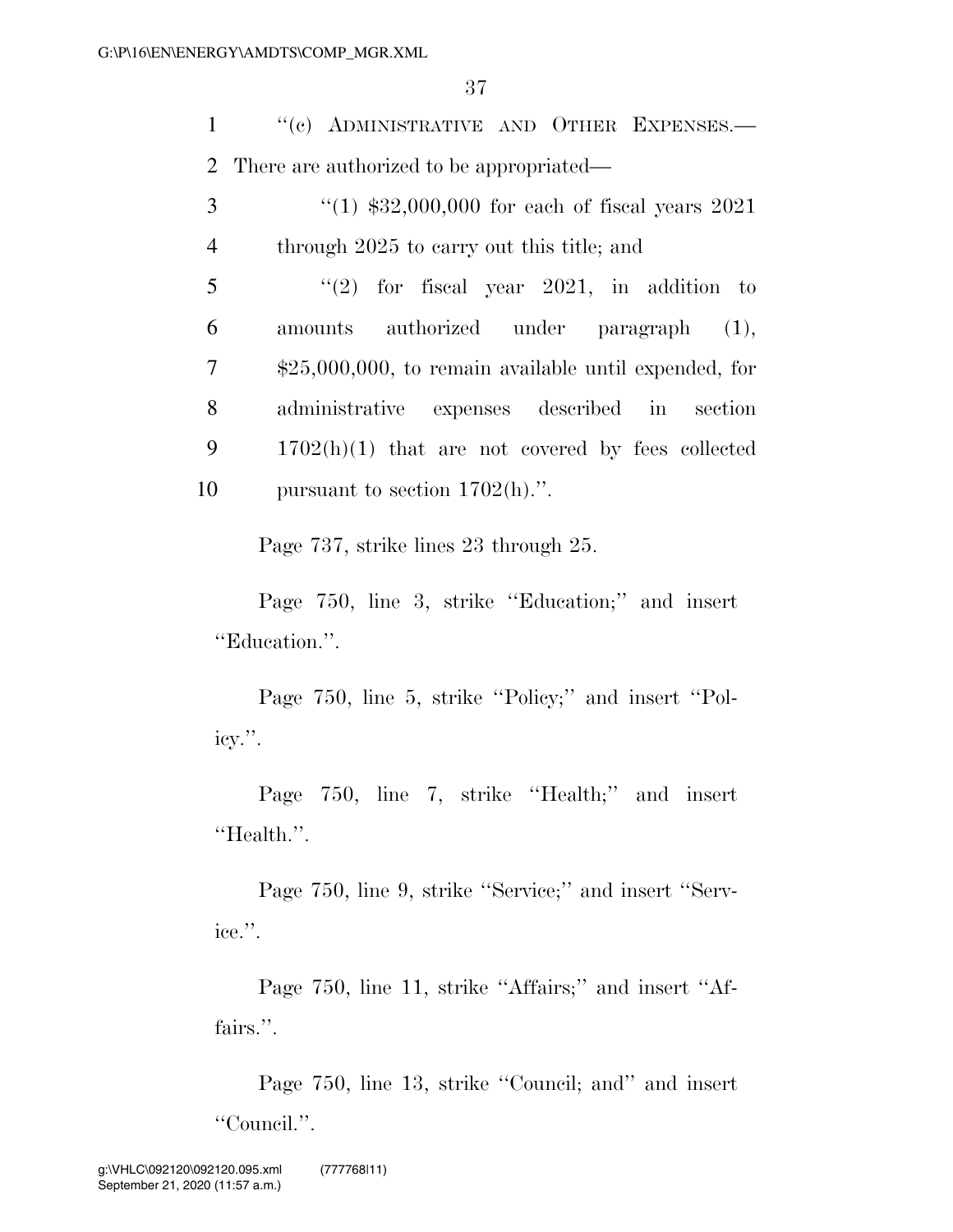Page 766, line 15, strike ''Tribal governments.'' and insert ''Tribal Governments.''.

Page 766, line 20, strike ''Energy and'' and insert ''Energy,''.

Page 766, line 21, strike ''Agency'' and insert ''Agency, the Department of the Interior, and the National Oceanic and Atmospheric Administration''.

Page 767, line 10, strike ''Energy'' and insert ''Energy,''.

Page 767, line 11, strike ''and the Environmental Protection Agency'' and insert ''the Environmental Protection Agency, the Department of the Interior, and the National Oceanic and Atmospheric Administration''.

Page 768, line 1, strike  $\lq(3)$ " and insert  $\lq(2)$ ".

Page 773, line 12, strike ''**SEC. 11007. JUSTICE CLEARINGHOUSE.**'' and insert ''**SEC. 11007. ENVIRON-MENTAL JUSTICE CLEARINGHOUSE.**''.

Page 775, line 7, strike ''clearinghouse'' and insert ''Clearinghouse''.

Page 779, line 21, strike ''recommendations'' and insert ''recommendation''.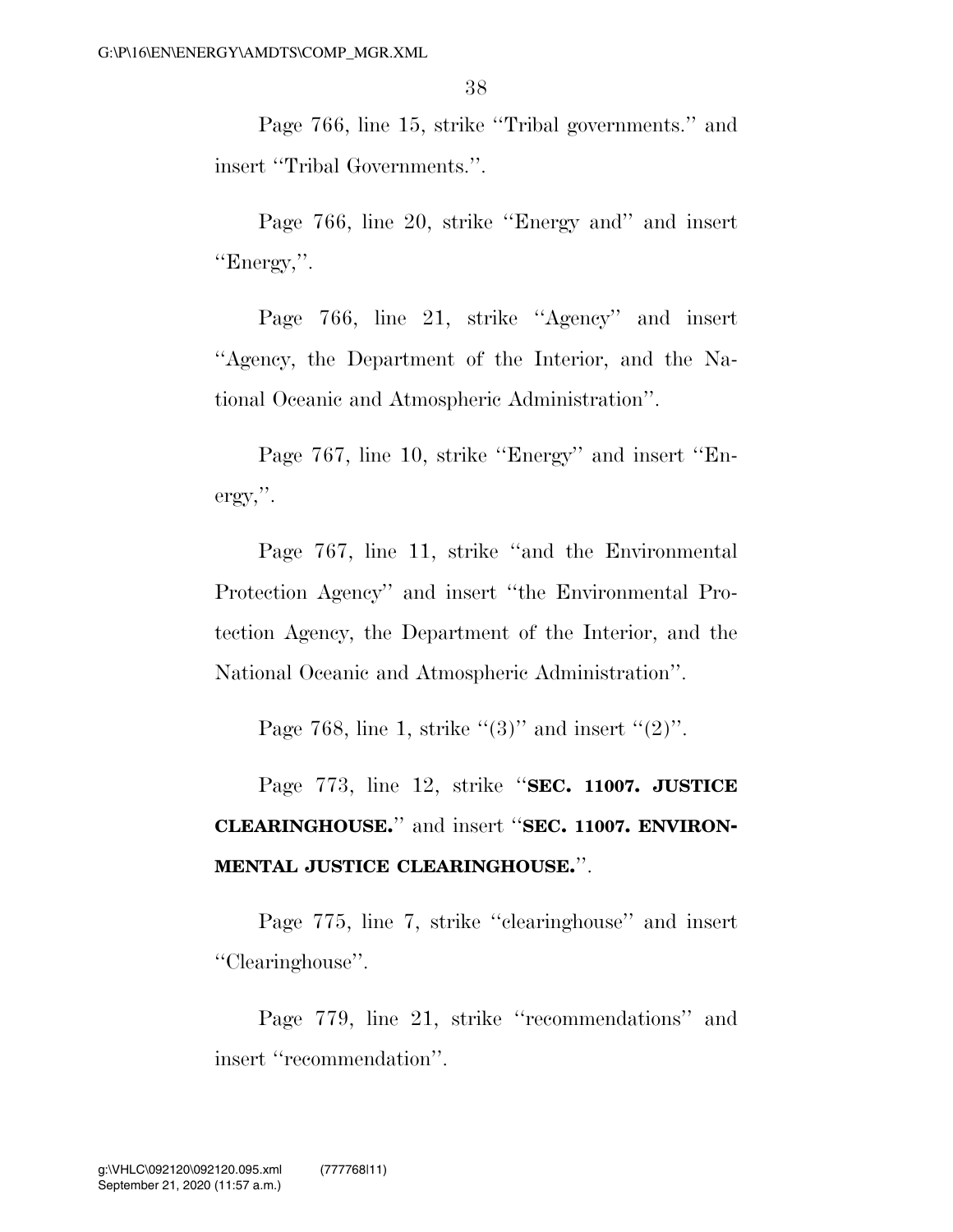Page 780, line 23, strike ''Indigenous'' and insert ''indigenous''.

Page 809, line 7, strike ''a covered agency'' and insert "an entity subject to this title (referred to in this title as a 'covered entity')''.

Page 809, line 11, strike ''agency'' and insert ''entity''.

Page 809, line 20, strike ''agency'' and insert ''entity''.

Page 810, line 1, strike "agency" and insert "entity''.

Page 810, line 4, strike "agency" and insert "entity''.

Page 810, line 5, strike "agency's" and insert "entity's''.

Page 811, line 25, strike "agency" and insert "entity''.

Page 812, line 12, strike ''agency'' and insert ''entity''.

Add at the end of title XI the following: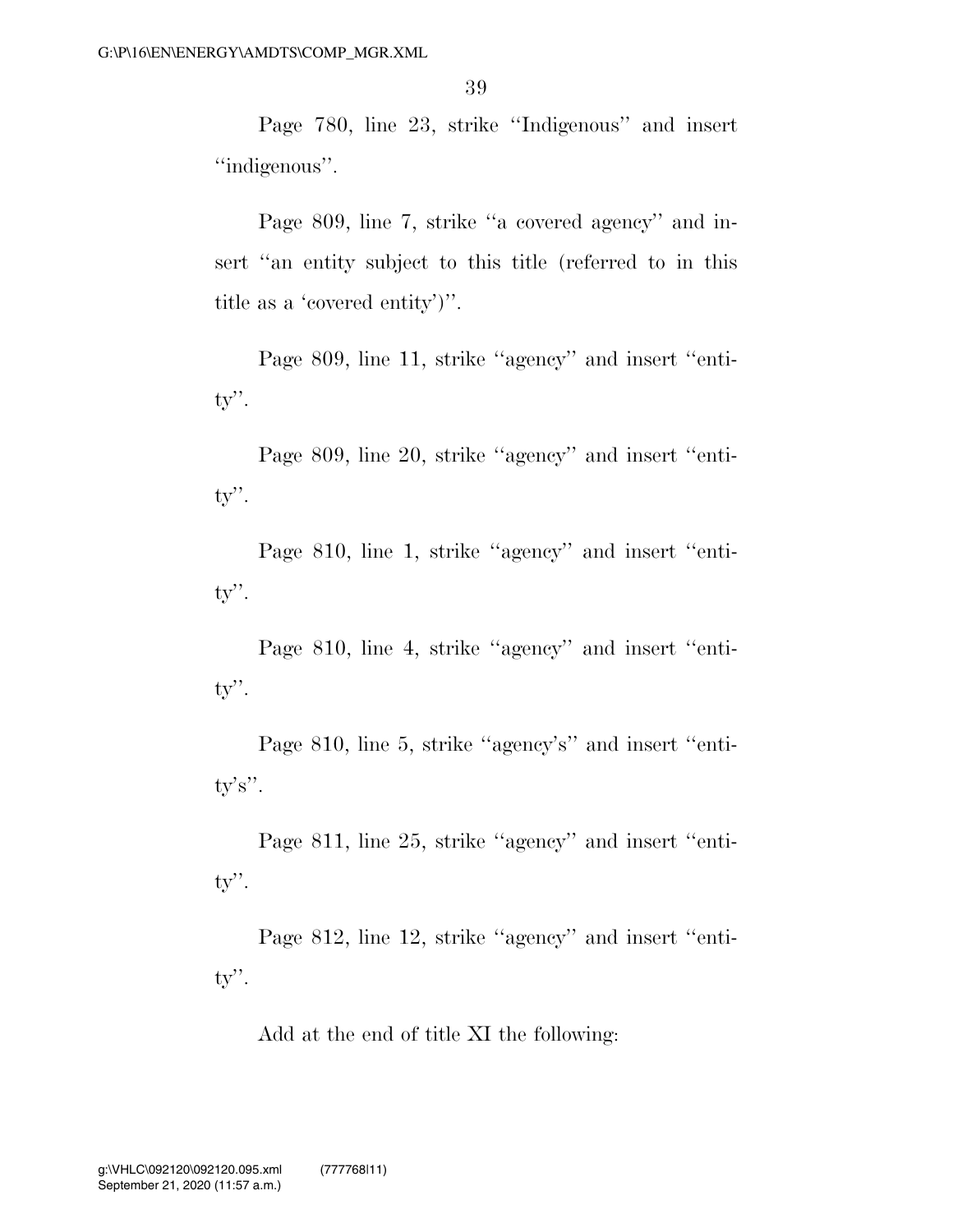### **SEC. 11017. PUBLIC HEALTH RISKS ASSOCIATED WITH CU-**

#### **MULATIVE ENVIRONMENTAL STRESSORS.**

 (a) PROPOSED PROTOCOL.—Not later than 180 days after the date of enactment of this section, the Adminis- trator, in consultation with the Advisory Council, shall publish a proposal for a protocol for assessing and ad- dressing the cumulative public health risks associated with multiple environmental stressors. The Administrator shall allow 90 days for public comment on such proposal. The environmental stressors addressed under such proposal shall include—

 (1) impacts associated with global climate change, including extreme heat, extremes in tem- perature change, drought, wildfires, sea level rise, flooding, storms, water shortage, food shortage, eco- system disruption, and the spread of infectious dis-ease;

 (2) exposure to pollutants, emissions, dis- charges, waste, chemicals, or other materials subject to regulation under the Clean Air Act, the Federal Water Pollution Control Act, the Safe Drinking Water Act, the Toxic Substances Control Act, the Solid Waste Disposal Act, the Comprehensive Envi- ronmental Response, Compensation, and Liability Act of 1980, the Emergency Planning and Commu-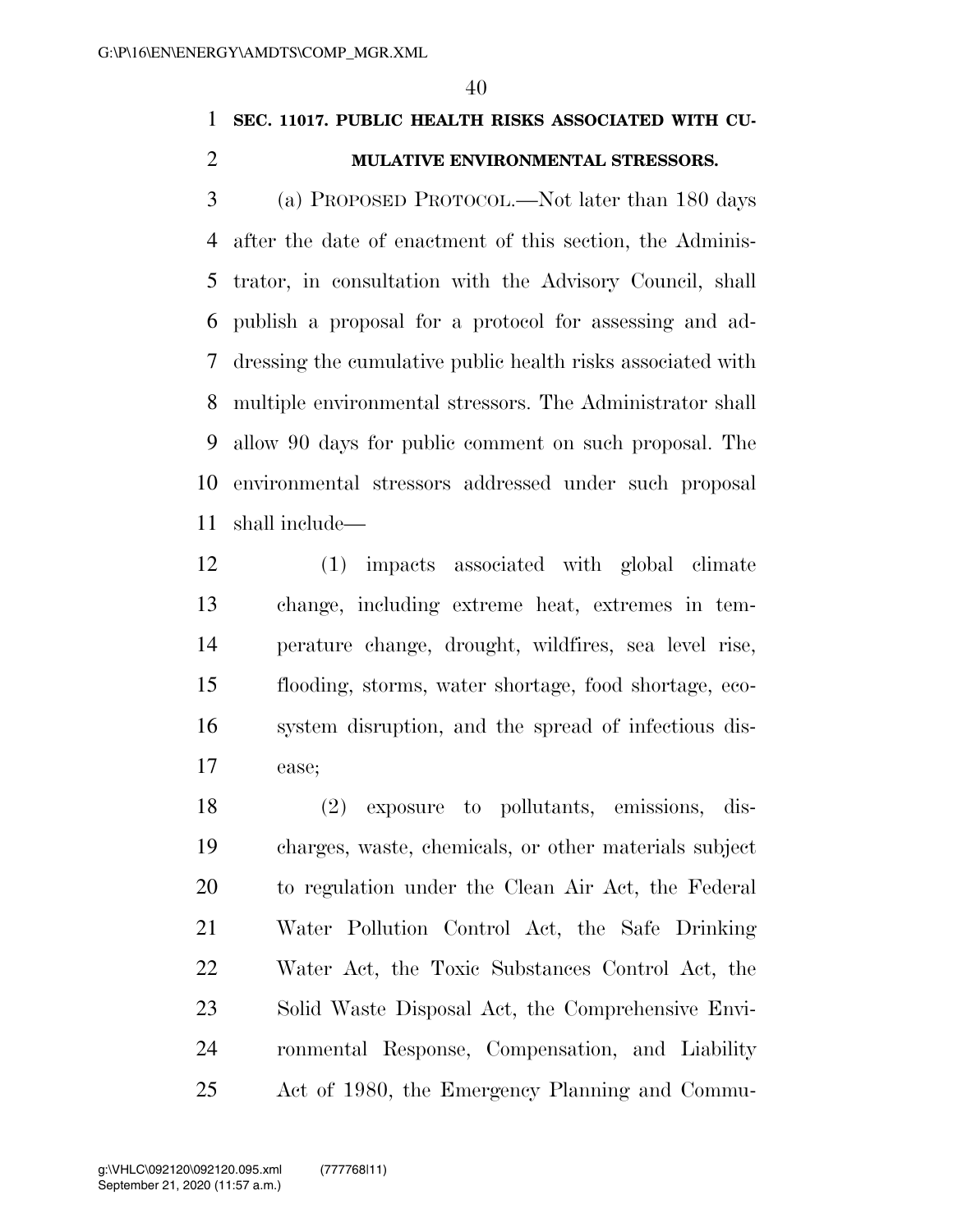- nity Right-to-Know Act of 1986, and other laws ad-ministered by the Administrator; and
- (3) other environmental stressors determined by the Administrator to impact public health.

 (b) FINAL PROTOCOL.—Not later than 1 year after the enactment of this section, the Administrator shall pub- lish the final protocol for assessing and addressing the cu- mulative public health risks associated with multiple envi-ronmental stressors.

 (c) IMPLEMENTATION.—Not later than 3 years after the enactment of this section, the Administrator shall im-plement the protocol described under subsection (b).

Page 813, line 20, strike ''establish and carry out'' and insert ''support the establishment and execution of''.

Page 814, strike line 10 and all that follows through page 830, line 5, and insert the following:

#### **SECTION 12111. ENERGY WORKFORCE DEVELOPMENT.**

 (a) IN GENERAL.—Subject to the availability of ap- propriations for such purpose, the Secretary of Labor and the Secretary of Energy, acting through the Director of the Office of Economic Impact, Diversity, and Employ- ment, shall jointly establish and carry out a comprehen- sive, nationwide program to improve education and train-ing for jobs in energy-related industries, including manu-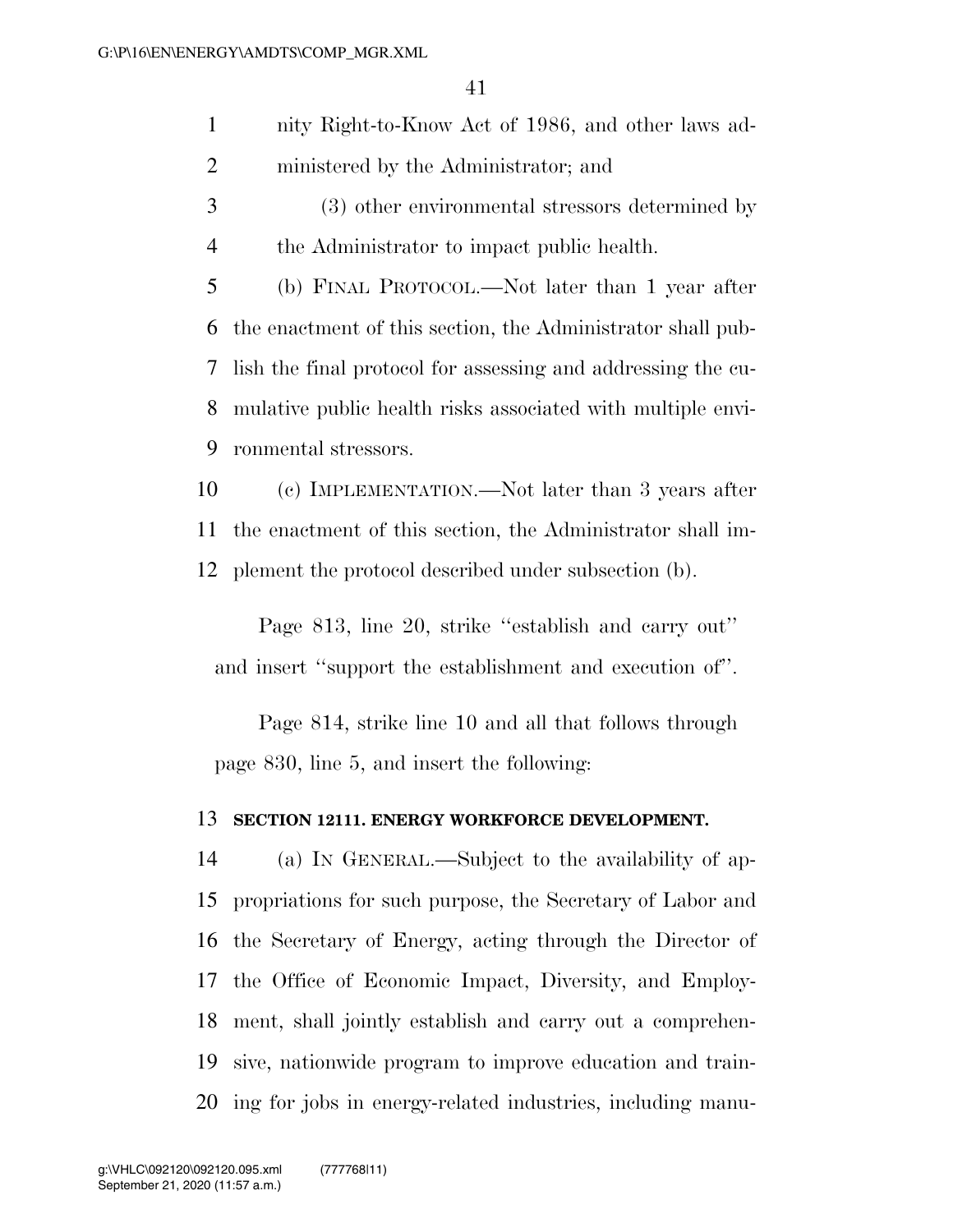facturing, engineering, construction, and retrofitting jobs in such energy-related industries in order to the increase number of skilled workers trained to work in such energy-related industries, including by—

 (1) encouraging underrepresented groups, in- cluding religious and ethnic minorities, women, vet- erans, individuals with disabilities, unemployed en- ergy workers, and socioeconomically disadvantaged individuals to enter into the science, technology, en- gineering, and mathematics (in this section referred to as ''STEM'') fields;

 (2) encouraging the Nation's educational insti- tutions to equip students with the skills, mentorships, training, and technical expertise nec- essary to fill the employment opportunities vital to managing and operating the Nation's energy-related industries;

 (3) providing students and other candidates for employment with the necessary skills and certifi- cations for skilled jobs in such energy-related indus-21 tries; and

 (4) strengthening and more fully engaging De- partment of Energy programs and laboratories in carrying out the Department's Minorities in Energy Initiative.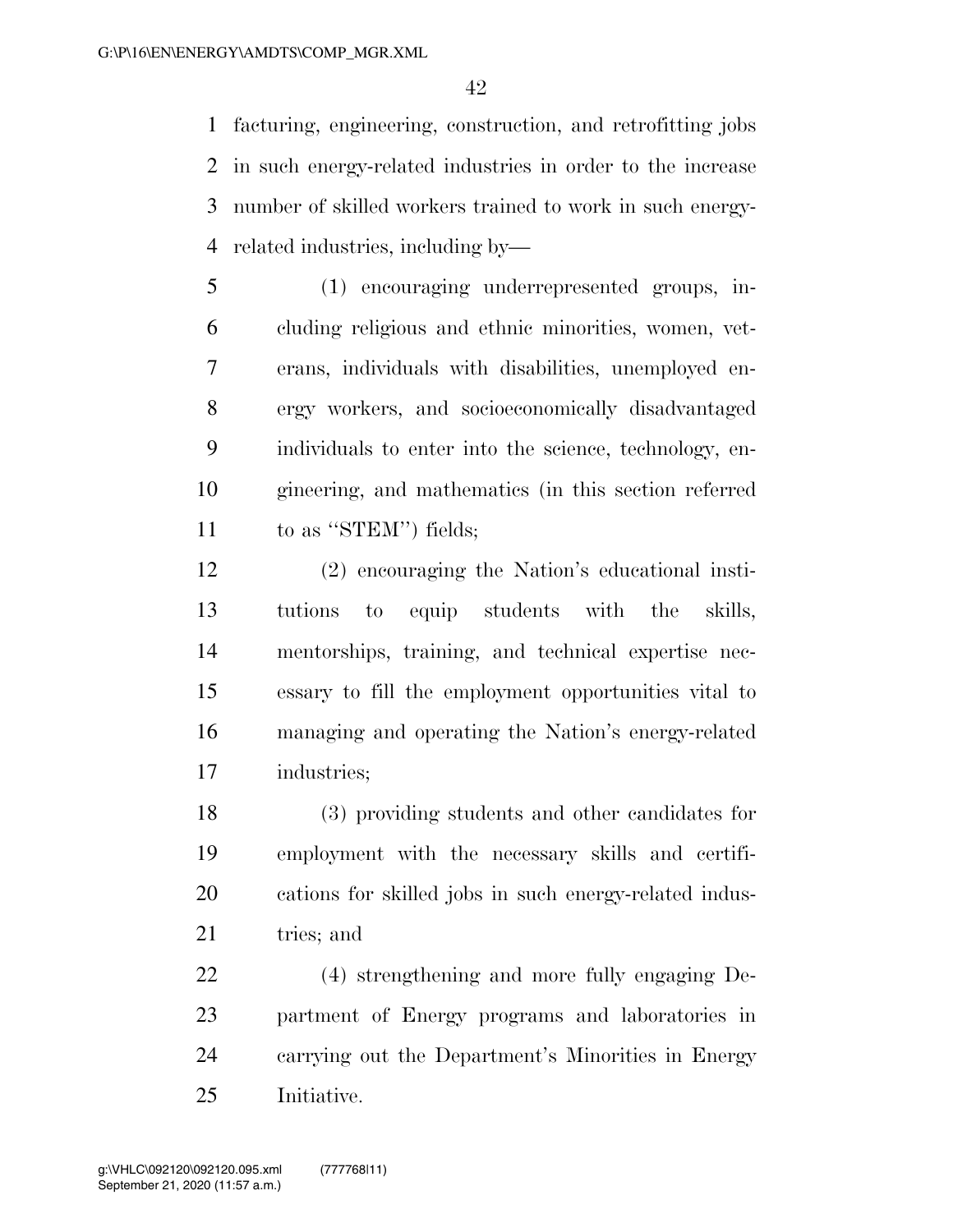(b) DIRECT ASSISTANCE.—

 (1) IN GENERAL.—In carrying out the program established under subsection (a), the Secretaries may provide financial assistance awards, technical assistance, and other assistance the Secretaries de- termine appropriate, to educational institutions and training programs and providers, including those serving unemployed and underemployed energy workers.

 (2) DISTRIBUTION.—The Secretaries shall dis- tribute assistance described in paragraph (1) in a manner proportional to the needs of energy-related industries and demand for jobs in energy-related in- dustries, consistent with information developed under subsection (e), and to the extent practicable, ensure a geographically diverse distribution, includ- ing a geographically diverse distribution among re- gions of the country and among urban, suburban, and rural areas.

 (c) PRIORITY.—In carrying out the program estab- lished under subsection (a) the Secretaries shall prioritize the education and training of individuals from underrep-resented populations for jobs in energy-related industries.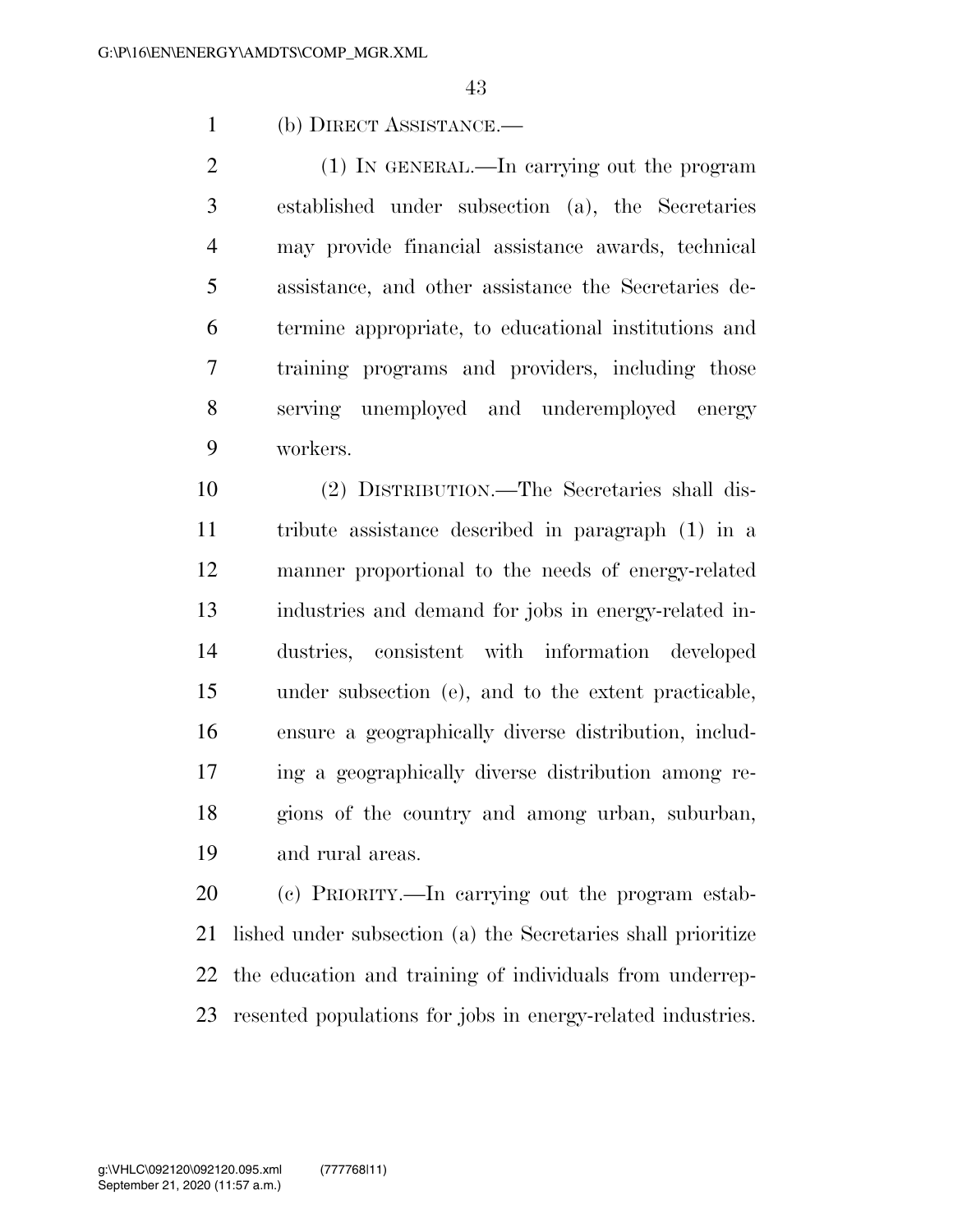| $\mathbf{1}$   | (d) COLLABORATION AND OUTREACH.-In carrying                |
|----------------|------------------------------------------------------------|
| 2              | out the program established under subsection (a), the Sec- |
| 3              | retaries shall—                                            |
| $\overline{4}$ | $(1)$ collaborate with—                                    |
| 5              | (A) to the maximum extent possible, State                  |
| 6              | or local workforce development boards and                  |
| 7              | State workforce agencies, to maximize program              |
| 8              | efficiency;                                                |
| 9              | (B) educational institutions and training                  |
| 10             | programs and providers; and                                |
| 11             | (C) employers and labor organizations in                   |
| 12             | energy-related industries providing opportuni-             |
| 13             | ties to participate in internships, fellowships,           |
| 14             | traineeships, and apprenticeships to students,             |
| 15             | including students of minority-serving institu-            |
| 16             | tions and unemployed or underemployed energy               |
| 17             | workers, and other candidates, such as under-              |
| 18             | represented populations; and                               |
| 19             | $(2)$ conduct outreach activities to-                      |
| 20             | (A) encourage individuals from underrep-                   |
| 21             | resented populations and unemployed or under-              |
| 22             | employed energy workers to enter into the                  |
| 23             | STEM fields; and                                           |
| 24             | encourage and foster collaboration,<br>(B)                 |
| 25             | mentorships, and partnerships among energy-                |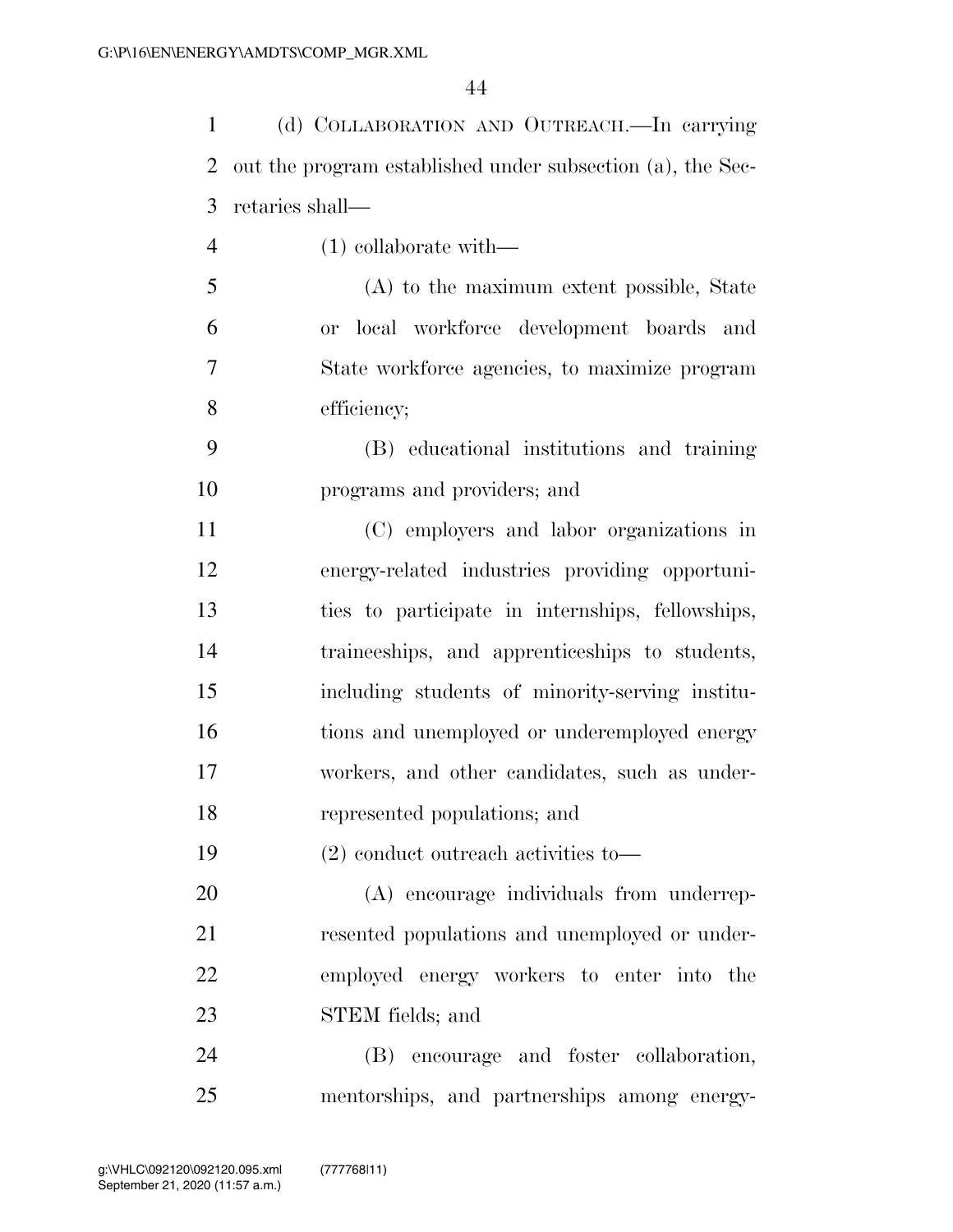| $\mathbf{1}$   | related industries, and training programs and         |
|----------------|-------------------------------------------------------|
| $\overline{2}$ | providers, that provide effective training pro-       |
| 3              | grams for jobs in energy-related industries and       |
| $\overline{4}$ | educational institutions that seek to establish       |
| 5              | these types of programs in order to share best        |
| 6              | practices and approaches that best suit local,        |
| 7              | State, and national needs.                            |
| 8              | (e) CLEARINGHOUSE.                                    |
| 9              | (1) ESTABLISHMENT.—In carrying out the pro-           |
| 10             | gram established under subsection (a), the Secretary  |
| 11             | of Labor, in collaboration with Secretary of Energy,  |
| 12             | the Secretary of Education, the Secretary of Com-     |
| 13             | merce, and the Director of the Bureau of the Cen-     |
| 14             | sus, and energy-related industries, shall establish a |
| 15             | clearinghouse on a publicly accessible website to-    |
| 16             | (A) develop, maintain, and update informa-            |
| 17             | tion and other resources, by State and by re-         |
| 18             | $\gamma$ gion, on-                                    |
| 19             | (i) training programs for jobs in en-                 |
| 20             | ergy-related industries; and                          |
| 21             | (ii) the current and future workforce                 |
| 22             | needs of energy-related industries, and job           |
| 23             | opportunities in such energy-related indus-           |
| 24             | tries, including identification of jobs in en-        |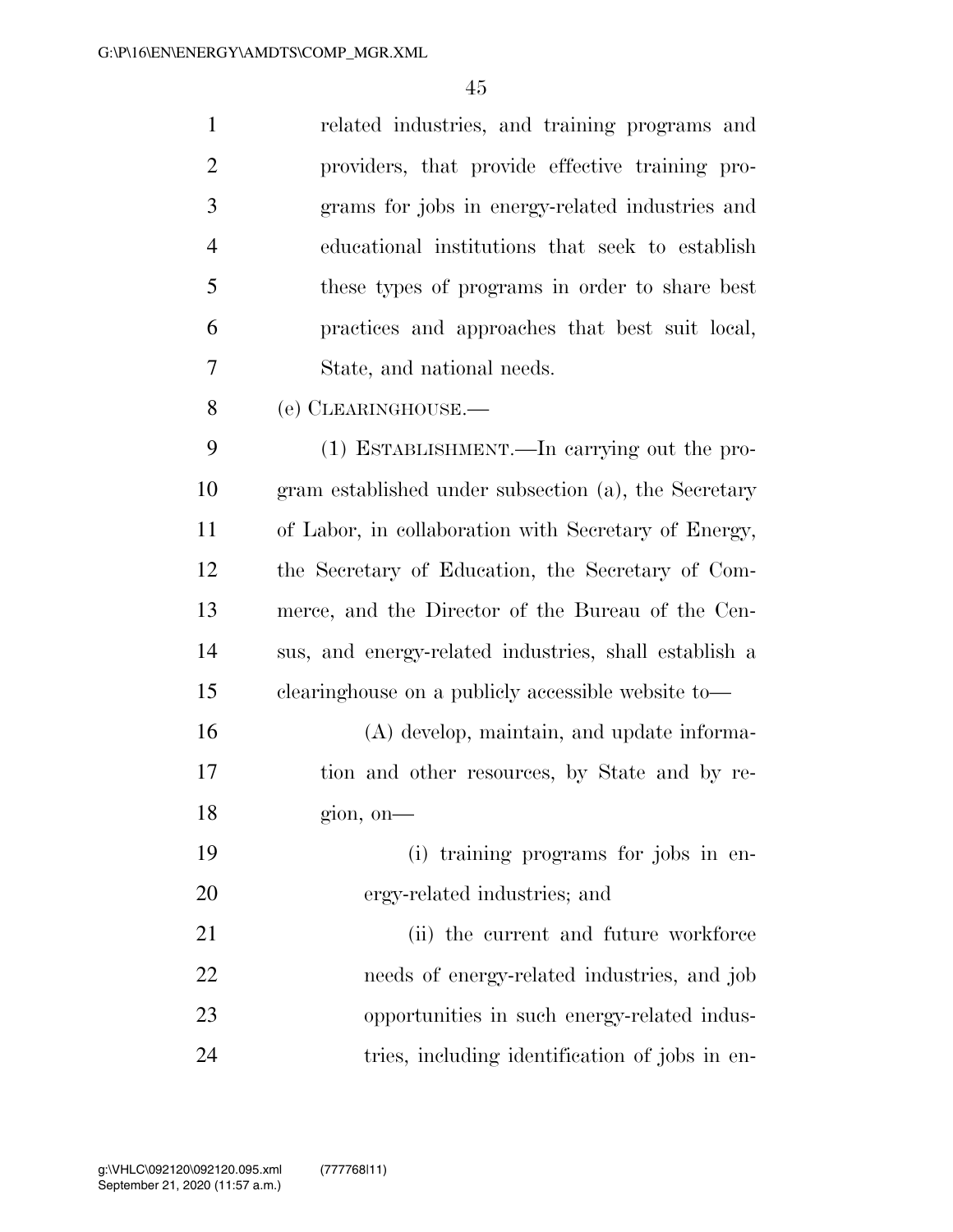| $\mathbf{1}$   | ergy-related industries for which there is            |
|----------------|-------------------------------------------------------|
| $\overline{2}$ | the greatest demand; and                              |
| 3              | (B) act as a resource for educational insti-          |
| $\overline{4}$ | tutions and training programs and providers           |
| 5              | that would like to develop and implement train-       |
| 6              | ing programs for such jobs.                           |
| 7              | (2) REPORT.—The Secretaries shall annually            |
| 8              | publish a report on the information and other re-     |
| 9              | sources developed, maintained, and updated on the     |
| 10             | clearinghouse established under paragraph (1), in-    |
| 11             | cluding—                                              |
| 12             | (A) a report providing comprehensive and              |
| 13             | detailed description of the workforce needs of        |
| 14             | such energy-related industries, and job opportu-      |
| 15             | nities in such energy-related industries, by          |
| 16             | State and by region; and                              |
| 17             | (B) publish an annual report on job cre-              |
| 18             | ation in the energy-related industries described      |
| 19             | in subsection $(f)(1)$ .                              |
| 20             | (f) GUIDELINES TO DEVELOP SKILLS FOR AN EN-           |
| 21             | ERGY INDUSTRY WORKFORCE.                              |
| 22             | (1) IN GENERAL.—In carrying out the program           |
| 23             | established under subsection (a), the Secretaries, in |
| 24             | collaboration with the Secretary of Education, the    |
| 25             | Secretary of Commerce, and the National Science       |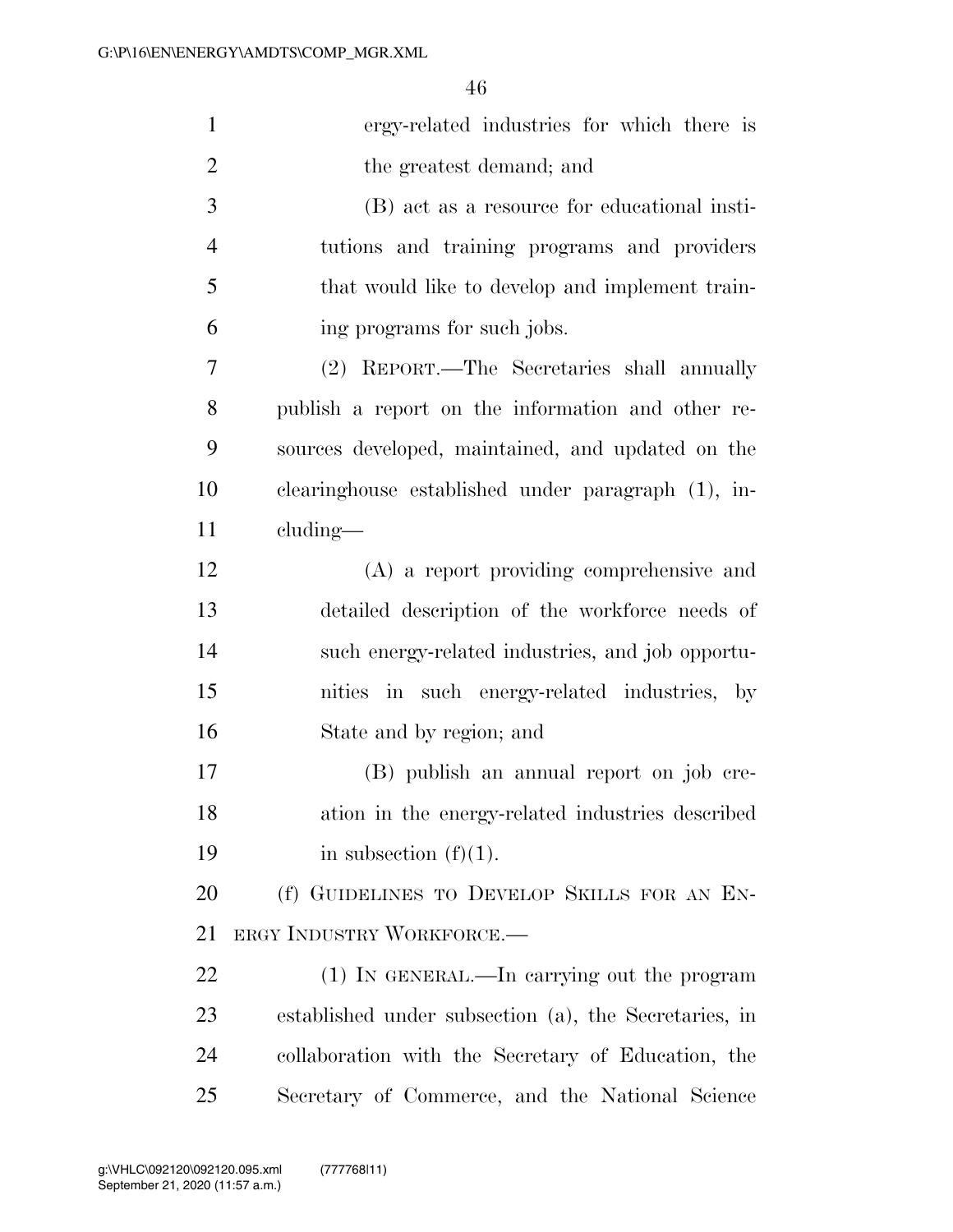Foundation, shall develop voluntary guidelines or best practices for educational institutions to help provide students with the skills necessary for jobs in energy-related industries, including jobs in—

 (A) the energy efficiency industry, includ- ing jobs in energy efficiency (including architec- ture, design, and construction of new energy ef- ficient buildings), conservation, weatherization, retrofitting, inspecting, auditing, and software development;

 (B) the renewable energy industry, includ- ing jobs in the development, engineering, manu- facturing, and production of energy from re- newable energy sources (such as solar, hydro-power, wind, and geothermal energy);

 (C) the community energy resiliency indus- try, including jobs in the installation of rooftop solar, in battery storage, and in microgrid tech-nologies;

 (D) the fuel cell and hydrogen energy in-dustry;

 (E) the advanced automotive technology industry, including jobs relating to electric vehi- cle batteries, connectivity and automation, and advanced combustion engines;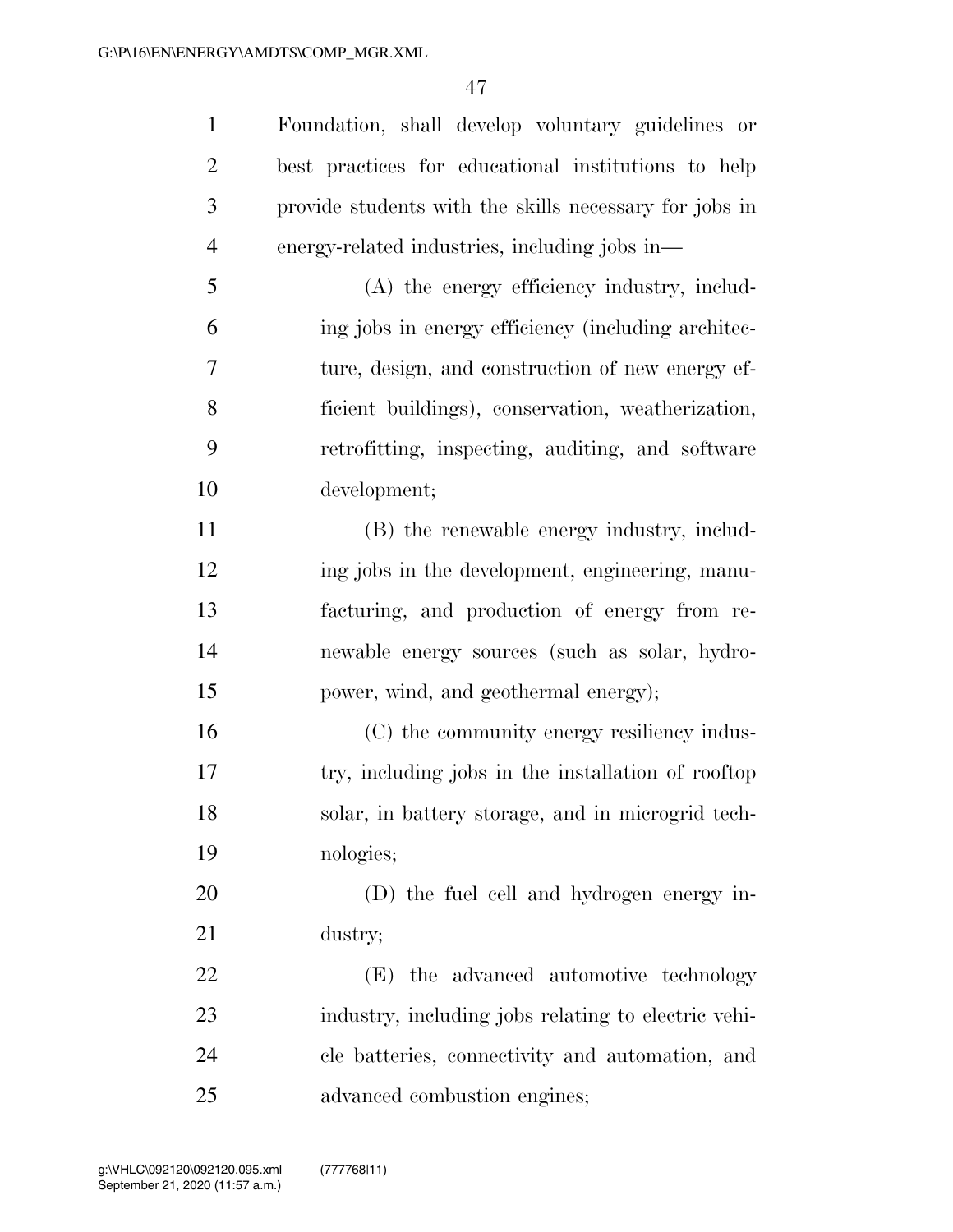(F) the manufacturing industry, including jobs as operations technicians, in operations and design in additive manufacturing, 3–D printing, and advanced composites and ad- vanced aluminum and other metal alloys, and in industrial energy efficiency management sys- tems, including power electronics, and other in-novative technologies;

 (G) the chemical manufacturing industry, including jobs in construction (such as welders, pipefitters, and tool and die makers), as instru- ment and electrical technicians, machinists, chemical process operators, engineers, quality and safety professionals, and reliability engi-neers;

 (H) the utility industry, including jobs in smart grid technology, cybersecurity manage- ment, and the generation, transmission, and distribution of electricity and natural gas, such as electricians and utility dispatchers, techni- cians, operators, lineworkers, engineers, sci-entists, and information technology specialists;

 (I) the alternative fuels industry, including jobs in biofuel and bioproducts development and production;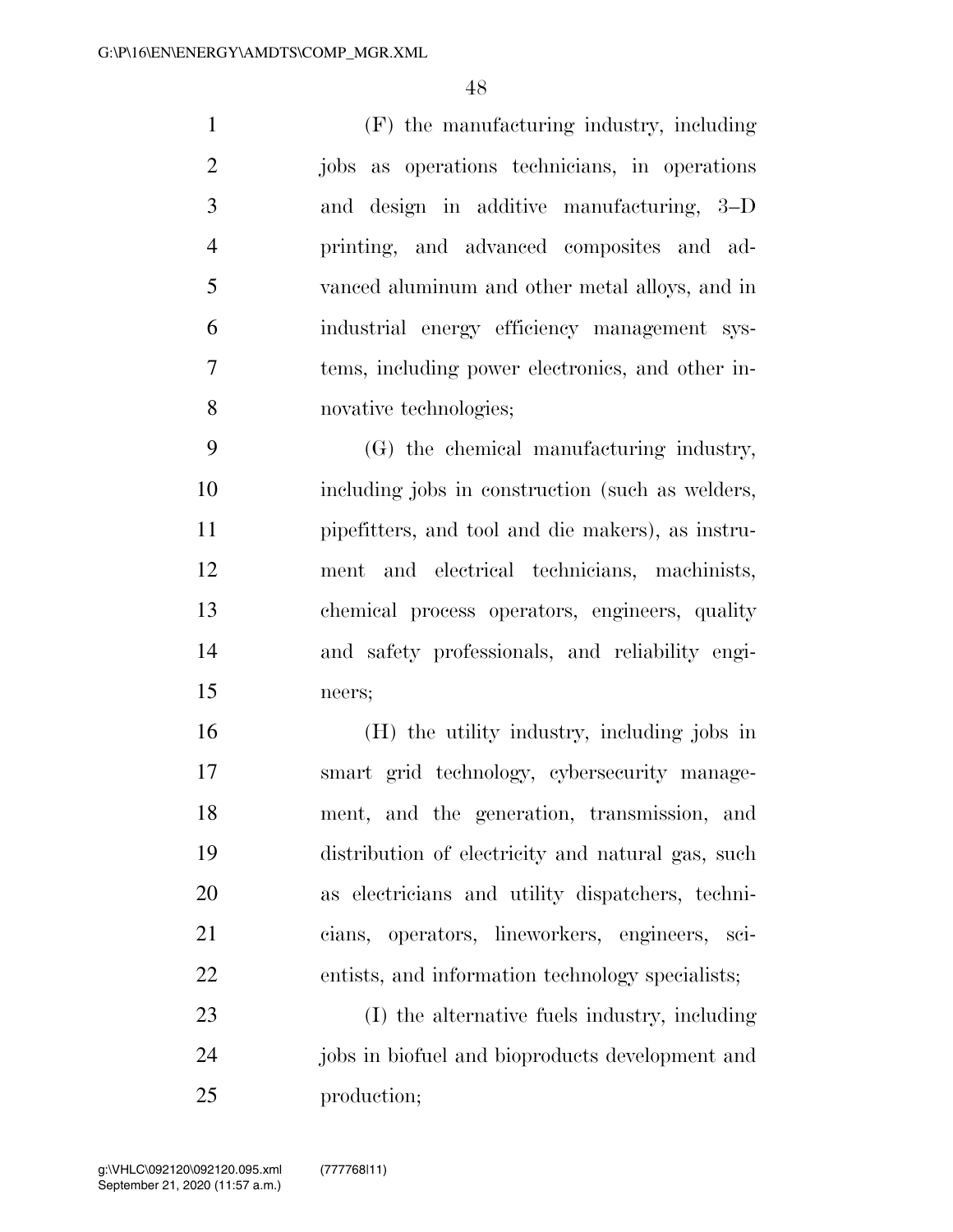| $\mathbf{1}$   | $(J)$ the pipeline industry, including jobs in         |
|----------------|--------------------------------------------------------|
| $\overline{2}$ | pipeline construction and maintenance and jobs         |
| 3              | as engineers and technical advisors;                   |
| $\overline{4}$ | (K) the nuclear energy industry, including             |
| 5              | jobs as scientists, engineers, technicians, mathe-     |
| 6              | maticians, and security personnel;                     |
| 7              | (L) the oil and gas industry, including jobs           |
| 8              | as scientists, engineers, technicians, mathemati-      |
| 9              | cians, petrochemical engineers, and geologists;        |
| 10             | and                                                    |
| 11             | (M) the coal industry, including jobs as               |
| 12             | coal miners, engineers, developers and manufac-        |
| 13             | turers of state-of-the-art coal facilities, tech-      |
| 14             | nology vendors, coal transportation workers and        |
| 15             | operators, and mining equipment vendors.               |
| 16             | (2) ENERGY EFFICIENCY AND CONSERVATION                 |
| 17             | INITIATIVES.—The guidelines or best practices devel-   |
| 18             | oped under paragraph (1) shall include grade-spe-      |
| 19             | cific guidelines for elementary schools and secondary  |
| 20             | schools for teaching energy efficiency technology, ar- |
| 21             | chitecture, design, and construction of new energy-    |
| 22             | efficient buildings and building energy retrofits,     |
| 23             | manufacturing efficiency technology, community en-     |
| 24             | ergy resiliency, and conservation initiatives.         |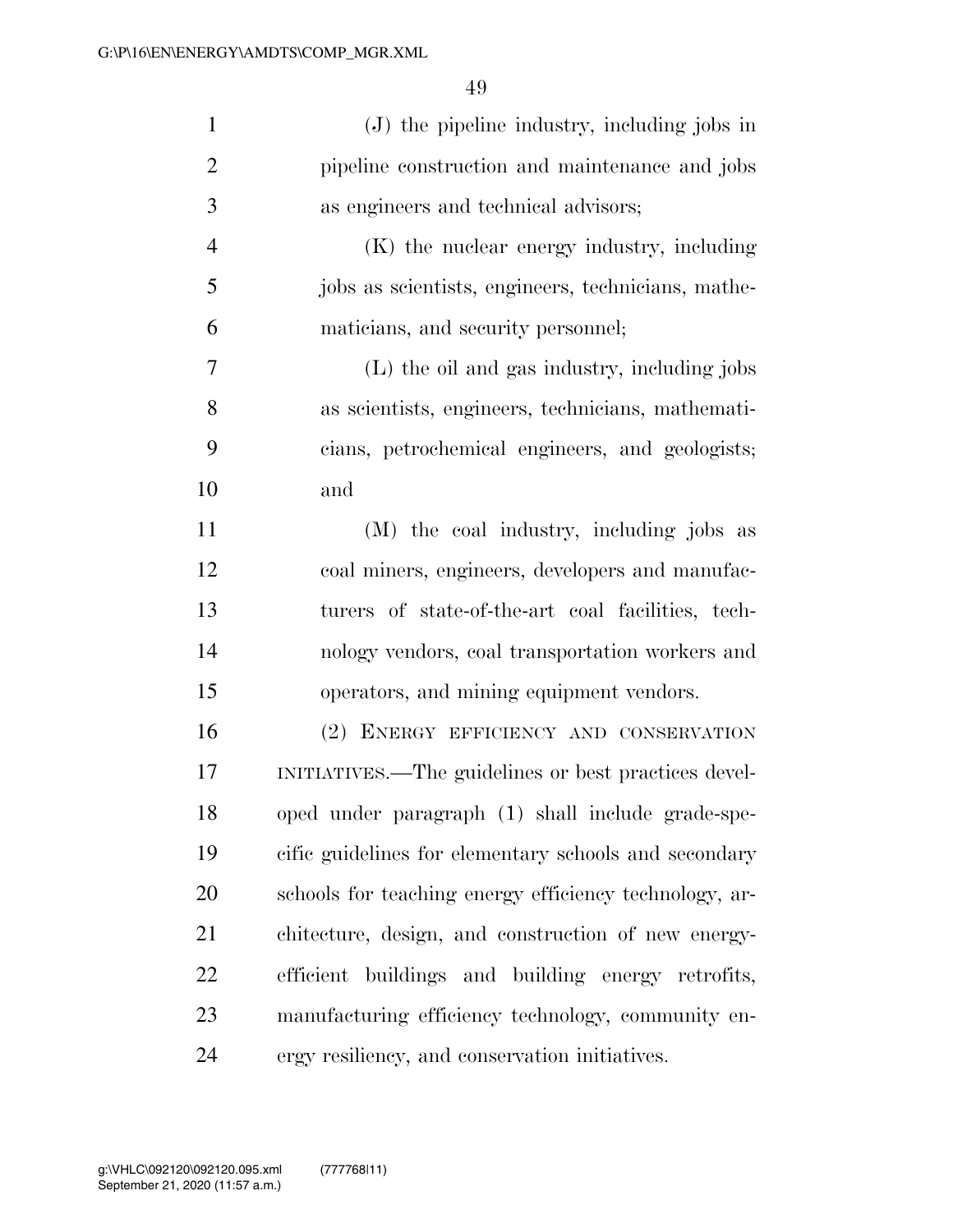(3) STEM EDUCATION.—The guidelines or best practices developed under paragraph (1) shall pro- mote STEM education and energy related programs of study in educational institutions as it relates to 5 job opportunities in energy-related industries listed under such paragraph.

 (g) OUTREACH TO MINORITY SERVING INSTITU- TIONS.—In carrying out the program established under subsection (a), the Secretaries shall—

 (1) give special consideration to increasing out-reach to minority-serving institutions;

 (2) make resources available to minority-serving institutions with the objective of increasing the num- ber of skilled minorities and women trained for jobs in energy-related industries, including manufac- turing, engineering, construction, and retrofitting 17 jobs in such energy-related industries;

 (3) encourage energy-related industries to im- prove the opportunities for students of minority- serving institutions to participate in industry intern- ships, apprenticeships, and cooperative work-study programs; and

 (4) partner with the Department of Energy lab- oratories to increase underrepresented groups' par-ticipation in internships, fellowships, traineeships,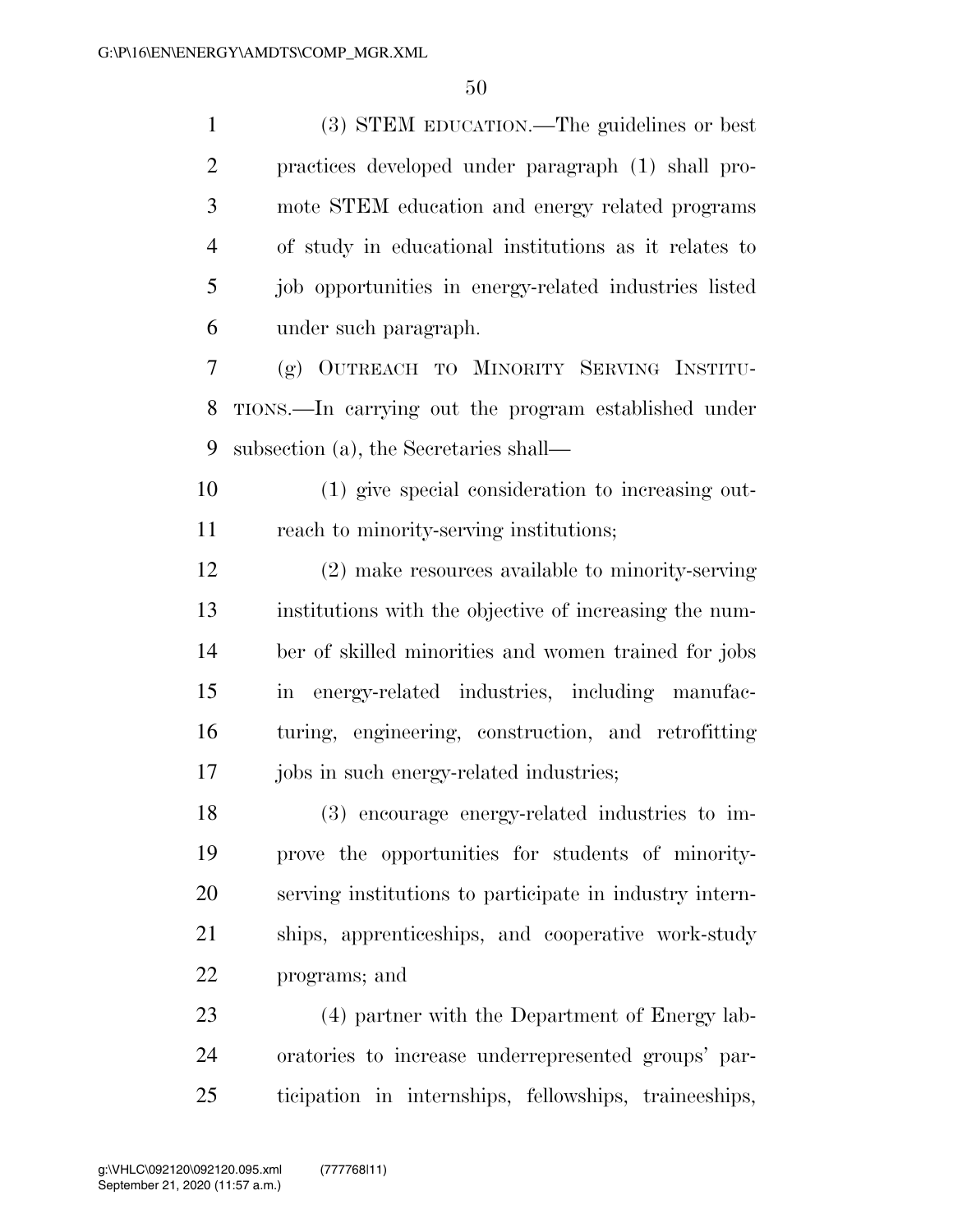and employment at all Department of Energy lab-oratories.

 (h) OUTREACH TO DISPLACED, UNEMPLOYED AND UNDEREMPLOYED ENERGYWORKERS.—In carrying out the program established under subsection (a), the Secre-taries shall—

 (1) give special consideration to increasing out- reach to employers and job trainers preparing dis- placed, unemployed, and underemployed energy workers for emerging jobs in energy-related indus- tries, including manufacturing, engineering, con- struction, and retrofitting jobs in such energy-re-lated industries;

 (2) make resources available to institutions serving displaced and unemployed energy workers with the objective of increasing the number of indi- viduals trained for jobs in energy-related industries, including manufacturing, engineering, construction, and retrofitting jobs in such energy-related indus-tries; and

 (3) encourage energy-related industries to im- prove opportunities for displaced and unemployed energy workers to participate in industry intern-ships, apprenticeships, and work-study programs.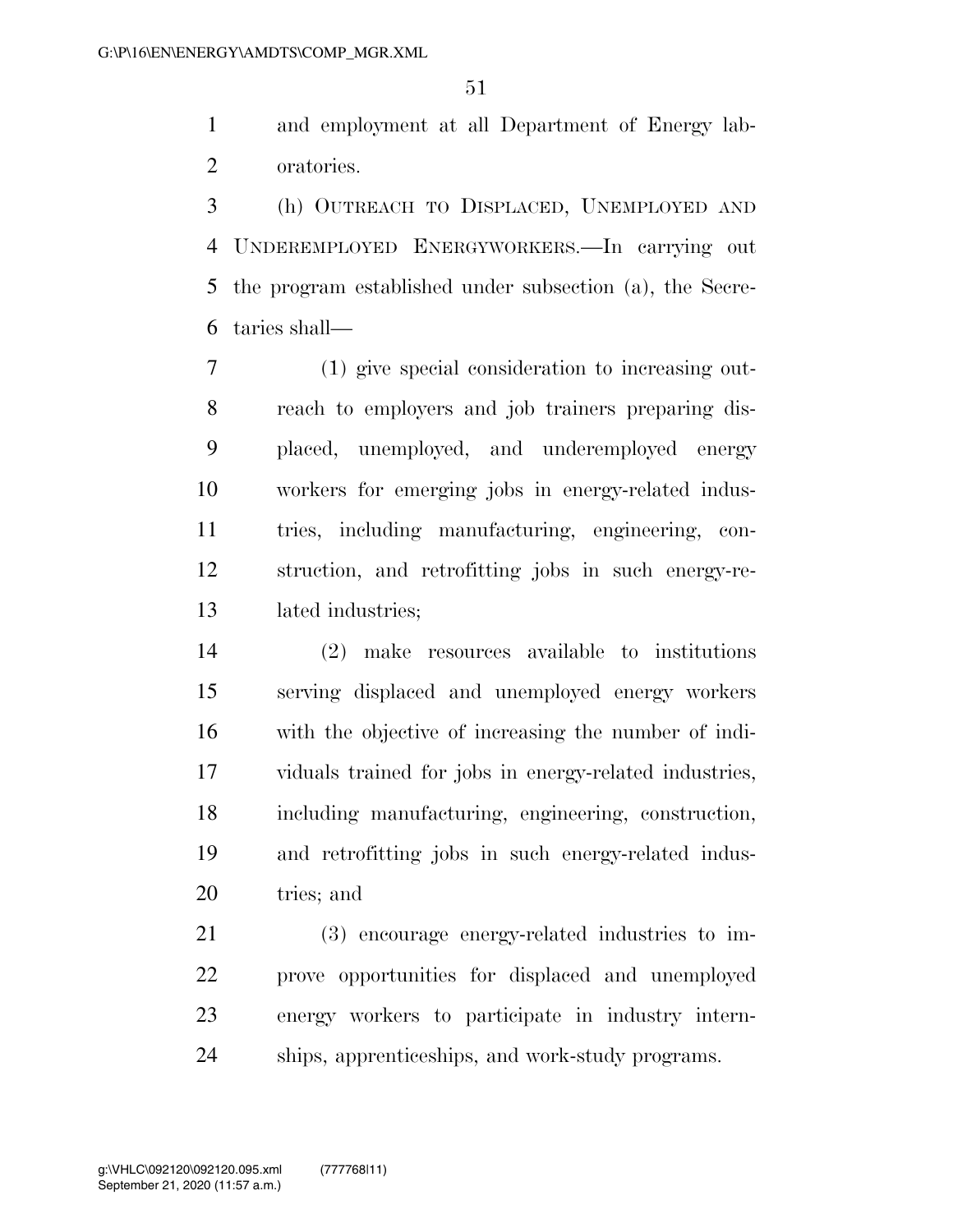(i) AUTHORIZATION OF APPROPRIATIONS.—There is authorized to be appropriated to carry out this section \$15,000,000 for each of fiscal years 2021 through 2025.

#### **SEC. 12112. ENERGY WORKFORCE GRANT PROGRAM.**

 $5 \qquad \qquad (a) \text{ *PROGRAM*}.$ 

 (1) ESTABLISHMENT.—Subject to the avail- ability of appropriations for such purpose, the Sec- retary of Labor and the Secretary of Energy, acting through the Director of the Office of Economic Im- pact, Diversity, and Employment, shall jointly estab- lish and carry out a program to provide grants to eligible entities to pay the eligible wages of, or eligi- ble stipends for, individuals during the time period that such individuals are receiving training to work in the renewable energy sector, energy efficiency sec-16 tor, or grid modernization sector.

 (2) GUIDELINES.—Not later than 60 days after the date of enactment of this Act, the Secretaries, in consultation with stakeholders, contractors, and organizations that work to advance existing residen- tial energy efficiency, shall establish guidelines to identify training that is eligible for purposes of the program established pursuant to paragraph (1).

(b) ELIGIBILITY.—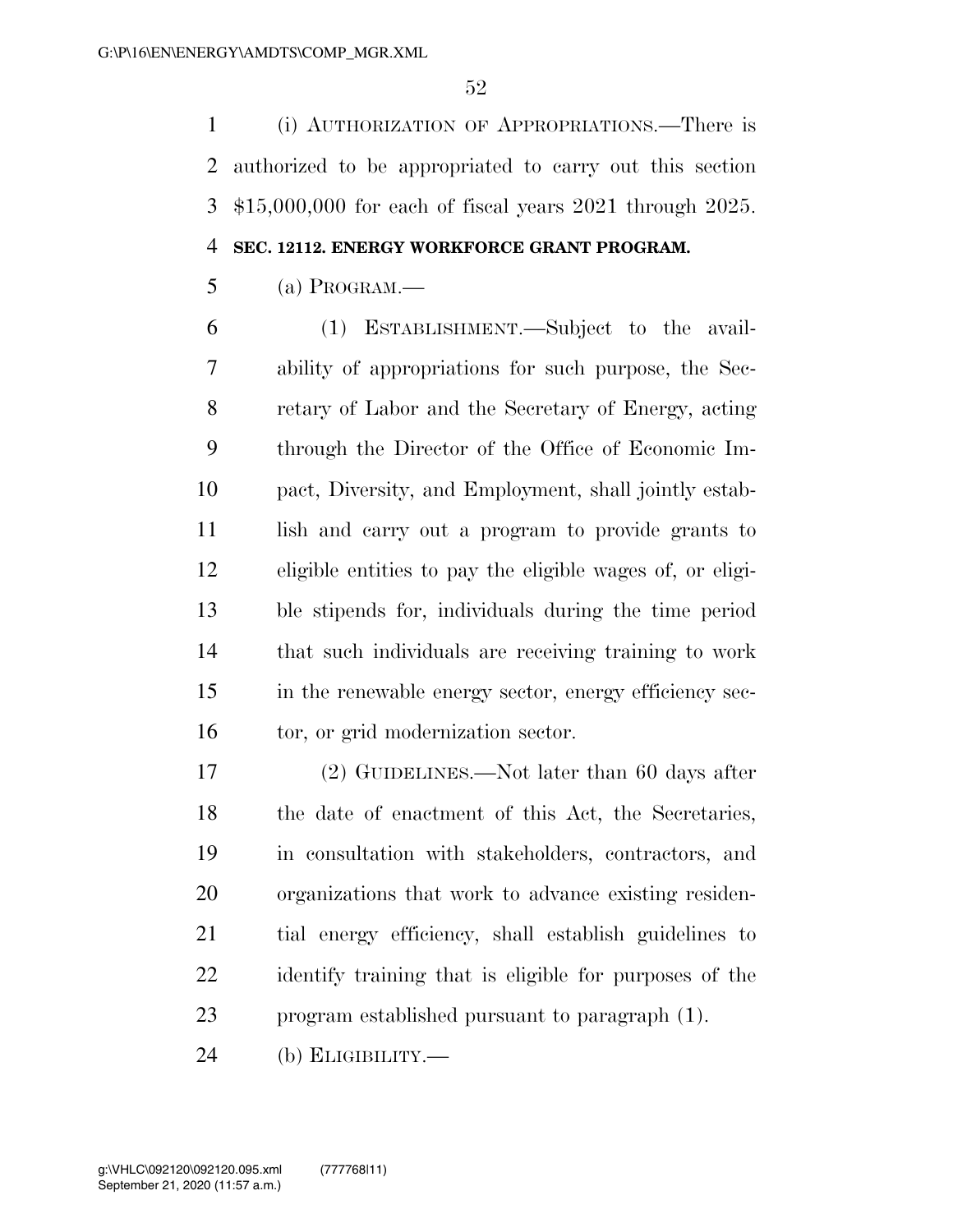| $\mathbf{1}$   | (1) IN GENERAL.—To be eligible to receive a           |
|----------------|-------------------------------------------------------|
| $\overline{2}$ | grant under the program established under sub-        |
| 3              | section (a), an eligible entity shall be directly in- |
| $\overline{4}$ | volved with energy efficiency or renewable energy     |
| 5              | technology and provide services related to—           |
| 6              | (A) renewable electric energy generation,             |
| 7              | including solar, wind, geothermal, hydropower,        |
| 8              | and other renewable electric energy generation        |
| 9              | technologies;                                         |
| 10             | (B) energy efficiency, including energy-effi-         |
| 11             | cient lighting, heating, ventilation, and air con-    |
| 12             | ditioning, air source heat pumps, advanced            |
| 13             | building materials, insulation and air sealing,       |
| 14             | and other high-efficiency products and services,      |
| 15             | including auditing and inspection, architecture,      |
| 16             | design, and construction of new energy efficient      |
| 17             | buildings and building energy retrofits;              |
| 18             | (C) grid modernization or energy storage,             |
| 19             | including smart grid, microgrid and other dis-        |
| 20             | tributed energy solutions, demand response            |
| 21             | management, and home energy management                |
| 22             | technology; or                                        |
| 23             | (D) fuel cell and hybrid fuel cell genera-            |
| 24             | tion.                                                 |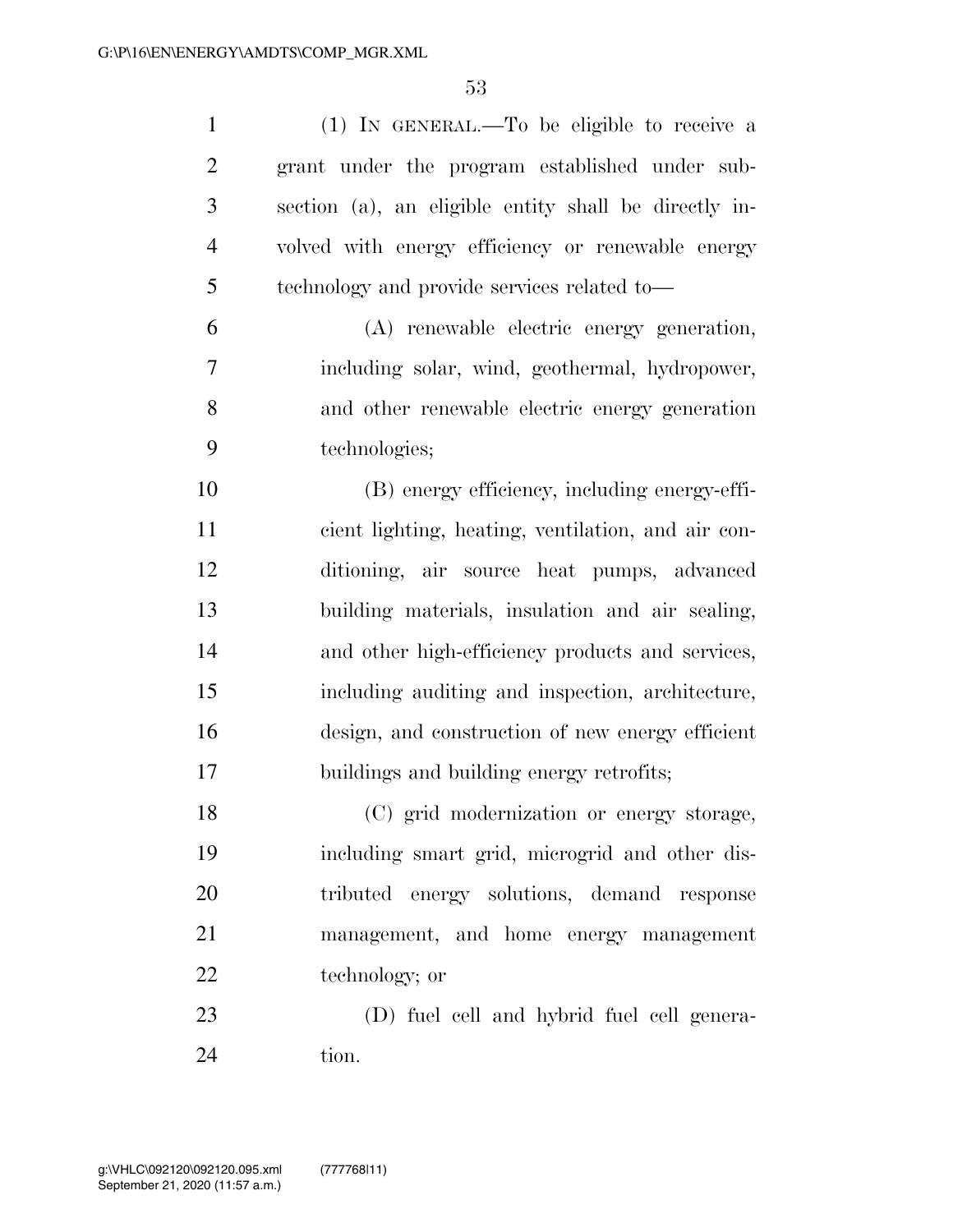| $\mathbf{1}$   | (2) DEFINITIONS.—In this subsection, the fol-      |
|----------------|----------------------------------------------------|
| $\overline{2}$ | lowing terms apply:                                |
| 3              | (A) ELIGIBLE ENTITY.—The term "eligible            |
| $\overline{4}$ | entity" means—                                     |
| 5              | (i) an employer in an industry de-                 |
| 6              | scribed in paragraph $(1)$ ; or                    |
| 7              | (ii) a labor organization, a joint-labor           |
| $8\,$          | management organization, a State or local          |
| 9              | workforce board, or a training program or          |
| 10             | provider that provides training to individ-        |
| 11             | uals to work for an employer described in          |
| 12             | clause (i), or works on behalf of any such         |
| 13             | employers.                                         |
| 14             | (B) ELIGIBLE STIPEND.—The term "eligi-             |
| 15             | ble stipend" means a stipend that meets the        |
| 16             | criteria identified pursuant to the guidelines es- |
| 17             | tablished under subsection $(a)(2)$ .              |
| 18             | (C) ELIGIBLE WAGES.—The term "eligible             |
| 19             | wages" means wages that meet the criteria          |
| 20             | identified pursuant to the guidelines established  |
| 21             | under subsection $(a)(2)$ .                        |
| 22             | (c) USE OF GRANTS.-                                |
| 23             | (1) ELIGIBLE WAGES.—An eligible entity             |
| 24             | with-                                              |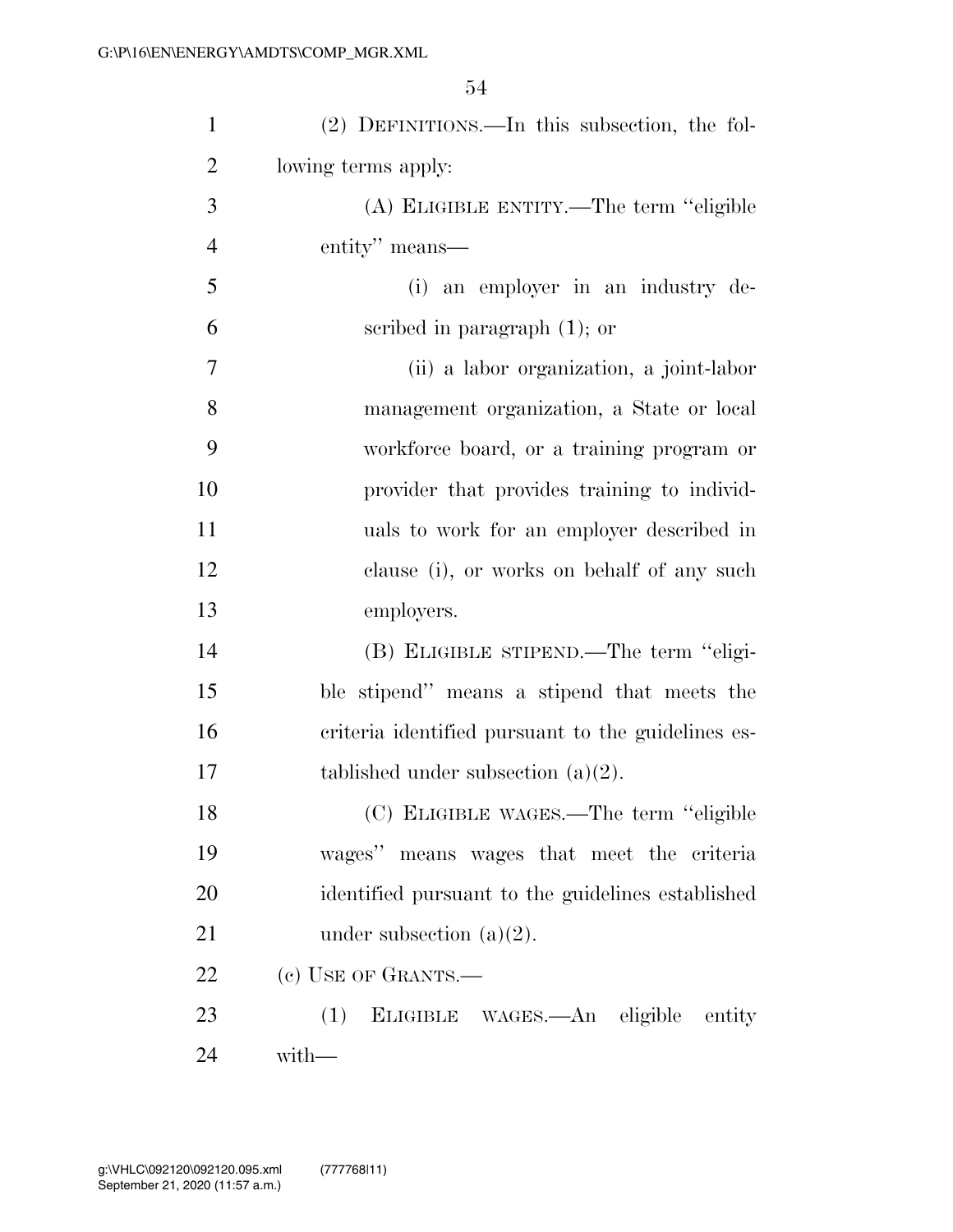| $\mathbf{1}$   | $(A)$ 20 or fewer employees may use a grant  |
|----------------|----------------------------------------------|
| $\overline{2}$ | provided under the program established under |
| 3              | subsection (a) to pay up to —                |
| $\overline{4}$ | (i) 45 percent of an employee's eligi-       |
| 5              | ble wages for the duration of the applicable |
| 6              | training for such employee, if the training  |
| 7              | is provided by the eligible entity; and      |
| 8              | (ii) 90 percent of an employee's eligi-      |
| 9              | ble wages for the duration of the applicable |
| 10             | training for such employee, if the training  |
| 11             | is provided by an entity other than the eli- |
| 12             | gible entity;                                |
| 13             | $(B)$ 21 to 99 employees may use a grant     |
| 14             | provided under the program established under |
| 15             | subsection (a) to pay up to —                |
| 16             | $(i)$ 37.5 percent of an employee's eligi-   |
| 17             | ble wages for the duration of the applicable |
| 18             | training for such employee, if the training  |
| 19             | is provided by the eligible entity; and      |
| 20             | (ii) 75 percent of an employee's eligi-      |
| 21             | ble wages for the duration of the applicable |
| 22             | training for such employee, if the training  |
| 23             | is provided by an entity other than the eli- |
| 24             | gible entity; and                            |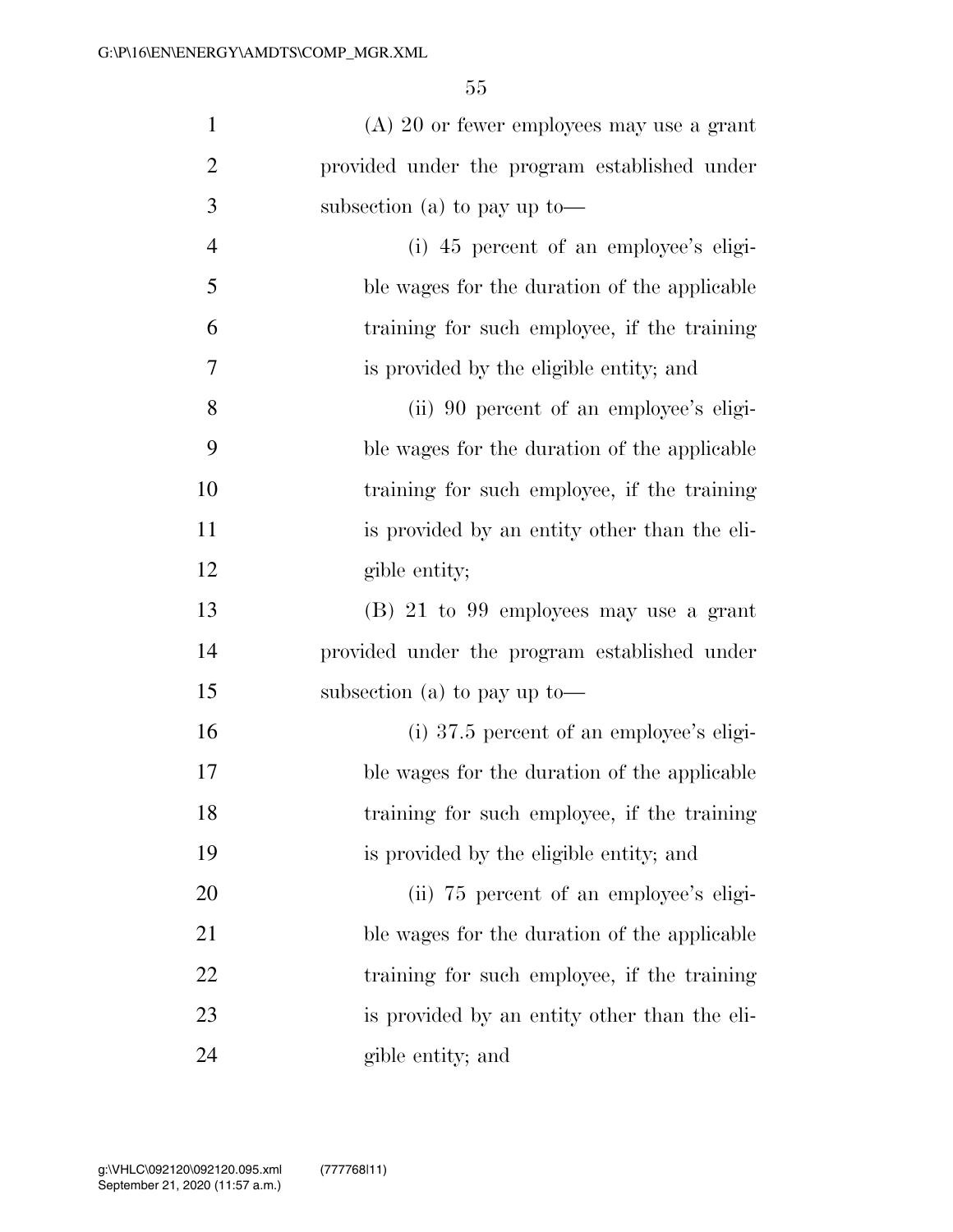| $\mathbf{1}$   | (C) 100 employees or more may use a                            |
|----------------|----------------------------------------------------------------|
| $\overline{2}$ | grant provided under the program established                   |
| 3              | under subsection (a) to pay up to —                            |
| $\overline{4}$ | $(i)$ 25 percent of an employee's eligi-                       |
| 5              | ble wages for the duration of the applicable                   |
| 6              | training for such employee, if the training                    |
| $\overline{7}$ | is provided by the eligible entity; and                        |
| 8              | (ii) 50 percent of an employee's eligi-                        |
| 9              | ble wages for the duration of the applicable                   |
| 10             | training for such employee, if the training                    |
| 11             | is provided by an entity other than the eli-                   |
| 12             | gible entity.                                                  |
| 13             | (2) STIPEND.—An eligible entity may use a                      |
| 14             | grant provided under the program established under             |
| 15             | subsection (a) to pay up to 100 percent of an eligi-           |
| 16             | ble stipend for an individual for the duration of the          |
| 17             | applicable training for such individual.                       |
| 18             | (d) PRIORITY FOR TARGETED COMMUNITIES.-In                      |
| 19             | providing grants under the program established under           |
| 20             | subsection (a), the Secretary shall give priority to an eligi- |
| 21             | ble entity that—                                               |
| 22             | $(1)$ recruits or trains individuals who are                   |
| 23             | (A) from the community that the eligible                       |
| 24             | entity serves; and                                             |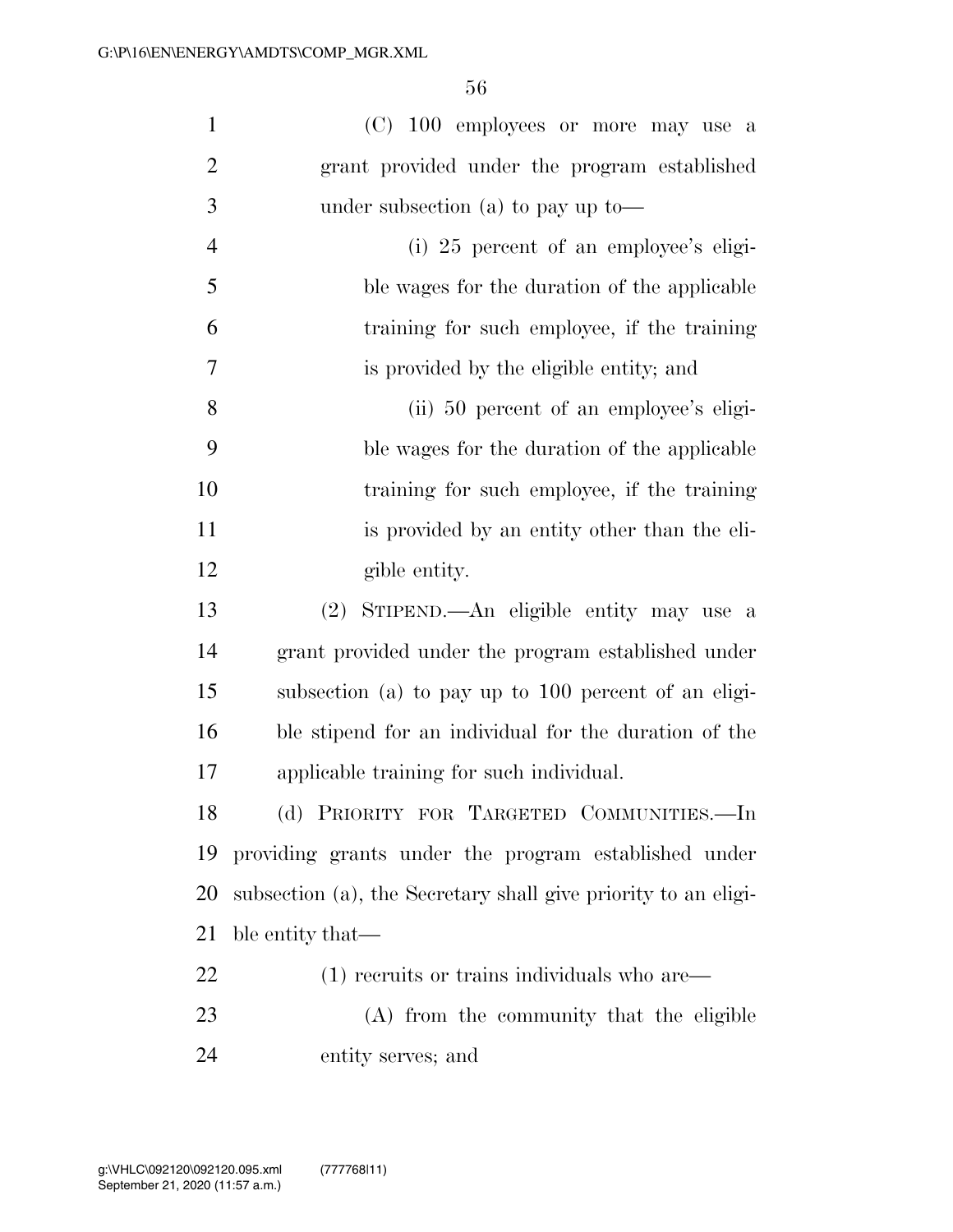(B)(i) from underrepresented populations; or (ii) unemployed or underemployed energy workers; and

 (2) will provide individuals receiving training with the opportunity to obtain or retain employment at an eligible entities.

 (e) LIMIT.—An eligible entity may not receive more than \$100,000 under the program established under sub-section (a) per fiscal year.

 (f) REPORT.—The Secretaries shall submit to Con- gress, annually for each year the program established under subsection (a) is carried out, a report on such pro-gram, including—

 (1) an assessment of such program for the pre- vious year, including the number of jobs filled by in-dividuals trained pursuant to such program; and

 (2) recommendations on how to improve such program.

20 (g) AUTHORIZATION OF APPROPRIATIONS.—There is authorized to be appropriated to carry out this section \$50,000,000 for each of fiscal years 2021 through 2025.

#### **SEC. 12113. DEFINITIONS.**

In this part: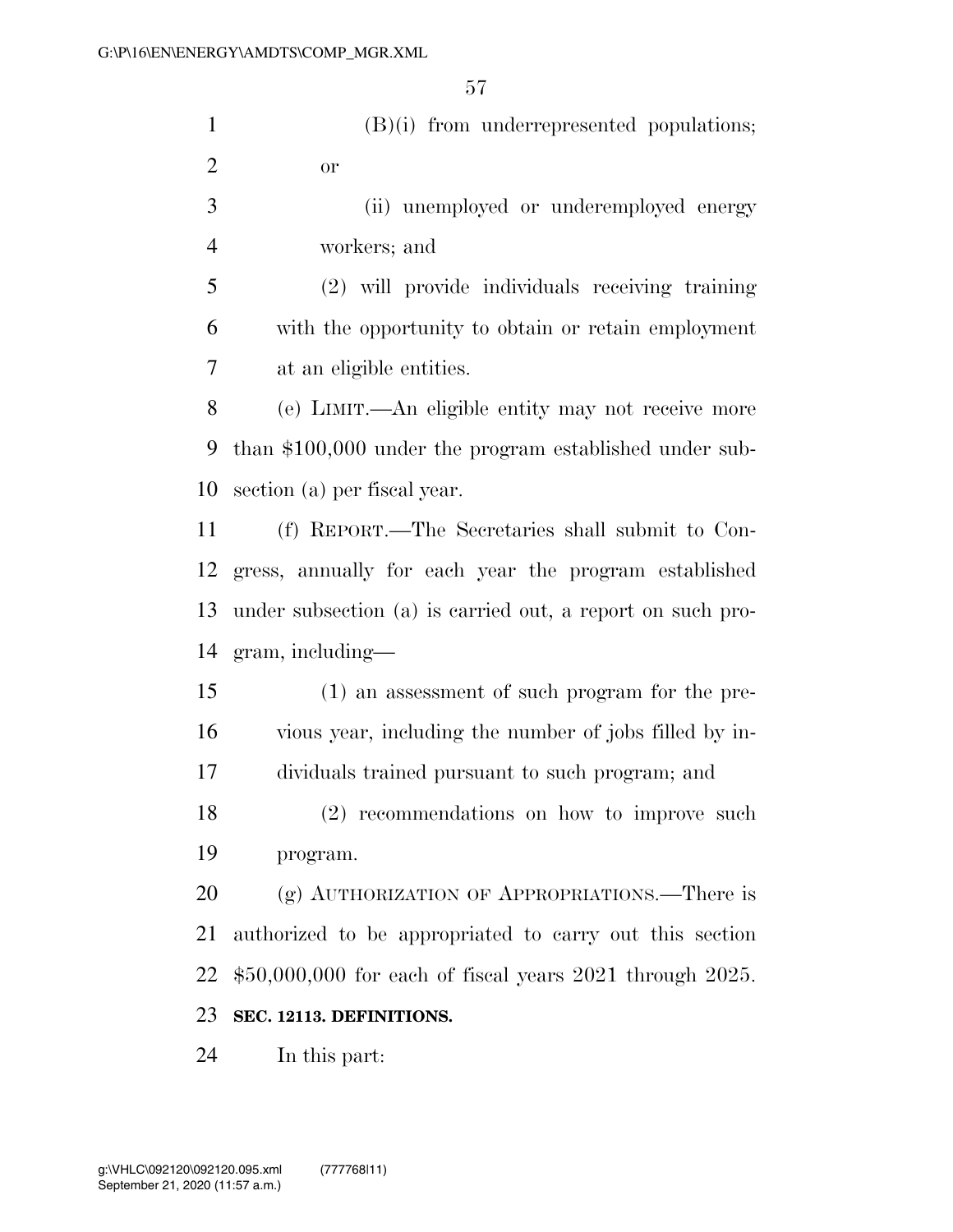(1) CAREER AND TECHNICAL EDUCATION.—The term ''career and technical education'' has the meaning given such term in section 3 or the Carl D. Perkins Career and Technical Education Act of 5 2006 (20 U.S.C. 2302).

 (2) COMMUNITY-BASED ORGANIZATION.—The term ''community-based organization'' has the meaning given such term in section 3 of the Work- force Innovation and Opportunity Act (29 U.S.C. 3102).

 (3) TRAINING PROGRAMS AND PROVIDERS.— The term ''training programs and providers'' means State or local workforce development boards, com- munity-based organizations, qualified youth or con- servation corps, Job Corps authorized under subtitle C of title I the Workforce Innovation and Oppor- tunity Act (29 U.S.C. 3101 et seq.), labor organiza- tions, joint-labor management organizations, pre-ap- prenticeship programs, and apprenticeship pro-grams.

 (4) EDUCATIONAL INSTITUTION.—The term ''educational institution'' means an elementary school, secondary school, or institution of higher education, including educational institutions pro-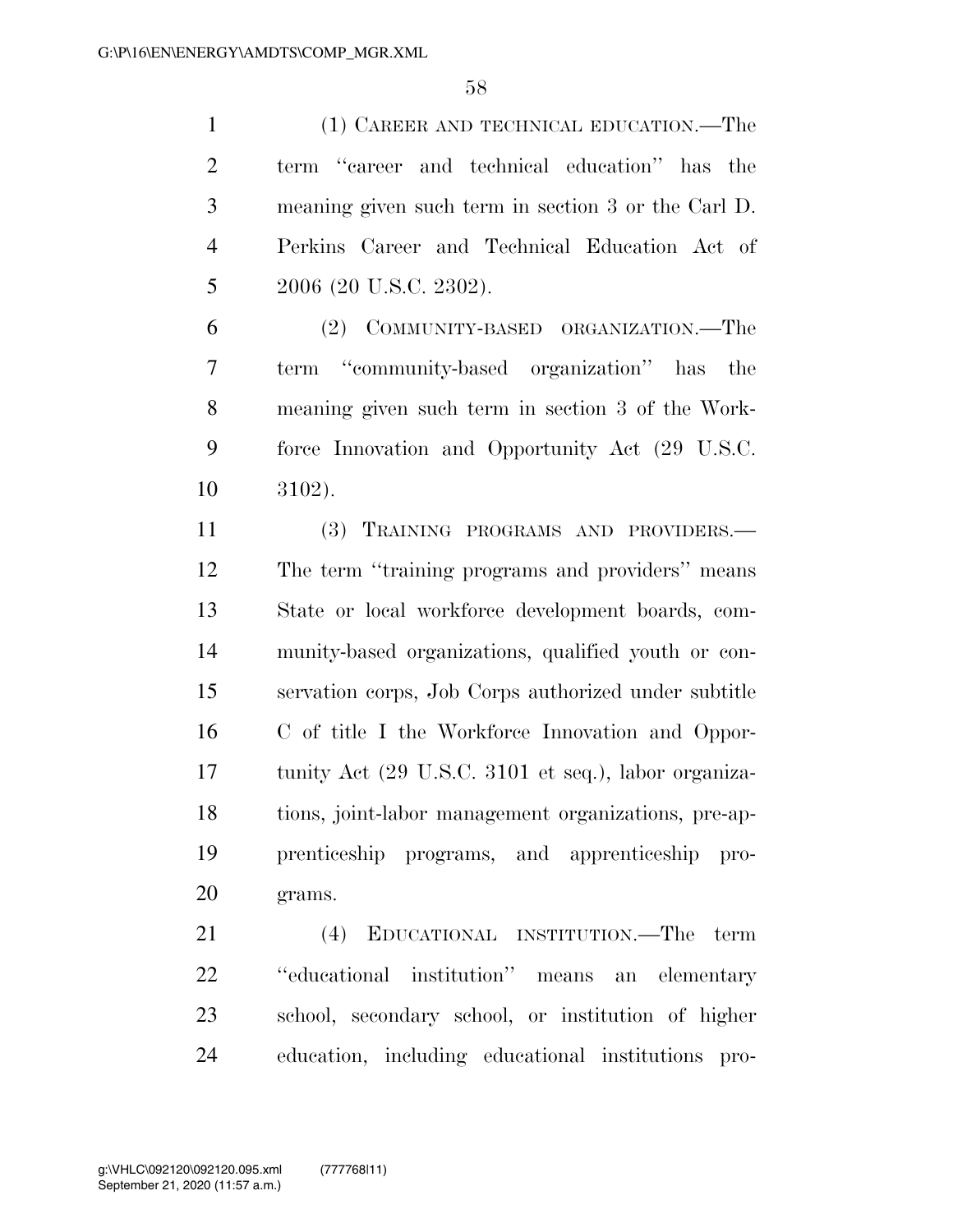viding career and technical education programs and programs of study.

 (5) ELEMENTARY SCHOOL AND SECONDARY SCHOOL.—The terms ''elementary school'' and ''sec- ondary school'' have the meanings given such terms in section 8101 of the Elementary and Secondary Education Act of 1965 (20 U.S.C. 7801).

 (6) ENERGY-RELATED INDUSTRY.—The term ''energy-related industry'' includes the energy effi- ciency industry, renewable energy industry, commu- nity energy resiliency industry, fuel cell and hydro- gen energy industry, advanced automotive tech- nology industry, chemical manufacturing industry, electric utility industry, gas utility industry, alter- native fuels industry, pipeline industry, nuclear en- ergy industry, oil and gas industry, and coal indus-try.

 (7) INSTITUTION OF HIGHER EDUCATION.—The term ''institution of higher education'' has the meaning given such term in section 102 of the High- er Education Act of 1965 (20 U.S.C. 1002), except that such term does not include institutions de- scribed in subparagraph (A) or (C) of subsection 24 (a)(1) of such section 102.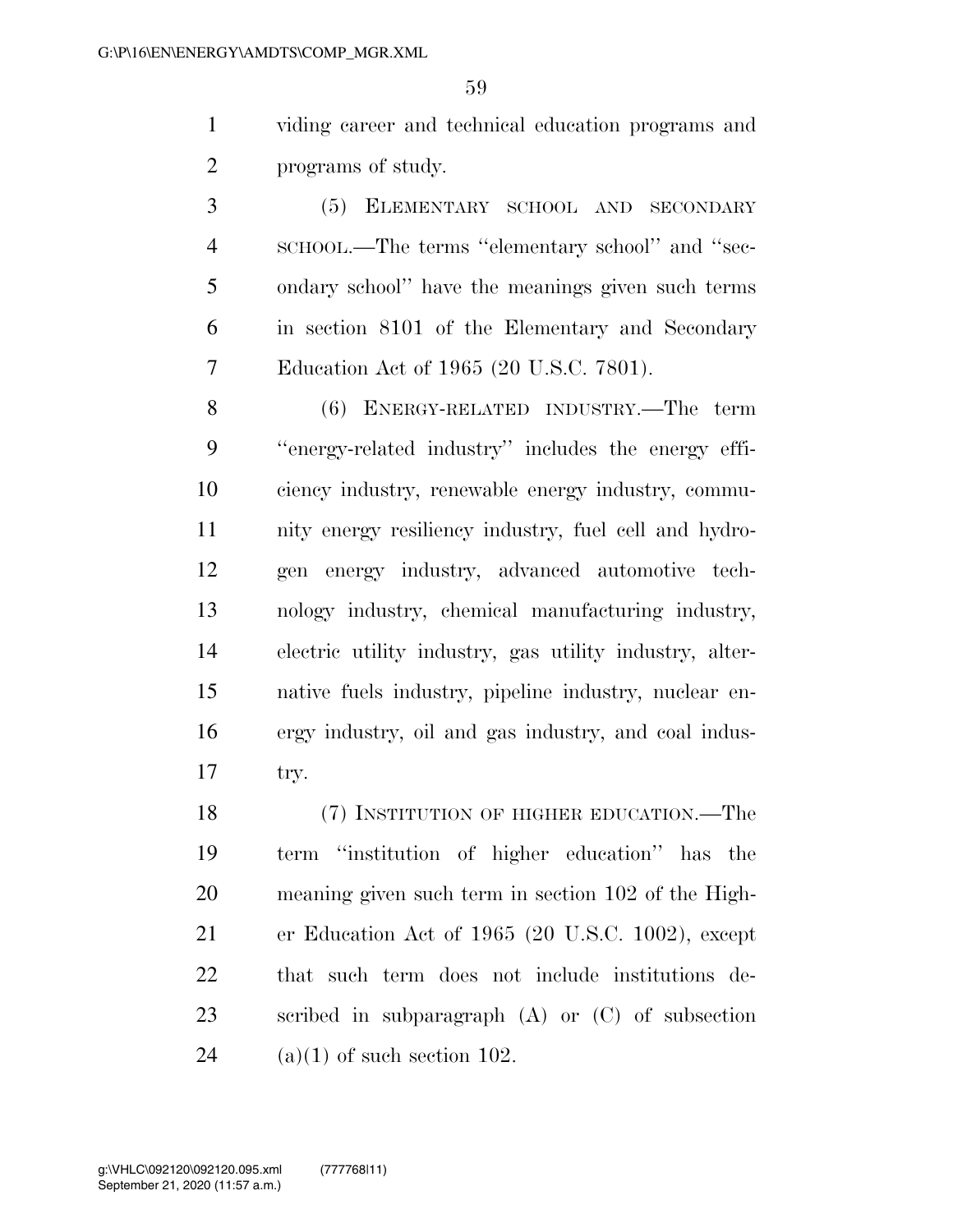| $\mathbf{1}$   | (8) JOBS IN ENERGY-RELATED INDUSTRIES.-               |
|----------------|-------------------------------------------------------|
| $\overline{2}$ | The term "jobs in energy-related industries" in-      |
| 3              | cludes manufacturing, engineering, construction, and  |
| $\overline{4}$ | retrofitting jobs in energy-related industries.       |
| 5              | (9) LABOR ORGANIZATION.—The term "labor               |
| 6              | organization" has the meaning given such term in      |
| 7              | section 2 of the National Labor Relations Act (29)    |
| 8              | U.S.C. 152).                                          |
| 9              | (10) MINORITY-SERVING INSTITUTION.—The                |
| 10             | term "minority-serving institution" means an insti-   |
| 11             | tution of higher education that is of one of the fol- |
| 12             | lowing:                                               |
| 13             | (A) A Hispanic-serving institution (as de-            |
| 14             | fined in section $502(a)$ of the Higher Education     |
| 15             | Act of 1965 (20 U.S.C. 1101a(a))).                    |
| 16             | (B) A Tribal College or University (as de-            |
| 17             | fined in section $316(b)$ of the Higher Education     |
| 18             | Act of 1965 (20 U.S.C. 1059 $e(b)$ )).                |
| 19             | (C) An Alaska Native-serving institution              |
| 20             | (as defined in section $317(b)$ of the Higher         |
| 21             | Education Act of 1965 (20 U.S.C. $1059d(b)$ ).        |
| 22             | (D) A Native Hawaiian-serving institution             |
| 23             | (as defined in section $317(b)$ of the Higher         |
| 24             | Education Act of 1965 (20 U.S.C. 1059d(b))).          |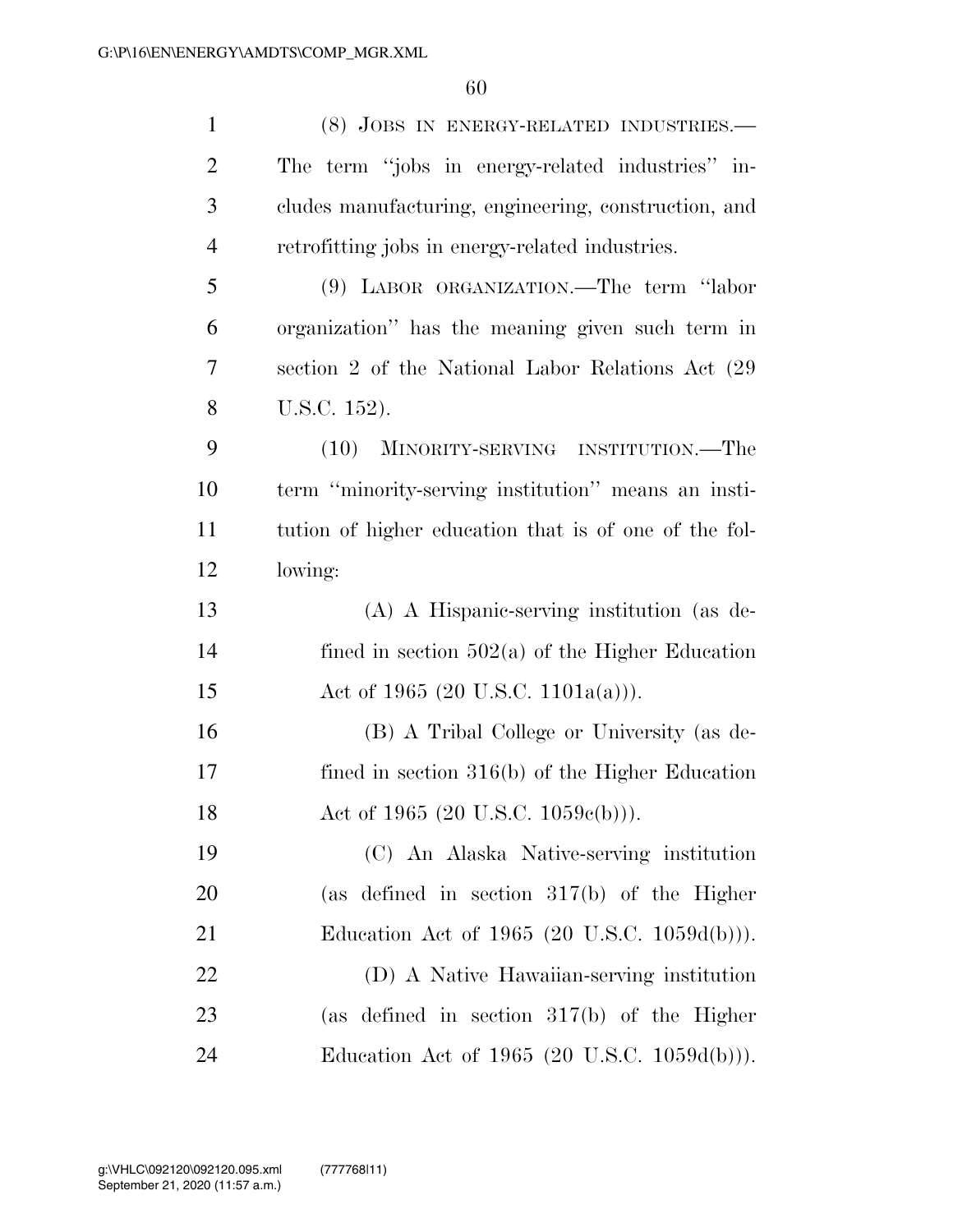| $\mathbf{1}$   | (E) A Predominantly Black Institution (as            |
|----------------|------------------------------------------------------|
| $\overline{2}$ | defined in section $318(b)$ of the Higher Edu-       |
| 3              | cation Act of 1965 (20 U.S.C. $1059e(b)$ )).         |
| $\overline{4}$ | (F) A Native American-serving nontribal              |
| 5              | institution (as defined in section $319(b)$ ) of the |
| 6              | Higher Education Act of 1965 (20 U.S.C.              |
| 7              | $1059f(b))$ .                                        |
| 8              | (G) An Asian American and Native Amer-               |
| 9              | ican Pacific Islander-serving institution (as de-    |
| 10             | fined in section $320(b)$ of the Higher Education    |
| 11             | Act of 1965 (20 U.S.C. 1059g(b))).                   |
| 12             | (H) A historically Black college or univer-          |
| 13             | sity (having the meaning given the term "part"       |
| 14             | B institution" in section 322 of the Higher          |
| 15             | Education Act of 1965 (20 U.S.C. 1061)).             |
| 16             | (11) QUALIFIED YOUTH OR CONSERVATION                 |
| 17             | CORPS.—The term "qualified youth or conservation     |
| 18             | corps" has the meaning given such term in section    |
| 19             | $203(11)$ of the Public Lands Corps Act of 1993 (16) |
| 20             | U.S.C. $1722(11)$ ).                                 |
| 21             | (12) SECRETARIES.—The term "Secretaries"             |
| 22             | means the Secretary of Labor and the Secretary of    |
| 23             | Energy.                                              |
| 24             | (13) STATE OR LOCAL WORKFORCE DEVELOP-               |
| 25             | MENT BOARD.—The term "State or workforce devel-      |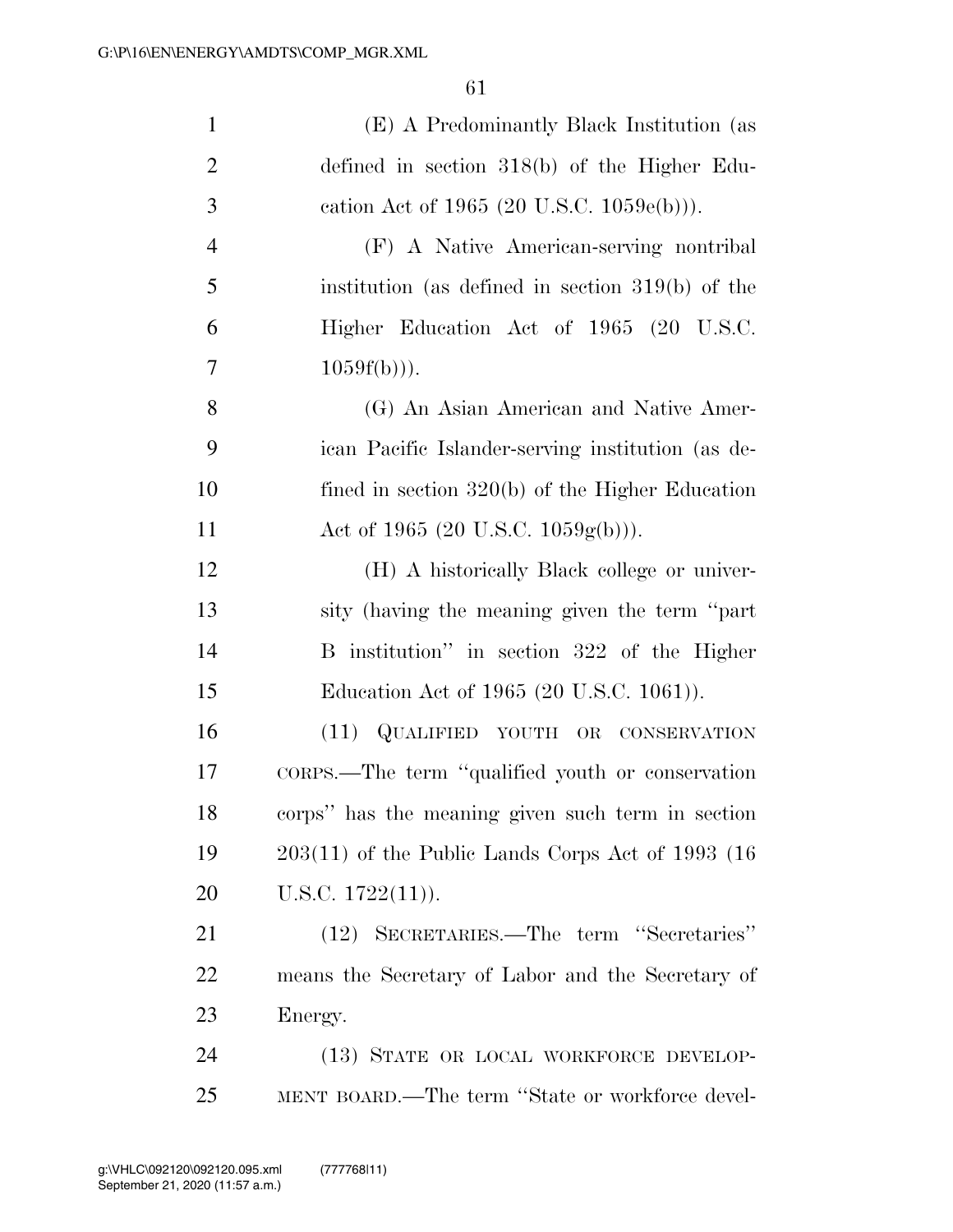opment board'' or ''local workforce development board'' have the meanings given the terms ''State board'' and ''local board'', respectively, in section 3 of the Workforce Innovation and Opportunity Act (29 U.S.C. 3102).

 (14) STATE WORKFORCE AGENCY.—The term ''State workforce agency'' means the State agency with responsibility for workforce investment activi- ties under chapters 2 and 3 of subtitle B of title I of the Workforce Innovation and Opportunity Act (29 U.S.C. 3121 et seq., 3131 et seq.).

 (15) STEM.—The term ''STEM'' means science, technology, engineering, and mathematics.

 (16) UNDERREPRESENTED POPULATIONS.— The term ''underrepresented populations'' means a group of individuals (such as a group of individuals from the same gender or race), the members of which comprise fewer than 25 percent of the individ- uals employed in occupations in energy-related in-dustries.

Page 832, after line 4, insert the following:

#### **SEC. 12203. APPRENTICESHIPS.**

 (a) IN GENERAL.—Any funds made available under this Act to fund an apprenticeship or pre-apprenticeship program shall only be used for, or provided to, apprentice-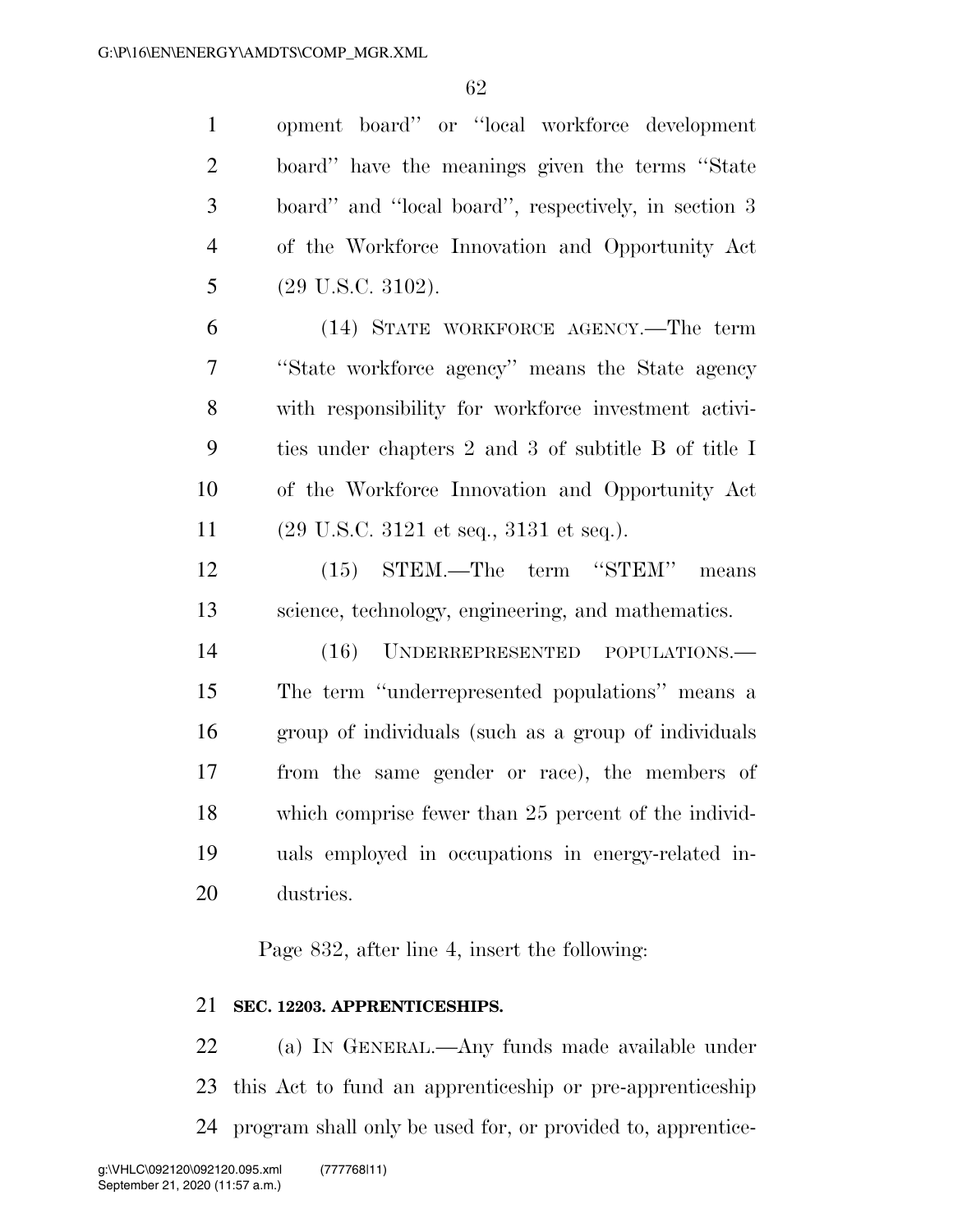| $\mathbf{1}$   | ship and pre-apprenticeship programs as defined this sec-   |
|----------------|-------------------------------------------------------------|
| 2              | tion, including any funds awarded for the purposes of       |
| 3              | grants, contracts, or cooperative agreements, or the devel- |
| $\overline{4}$ | opment, implementation, or administration of a program      |
| 5              | funded in whole or part by federal funds under this Act.    |
| 6              | (b) APPRENTICESHIP DEFINED.—In this Act, the                |
| 7              | term "apprenticeship" means an apprenticeship—              |
| 8              | $(1)$ registered under the Act of August 16,                |
| 9              | 1937 (commonly known as the "National Appren-               |
| 10             | ticeship Act"; 50 Stat. 664, chapter 663; 29 U.S.C.         |
| 11             | $50$ et seq.); and                                          |
| 12             | $(2)$ that complies with the requirements of sub-           |
| 13             | part A of part 29 of title 29, Code of Federal Regu-        |
| 14             | lations, and part 30 of such title (as in effect on         |
| 15             | September 18, 2020).                                        |
| 16             | (c) PRE-APPRENTICESHIP DEFINED.—In this Act,                |
| 17             | the term "pre-apprenticeship" or "pre-apprenticeship pro-   |
| 18             | gram" means a training model or program that—               |
| 19             | (1) is designed to prepare participants to enter            |
| 20             | an apprenticeship program;                                  |
| 21             | $(2)$ is carried out by a sponsor that has a writ-          |
| 22             | ten agreement with 1 or more sponsors of appren-            |
| 23             | ticeship programs; and                                      |
| $2\pi$         | $(2)$ includes each of the following.                       |

(3) includes each of the following: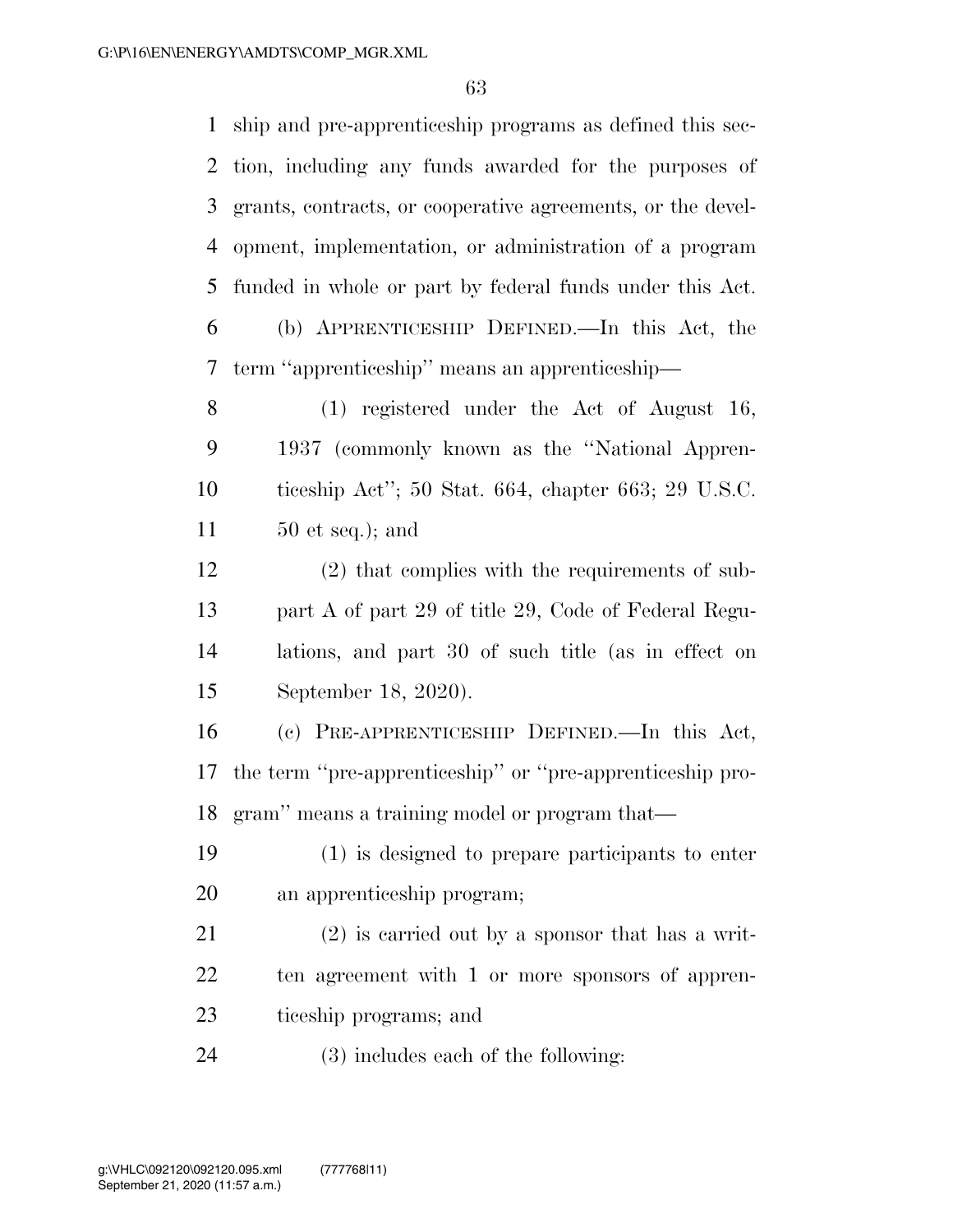| $\mathbf{1}$   | $(A)$ Training (including a curriculum for       |
|----------------|--------------------------------------------------|
| $\overline{2}$ | the training) aligned with industry standards    |
| 3              | related to an apprenticeship program and re-     |
| $\overline{4}$ | viewed and approved annually by sponsors of      |
| 5              | the apprenticeship program that are parties to   |
| 6              | the written agreement, and that will prepare     |
| 7              | participants by teaching the skills and com-     |
| 8              | petencies needed to enter 1 or more apprentice-  |
| 9              | ship programs.                                   |
| 10             | (B) Hands-on training and theoretical edu-       |
| 11             | cation for participants that does not displace a |
| 12             | paid employee.                                   |
| 13             | (C) A formal agreement with a sponsor of         |
| 14             | an apprenticeship program that would enable      |
| 15             | participants who successfully complete the pre-  |
| 16             | apprenticeship program—                          |
| 17             | (i) to enter into the apprenticeship             |
| 18             | program if a place in the program is avail-      |
| 19             | able and if the participant meets the quali-     |
| 20             | fications of the apprenticeship program;         |
| 21             | and                                              |
| 22             | (ii) to earn credits towards the ap-             |
| 23             | prenticeship program.                            |

Beginning on page 841, line 23, strike paragraph (1), and redesignate subsequent paragraphs accordingly.